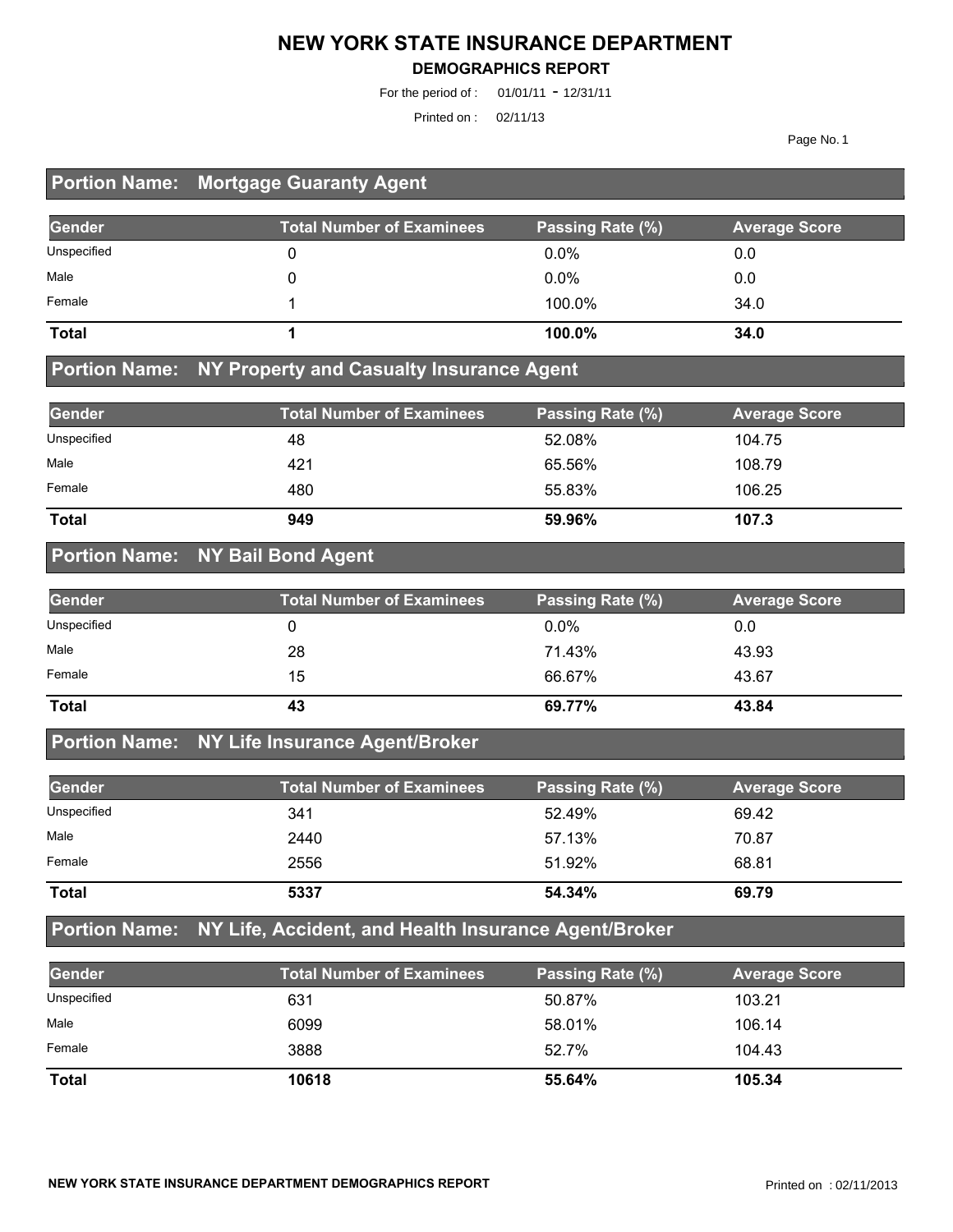### **Portion Name: NY Life Insurance Agent/Broker Exam - SPANISH**

| Gender       | <b>Total Number of Examinees</b> | Passing Rate (%) | <b>Average Score</b> |
|--------------|----------------------------------|------------------|----------------------|
| Unspecified  | 15                               | 13.33%           | 59.33                |
| Male         | 87                               | 19.54%           | 58.07                |
| Female       | 188                              | 12.77%           | 56.38                |
| <b>Total</b> | 290                              | 14.83%           | 57.04                |

#### **Portion Name: NY Property and Casualty Ins Laws and Regs**

| Gender       | <b>Total Number of Examinees</b> | Passing Rate (%) | <b>Average Score</b> |
|--------------|----------------------------------|------------------|----------------------|
| Unspecified  |                                  | $0.0\%$          | 0.0                  |
| Male         |                                  | 100.0%           | 38.75                |
| Female       |                                  | 75.0%            | 37.13                |
| <b>Total</b> | 12                               | 83.33%           | 37.67                |

#### **Portion Name: NY Personal Lines Insurance Agent/Broker**

| Gender       | <b>Total Number of Examinees</b> | Passing Rate (%) | <b>Average Score</b> |
|--------------|----------------------------------|------------------|----------------------|
| Unspecified  | 478                              | 84.94%           | 78.73                |
| Male         | 347                              | 60.52%           | 71.66                |
| Female       | 747                              | 45.11%           | 67.88                |
| <b>Total</b> | 1572                             | 60.62%           | 72.02                |

#### **Portion Name: NY Life, Accident and Health Insurance Agent/Broker Exam - SPANISH**

| Gender       | <b>Total Number of Examinees</b> | Passing Rate (%) | <b>Average Score</b> |
|--------------|----------------------------------|------------------|----------------------|
| Unspecified  |                                  | $0.0\%$          | 0.0                  |
| Male         |                                  | $0.0\%$          | 89.75                |
| Female       |                                  | $0.0\%$          | 74.6                 |
| <b>Total</b> | 13                               | $0.0\%$          | 83.92                |

### **Portion Name: NY Accident and Health Insurance Agent/Broker**

| Gender       | <b>Total Number of Examinees</b> | Passing Rate (%) | <b>Average Score</b> |
|--------------|----------------------------------|------------------|----------------------|
| Unspecified  | 493                              | 34.69%           | 64.52                |
| Male         | 965                              | 52.33%           | 69.53                |
| Female       | 1008                             | 40.48%           | 66.72                |
| <b>Total</b> | 2466                             | 43.96%           | 67.38                |

#### **Portion Name: NY Life, Accident and Health Ins Laws and Regs**

| Gender      | <b>Total Number of Examinees</b> | Passing Rate (%) | <b>Average Score</b> |
|-------------|----------------------------------|------------------|----------------------|
| Unspecified |                                  | 42.86%           | 29.86                |
| Male        | 53                               | 69.81%           | 35.23                |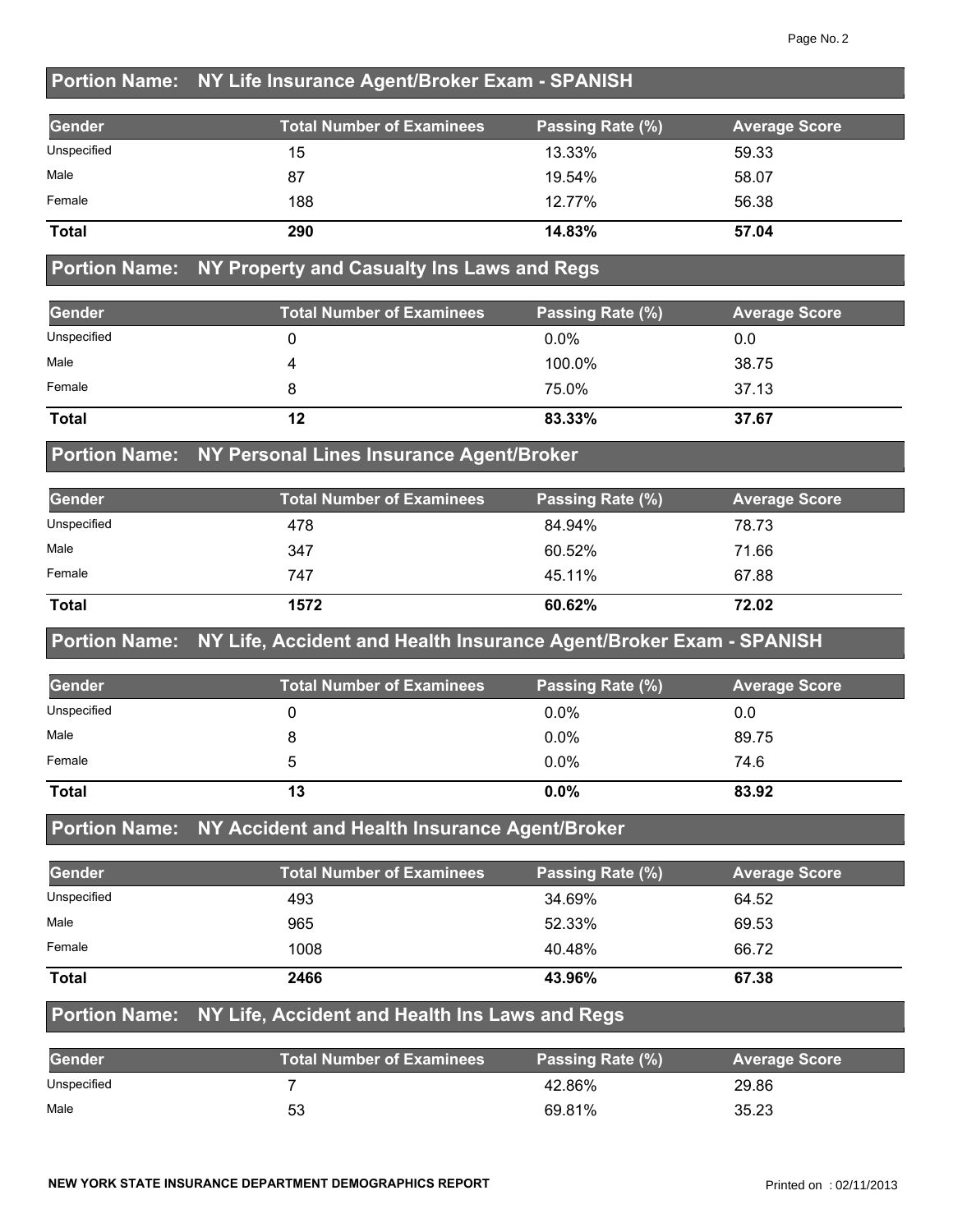|                      |                                                               |                  | Page No. 3           |
|----------------------|---------------------------------------------------------------|------------------|----------------------|
| Female               | 33                                                            | 60.61%           | 34.09                |
| <b>Total</b>         | 93                                                            | 64.52%           | 34.42                |
| <b>Portion Name:</b> | NY Ind Motor Vehicle No-Fault Work Comp Health Adj            |                  |                      |
| <b>Gender</b>        | <b>Total Number of Examinees</b>                              | Passing Rate (%) | <b>Average Score</b> |
| Unspecified          | 9                                                             | 55.56%           | 42.0                 |
| Male                 | 76                                                            | 47.37%           | 41.36                |
| Female               | 278                                                           | 40.65%           | 39.1                 |
| <b>Total</b>         | 363                                                           | 42.42%           | 39.64                |
| <b>Portion Name:</b> | NY Independent Accident and Health Insurance Adjuster         |                  |                      |
| Gender               | <b>Total Number of Examinees</b>                              | Passing Rate (%) | <b>Average Score</b> |
| Unspecified          | 7                                                             | 71.43%           | 45.57                |
| Male                 | 41                                                            | 78.05%           | 45.95                |
| Female               | 189                                                           | 52.38%           | 41.86                |
| <b>Total</b>         | 237                                                           | 57.38%           | 42.68                |
| <b>Portion Name:</b> | NY Independent Automobile Damage and Theft Appraisal Adjuster |                  |                      |
| <b>Gender</b>        | <b>Total Number of Examinees</b>                              | Passing Rate (%) | <b>Average Score</b> |
| Unspecified          | 169                                                           | 85.8%            | 48.49                |
| Male                 | 409                                                           | 57.46%           | 42.75                |
| Female               | 116                                                           | 59.48%           | 43.43                |
| <b>Total</b>         | 694                                                           | 64.7%            | 44.26                |
| <b>Portion Name:</b> | NY Property and Casualty Insurance Agent/Broker               |                  |                      |
| Gender               | <b>Total Number of Examinees</b>                              | Passing Rate (%) | <b>Average Score</b> |
| Unspecified          | 88                                                            | 59.09%           | 105.06               |

| Male         | 1004 | 53.98% | 105.7  |
|--------------|------|--------|--------|
| Female       | 1001 | 51.35% | 104.05 |
| <b>Total</b> | 2093 | 52.94% | 104.88 |

# **Portion Name: NY Independent General Adjuster**

| Gender       | <b>Total Number of Examinees</b>                                | Passing Rate (%) | <b>Average Score</b> |
|--------------|-----------------------------------------------------------------|------------------|----------------------|
| Unspecified  | 68                                                              | 29.41%           | 65.28                |
| Male         | 438                                                             | 38.58%           | 66.42                |
| Female       | 324                                                             | 32.41%           | 65.0                 |
| <b>Total</b> | 830                                                             | 35.42%           | 65.77                |
|              | <b>Portion Name: NY Independent Casualty Insurance Adjuster</b> |                  |                      |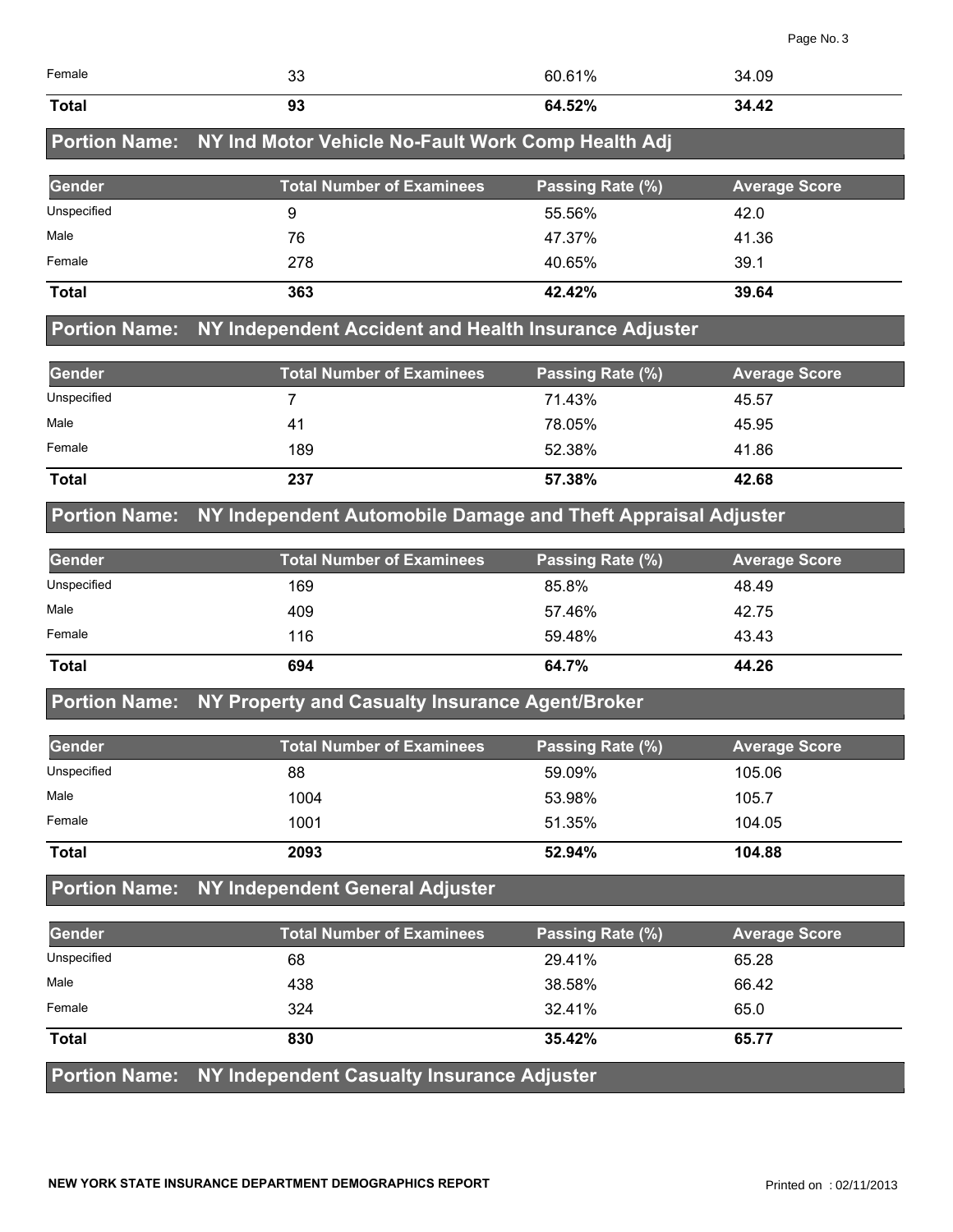| Gender       | <b>Total Number of Examinees</b> | Passing Rate (%) | <b>Average Score</b> |
|--------------|----------------------------------|------------------|----------------------|
| Unspecified  | 339                              | 63.42%           | 42.98                |
| Male         | 272                              | 58.82%           | 41.81                |
| Female       | 419                              | 45.58%           | 40.37                |
| <b>Total</b> | 1030                             | 54.95%           | 41.61                |

#### **Portion Name: NY Independent Fire Adjuster**

| Gender       | <b>Total Number of Examinees</b> | Passing Rate (%) | <b>Average Score</b> |
|--------------|----------------------------------|------------------|----------------------|
| Unspecified  |                                  | 25.0%            | 40.88                |
| Male         | 144                              | 43.75%           | 40.79                |
| Female       | 33                               | 48.48%           | 41.73                |
| <b>Total</b> | 185                              | 43.78%           | 40.96                |

#### **Portion Name: NY Independent Automobile Insurance Adjuster**

| Gender       | <b>Total Number of Examinees</b> | <b>Passing Rate (%)</b> | <b>Average Score</b> |
|--------------|----------------------------------|-------------------------|----------------------|
| Unspecified  | 12                               | 66.67%                  | 43.42                |
| Male         | 100                              | 46.0%                   | 39.21                |
| Female       | 78                               | 66.67%                  | 42.67                |
| <b>Total</b> | 190                              | 55.79%                  | 40.89                |

### **Portion Name: NY Public Adjuster**

| Gender       | <b>Total Number of Examinees</b> | Passing Rate (%) | <b>Average Score</b> |
|--------------|----------------------------------|------------------|----------------------|
| Unspecified  |                                  | 42.86%           | 37.43                |
| Male         | 82                               | 45.12%           | 40.6                 |
| Female       | 28                               | 46.43%           | 38.86                |
| <b>Total</b> | 117                              | 45.3%            | 39.99                |

### **Portion Name: NY Property and Casualty Insurance Consultant**

| Gender       | <b>Total Number of Examinees</b> | Passing Rate (%) | <b>Average Score</b> |
|--------------|----------------------------------|------------------|----------------------|
| Unspecified  |                                  | $0.0\%$          | 0.0                  |
| Male         |                                  | 100.0%           | 114.5                |
| Female       |                                  | $0.0\%$          | 0.0                  |
| <b>Total</b> |                                  | 100.0%           | 114.5                |

#### **Portion Name: NY Life Settlement Broker Exam**

| <b>Gender</b> | <b>Total Number of Examinees</b> | Passing Rate (%) | <b>Average Score</b> |
|---------------|----------------------------------|------------------|----------------------|
| Unspecified   |                                  | $0.0\%$          | 0.0                  |
| Male          |                                  | 83.33%           | 83.67                |
| Female        |                                  | 50.0%            | 68.67                |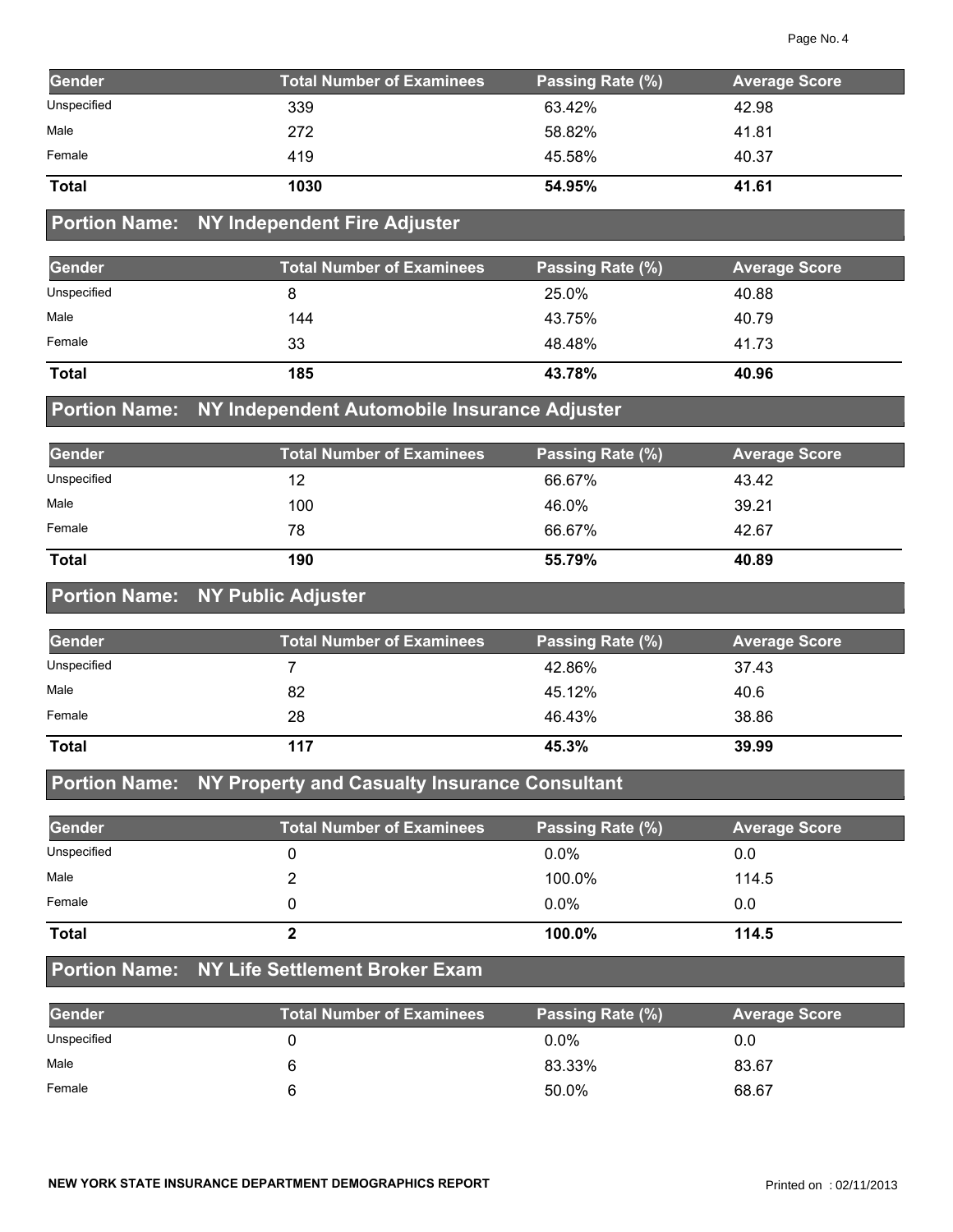| <b>Total</b>             | 12                                                | 66.67%           | 76.17                |
|--------------------------|---------------------------------------------------|------------------|----------------------|
| <b>Portion Name:</b>     | NY Independent Inland Marine Adjuster             |                  |                      |
| <b>Gender</b>            | <b>Total Number of Examinees</b>                  | Passing Rate (%) | <b>Average Score</b> |
| Unspecified              | 3                                                 | 0.0%             | 37.33                |
| Male                     | 8                                                 | 75.0%            | 44.13                |
| Female                   | 12                                                | 91.67%           | 44.5                 |
| <b>Total</b>             | 23                                                | 73.91%           | 43.43                |
| <b>Portion Name:</b>     | NY Independent Fidelity and Surety Adjuster Exam  |                  |                      |
| <b>Gender</b>            | <b>Total Number of Examinees</b>                  | Passing Rate (%) | <b>Average Score</b> |
| Unspecified              | 0                                                 | 0.0%             | 0.0                  |
| Male                     | 1                                                 | 100.0%           | 48.0                 |
| Female                   | 0                                                 | 0.0%             | 0.0                  |
| <b>Total</b>             | 1                                                 | 100.0%           | 48.0                 |
| <b>Portion Name:</b>     | NY Life, Accident and Health Insurance Consultant |                  |                      |
| <b>Gender</b>            | <b>Total Number of Examinees</b>                  | Passing Rate (%) | <b>Average Score</b> |
| Unspecified              | 1                                                 | 100.0%           | 106.0                |
| Male                     | 8                                                 | 62.5%            | 104.88               |
| Female                   | 11                                                | 45.45%           | 97.09                |
| <b>Total</b>             | 20                                                | 55.0%            | 100.65               |
| <b>Portion Name:</b>     | <b>Mortgage Guaranty Agent</b>                    |                  |                      |
| Age                      | <b>Total Number of Examinees</b>                  | Passing Rate (%) | <b>Average Score</b> |
| Under 18                 | 0                                                 | 0.0%             | 0.0                  |
| 18-24                    | 0                                                 | 0.0%             | $0.0\,$              |
| 25-29                    | 0                                                 | 0.0%             | $0.0\,$              |
| 30-34                    | 0                                                 | 0.0%             | $0.0\,$              |
| 35-39                    | 0                                                 | 0.0%             | $0.0\,$              |
| 40-44                    | 1                                                 | 100.0%           | 34.0                 |
| 45-49                    | 0                                                 | 0.0%             | $0.0\,$              |
| 50-54                    | 0                                                 | 0.0%             | $0.0\,$              |
| 55-59                    | 0                                                 | 0.0%             | $0.0\,$              |
| 60-64                    | 0                                                 | 0.0%             | $0.0\,$              |
| 65 and over              | 0                                                 | 0.0%             | $0.0\,$              |
| Unspecified              | $\pmb{0}$                                         | 0.0%             | $0.0\,$              |
| I decline to participate | 0                                                 | 0.0%             | 0.0                  |

**Total 1 100.0% 34.0**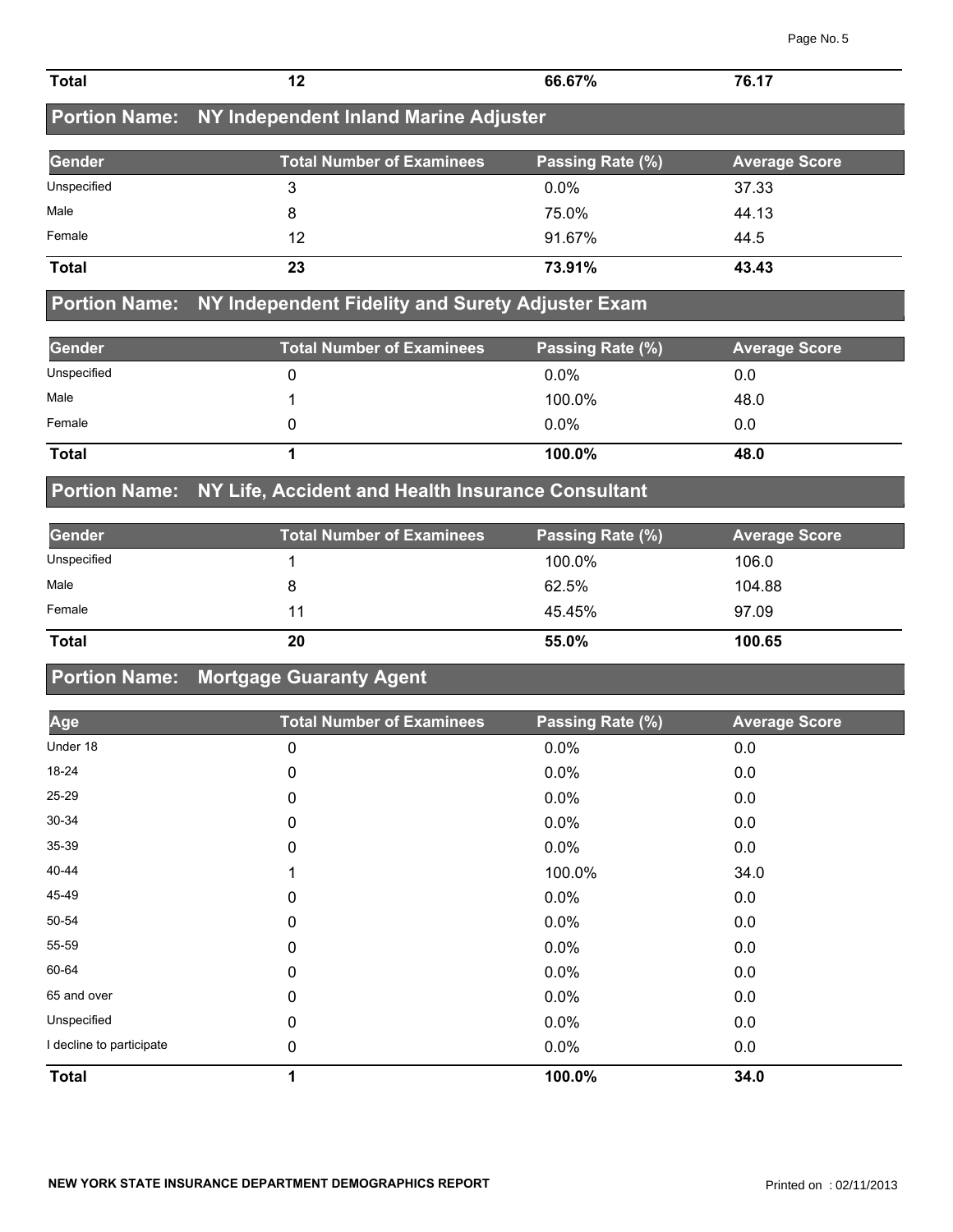# **Portion Name: NY Property and Casualty Insurance Agent**

| Age                      | <b>Total Number of Examinees</b> | Passing Rate (%) | <b>Average Score</b> |
|--------------------------|----------------------------------|------------------|----------------------|
| Under 18                 | 1                                | 100.0%           | 121.0                |
| 18-24                    | 175                              | 51.43%           | 105.54               |
| 25-29                    | 125                              | 66.4%            | 109.62               |
| 30-34                    | 109                              | 62.39%           | 109.47               |
| 35-39                    | 70                               | 74.29%           | 111.26               |
| 40-44                    | 57                               | 68.42%           | 111.79               |
| 45-49                    | 54                               | 68.52%           | 110.37               |
| 50-54                    | 39                               | 82.05%           | 113.62               |
| 55-59                    | 19                               | 52.63%           | 106.37               |
| 60-64                    | 11                               | 72.73%           | 113.27               |
| 65 and over              | 8                                | 50.0%            | 105.88               |
| Unspecified              | 48                               | 56.25%           | 103.79               |
| I decline to participate | 233                              | 50.64%           | 102.82               |
| <b>Total</b>             | 949                              | 59.96%           | 107.3                |

# **Portion Name: NY Bail Bond Agent**

| Age                      | <b>Total Number of Examinees</b> | Passing Rate (%) | <b>Average Score</b> |
|--------------------------|----------------------------------|------------------|----------------------|
| Under 18                 | 0                                | 0.0%             | 0.0                  |
| 18-24                    | 4                                | 75.0%            | 43.0                 |
| 25-29                    | 3                                | 100.0%           | 49.0                 |
| 30-34                    | 4                                | 75.0%            | 43.75                |
| 35-39                    | 8                                | 50.0%            | 42.0                 |
| 40-44                    | 4                                | 100.0%           | 47.75                |
| 45-49                    | 0                                | $0.0\%$          | 0.0                  |
| 50-54                    | $\overline{2}$                   | 100.0%           | 52.0                 |
| 55-59                    | $\overline{2}$                   | 100.0%           | 51.0                 |
| 60-64                    | $\mathbf 0$                      | $0.0\%$          | 0.0                  |
| 65 and over              | 0                                | $0.0\%$          | 0.0                  |
| Unspecified              | 5                                | 40.0%            | 35.6                 |
| I decline to participate | 11                               | 63.64%           | 43.64                |
| <b>Total</b>             | 43                               | 69.77%           | 43.84                |

## **Portion Name: NY Life Insurance Agent/Broker**

| Age       | Total Number of Examinees | Passing Rate (%) | <b>Average Score</b> |
|-----------|---------------------------|------------------|----------------------|
| Under 18  |                           | 50.0%            | 69.5                 |
| 18-24     | 1035                      | 47.05%           | 67.43                |
| $25 - 29$ | 567                       | 55.73%           | 70.17                |
| $30 - 34$ | 400                       | 60.0%            | 71.12                |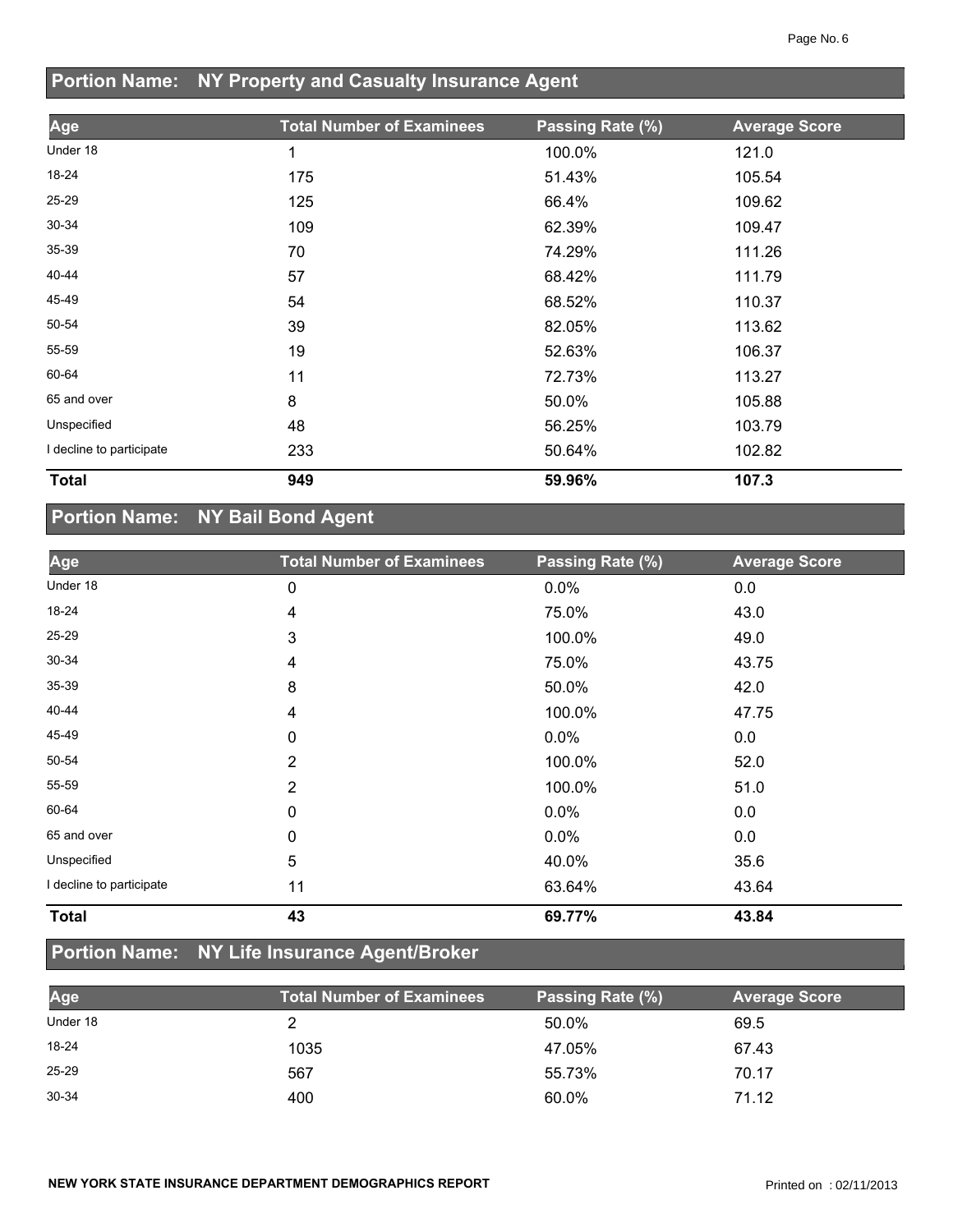| <b>Total</b>             | 5337 | 54.34% | 69.79 |  |
|--------------------------|------|--------|-------|--|
| I decline to participate | 1598 | 56.26% | 70.52 |  |
| Unspecified              | 438  | 49.32% | 67.88 |  |
| 65 and over              | 33   | 57.58% | 67.97 |  |
| 60-64                    | 90   | 52.22% | 72.27 |  |
| 55-59                    | 129  | 57.36% | 71.26 |  |
| 50-54                    | 205  | 59.51% | 71.65 |  |
| 45-49                    | 275  | 58.55% | 70.63 |  |
| 40-44                    | 280  | 58.93% | 70.49 |  |
| 35-39                    | 285  | 53.68% | 70.48 |  |
|                          |      |        |       |  |

### **Portion Name: NY Life, Accident, and Health Insurance Agent/Broker**

| Age                      | <b>Total Number of Examinees</b> | Passing Rate (%) | <b>Average Score</b> |
|--------------------------|----------------------------------|------------------|----------------------|
| Under 18                 | 5                                | 40.0%            | 102.4                |
| 18-24                    | 1980                             | 50.61%           | 103.2                |
| 25-29                    | 1416                             | 57.06%           | 105.78               |
| $30 - 34$                | 908                              | 61.89%           | 108.22               |
| $35 - 39$                | 668                              | 58.98%           | 106.81               |
| 40-44                    | 586                              | 65.53%           | 109.04               |
| 45-49                    | 550                              | 60.36%           | 107.98               |
| 50-54                    | 505                              | 64.75%           | 109.23               |
| 55-59                    | 305                              | 72.13%           | 112.14               |
| 60-64                    | 132                              | 70.45%           | 111.33               |
| 65 and over              | 86                               | 58.14%           | 105.48               |
| Unspecified              | 783                              | 50.7%            | 103.27               |
| I decline to participate | 2694                             | 49.63%           | 102.81               |
| <b>Total</b>             | 10618                            | 55.64%           | 105.34               |

## **Portion Name: NY Life Insurance Agent/Broker Exam - SPANISH**

| Age         | <b>Total Number of Examinees</b> | Passing Rate (%) | <b>Average Score</b> |
|-------------|----------------------------------|------------------|----------------------|
| Under 18    | 0                                | 0.0%             | 0.0                  |
| 18-24       | 15                               | 26.67%           | 63.93                |
| 25-29       | 22                               | 9.09%            | 58.55                |
| $30 - 34$   | 23                               | 13.04%           | 56.91                |
| $35 - 39$   | 32                               | 12.5%            | 52.63                |
| 40-44       | 35                               | 17.14%           | 58.71                |
| 45-49       | 21                               | 23.81%           | 62.71                |
| 50-54       | 16                               | 12.5%            | 60.0                 |
| 55-59       | 11                               | 18.18%           | 58.82                |
| 60-64       | 1                                | 100.0%           | 72.0                 |
| 65 and over | 7                                | 0.0%             | 49.14                |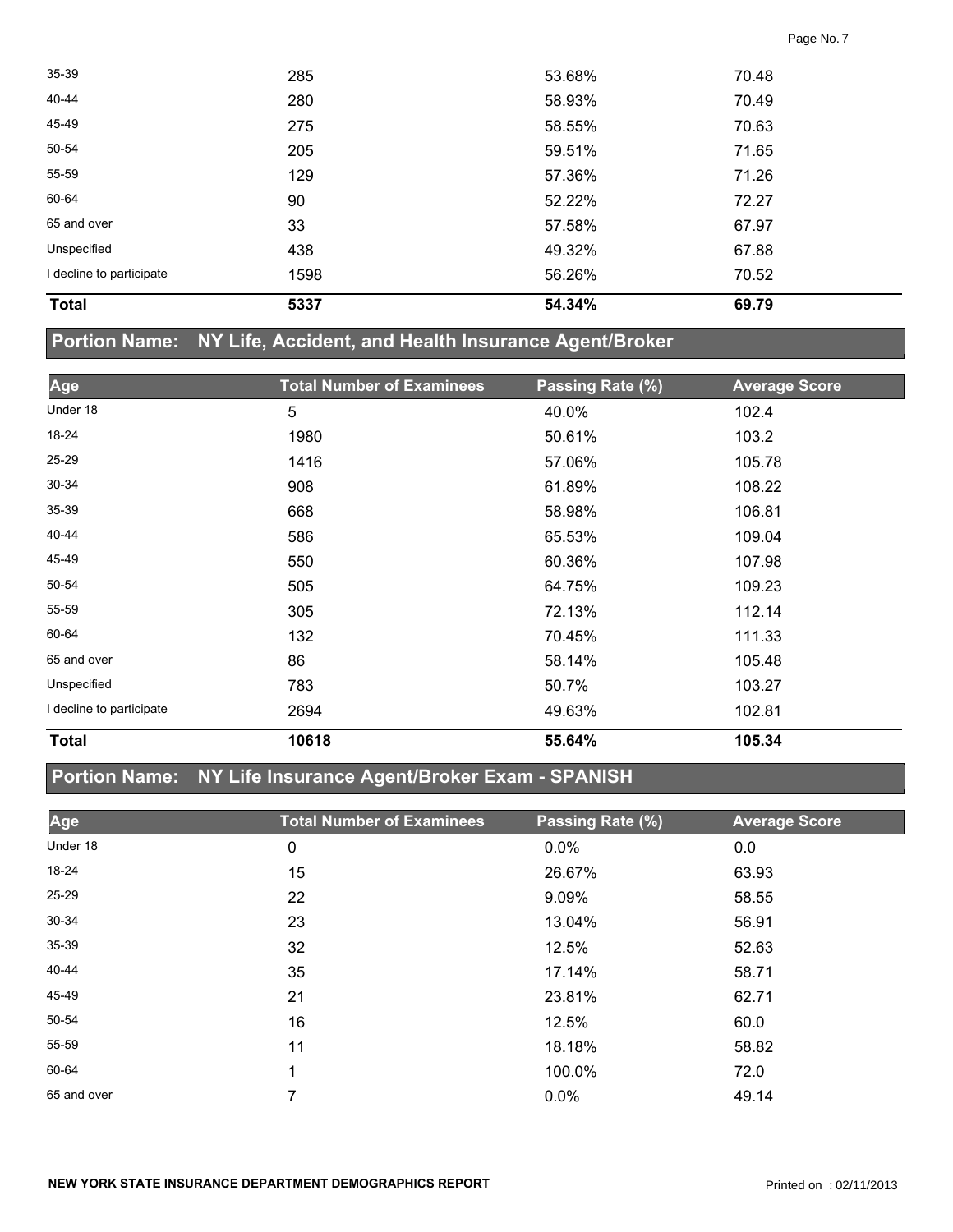| Unspecified              | 32  | 18.75% | 57.09 |
|--------------------------|-----|--------|-------|
| I decline to participate | 75  | 10.67% | 54.39 |
| <b>Total</b>             | 290 | 14.83% | 57.04 |

### **Portion Name: NY Property and Casualty Ins Laws and Regs**

| Age                      | <b>Total Number of Examinees</b> | Passing Rate (%) | <b>Average Score</b> |
|--------------------------|----------------------------------|------------------|----------------------|
| Under 18                 | 0                                | 0.0%             | 0.0                  |
| 18-24                    | 0                                | $0.0\%$          | 0.0                  |
| 25-29                    | 1                                | 100.0%           | 37.0                 |
| 30-34                    | 3                                | 100.0%           | 41.33                |
| 35-39                    | 2                                | 50.0%            | 32.0                 |
| 40-44                    | 1                                | $0.0\%$          | 32.0                 |
| 45-49                    | $\overline{2}$                   | 100.0%           | 42.0                 |
| 50-54                    | 1                                | 100.0%           | 36.0                 |
| 55-59                    | 0                                | 0.0%             | 0.0                  |
| 60-64                    | $\mathbf 0$                      | 0.0%             | 0.0                  |
| 65 and over              | $\mathbf 0$                      | 0.0%             | 0.0                  |
| Unspecified              | 0                                | 0.0%             | 0.0                  |
| I decline to participate | $\overline{2}$                   | 100.0%           | 37.5                 |
| <b>Total</b>             | 12                               | 83.33%           | 37.67                |

# **Portion Name: NY Personal Lines Insurance Agent/Broker**

| Age                      | <b>Total Number of Examinees</b> | Passing Rate (%) | <b>Average Score</b> |
|--------------------------|----------------------------------|------------------|----------------------|
| Under 18                 | 1                                | 100.0%           | 79.0                 |
| 18-24                    | 284                              | 44.01%           | 68.09                |
| 25-29                    | 223                              | 51.57%           | 68.7                 |
| 30-34                    | 107                              | 48.6%            | 68.58                |
| 35-39                    | 56                               | 64.29%           | 72.34                |
| 40-44                    | 85                               | 64.71%           | 72.02                |
| 45-49                    | 51                               | 78.43%           | 75.78                |
| 50-54                    | 47                               | 55.32%           | 71.06                |
| 55-59                    | 24                               | 50.0%            | 67.63                |
| 60-64                    | 16                               | 56.25%           | 68.44                |
| 65 and over              | 8                                | 50.0%            | 68.88                |
| Unspecified              | 429                              | 83.68%           | 78.92                |
| I decline to participate | 241                              | 49.38%           | 69.01                |
| <b>Total</b>             | 1572                             | 60.62%           | 72.02                |

#### **Portion Name: NY Life, Accident and Health Insurance Agent/Broker Exam - SPANISH**

| Age      | ا Total Number of Examinees | Passing Rate (%) | <b>Average Score</b> |
|----------|-----------------------------|------------------|----------------------|
| Under 18 |                             | ን.ዐ%             | 0.0                  |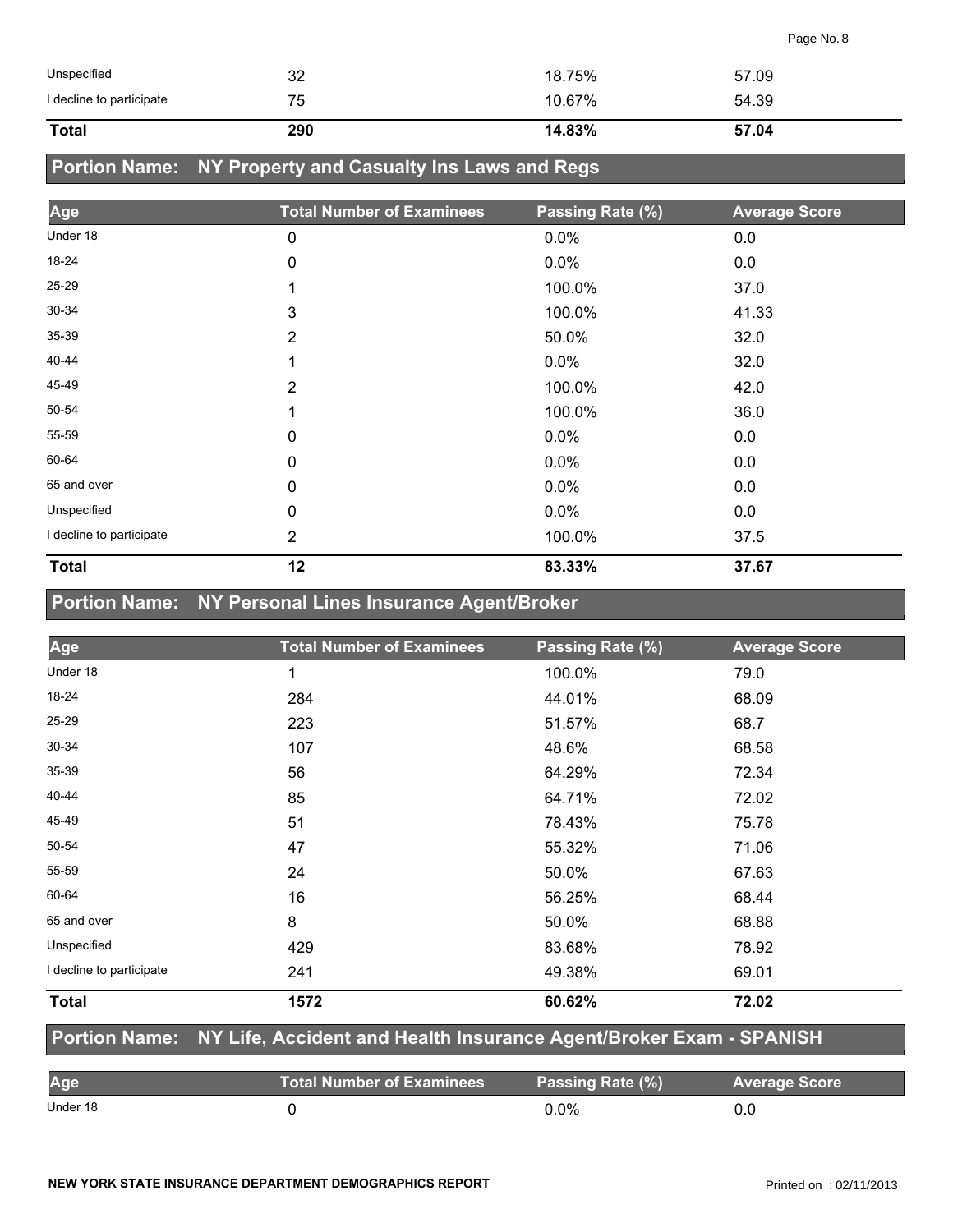| <b>Total</b>             | 13          | 0.0%    | 83.92 |  |
|--------------------------|-------------|---------|-------|--|
| I decline to participate | 2           | 0.0%    | 72.0  |  |
| Unspecified              | 0           | 0.0%    | 0.0   |  |
| 65 and over              | 7           | 0.0%    | 88.86 |  |
| 60-64                    | 0           | 0.0%    | 0.0   |  |
| 55-59                    | 0           | 0.0%    | 0.0   |  |
| 50-54                    |             | 0.0%    | 89.0  |  |
| 45-49                    |             | 0.0%    | 78.0  |  |
| 40-44                    | 0           | 0.0%    | 0.0   |  |
| 35-39                    |             | 0.0%    | 83.0  |  |
| 30-34                    | $\mathbf 0$ | 0.0%    | 0.0   |  |
| 25-29                    |             | $0.0\%$ | 75.0  |  |
| 18-24                    | $\mathbf 0$ | 0.0%    | 0.0   |  |

# **Portion Name: NY Accident and Health Insurance Agent/Broker**

| Age                      | <b>Total Number of Examinees</b> | Passing Rate (%) | <b>Average Score</b> |
|--------------------------|----------------------------------|------------------|----------------------|
| Under 18                 | 1                                | $0.0\%$          | 50.0                 |
| 18-24                    | 176                              | 46.02%           | 67.6                 |
| 25-29                    | 176                              | 47.16%           | 67.56                |
| 30-34                    | 150                              | 47.33%           | 68.83                |
| 35-39                    | 143                              | 46.15%           | 68.45                |
| 40-44                    | 113                              | 55.75%           | 70.63                |
| 45-49                    | 108                              | 58.33%           | 71.75                |
| 50-54                    | 111                              | 57.66%           | 71.92                |
| 55-59                    | 62                               | 72.58%           | 74.79                |
| 60-64                    | 28                               | 67.86%           | 73.04                |
| 65 and over              | 21                               | 71.43%           | 75.05                |
| Unspecified              | 402                              | 38.81%           | 65.78                |
| I decline to participate | 975                              | 36.72%           | 65.43                |
| <b>Total</b>             | 2466                             | 43.96%           | 67.38                |

# **Portion Name: NY Life, Accident and Health Ins Laws and Regs**

| Age       | <b>Total Number of Examinees</b> | Passing Rate (%) | <b>Average Score</b> |
|-----------|----------------------------------|------------------|----------------------|
| Under 18  | 0                                | 0.0%             | 0.0                  |
| 18-24     | 24                               | 45.83%           | 31.83                |
| $25 - 29$ | 8                                | 62.5%            | 35.0                 |
| 30-34     | 10                               | 80.0%            | 34.4                 |
| 35-39     | 8                                | 50.0%            | 35.63                |
| 40-44     | 12                               | 83.33%           | 37.0                 |
| 45-49     | 8                                | 50.0%            | 23.63                |
| 50-54     | 9                                | 88.89%           | 39.22                |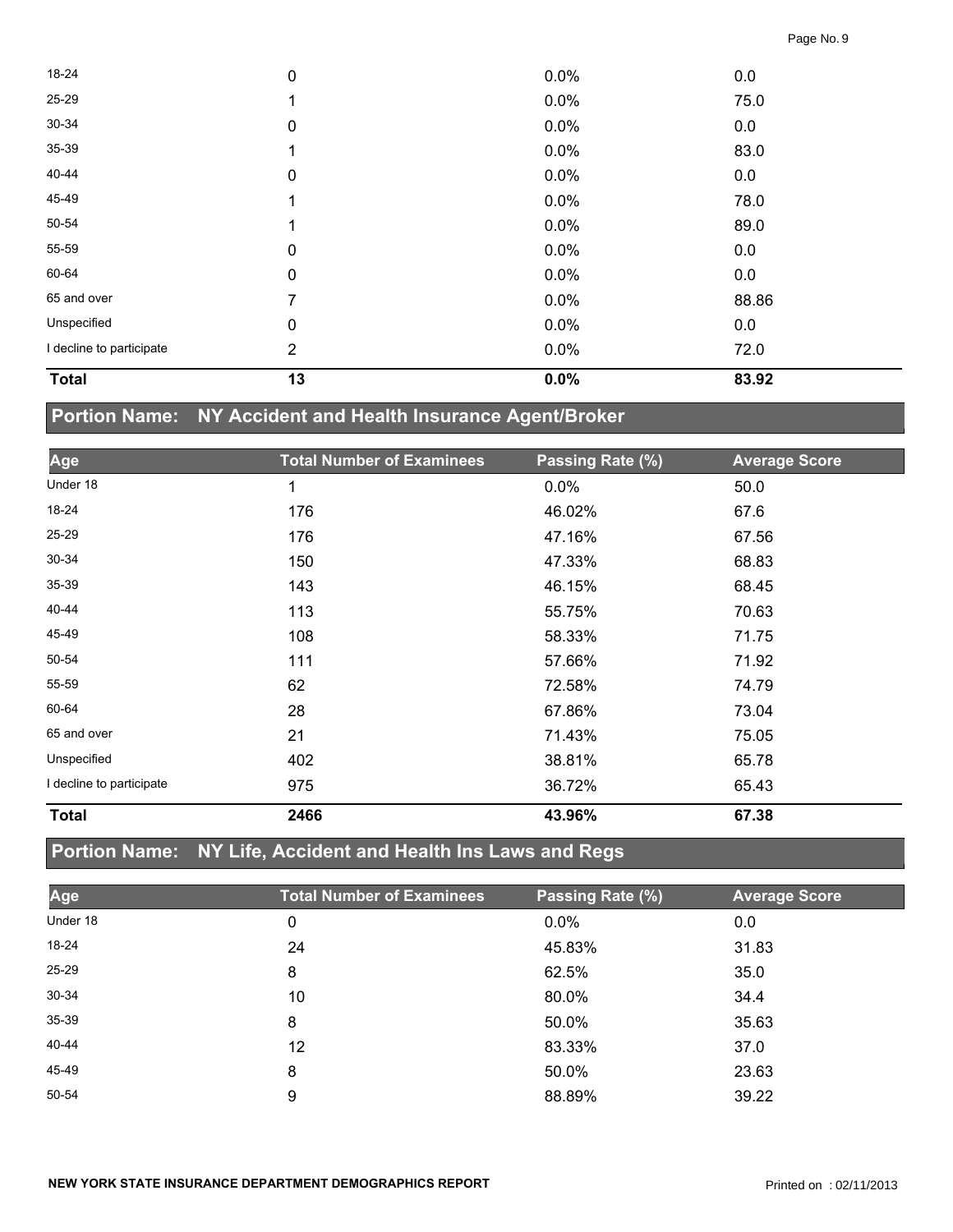| <b>Total</b>             | 93 | 64.52% | 34.42 |  |
|--------------------------|----|--------|-------|--|
| I decline to participate | 4  | 50.0%  | 36.75 |  |
| Unspecified              | 2  | 100.0% | 43.0  |  |
| 65 and over              | っ  | 100.0% | 40.5  |  |
| 60-64                    | 2  | 100.0% | 43.0  |  |
| 55-59                    | 4  | 50.0%  | 35.5  |  |
|                          |    |        |       |  |

**Portion Name: NY Ind Motor Vehicle No-Fault Work Comp Health Adj**

| Age                      | <b>Total Number of Examinees</b> | Passing Rate (%) | <b>Average Score</b> |
|--------------------------|----------------------------------|------------------|----------------------|
| Under 18                 | 0                                | 0.0%             | 0.0                  |
| 18-24                    | 24                               | 33.33%           | 38.92                |
| 25-29                    | 55                               | 29.09%           | 39.27                |
| $30 - 34$                | 32                               | 43.75%           | 39.78                |
| $35 - 39$                | 46                               | 34.78%           | 39.2                 |
| 40-44                    | 42                               | 57.14%           | 40.43                |
| 45-49                    | 43                               | 53.49%           | 39.44                |
| 50-54                    | 18                               | 55.56%           | 42.72                |
| 55-59                    | 17                               | 52.94%           | 42.76                |
| 60-64                    | 13                               | 38.46%           | 39.23                |
| 65 and over              | 1                                | 100.0%           | 43.0                 |
| Unspecified              | 15                               | 53.33%           | 40.8                 |
| I decline to participate | 57                               | 35.09%           | 38.0                 |
| <b>Total</b>             | 363                              | 42.42%           | 39.64                |

**Portion Name: NY Independent Accident and Health Insurance Adjuster**

| Age                      | <b>Total Number of Examinees</b> | Passing Rate (%) | <b>Average Score</b> |
|--------------------------|----------------------------------|------------------|----------------------|
| Under 18                 | $\pmb{0}$                        | 0.0%             | 0.0                  |
| 18-24                    | 7                                | 14.29%           | 35.14                |
| 25-29                    | 12                               | 66.67%           | 44.75                |
| 30-34                    | 15                               | 46.67%           | 40.27                |
| 35-39                    | 22                               | 68.18%           | 43.27                |
| 40-44                    | 35                               | 40.0%            | 41.71                |
| 45-49                    | 27                               | 59.26%           | 43.19                |
| 50-54                    | 27                               | 62.96%           | 43.52                |
| 55-59                    | 16                               | 87.5%            | 46.94                |
| 60-64                    | 7                                | 85.71%           | 47.71                |
| 65 and over              | 1                                | 100.0%           | 45.0                 |
| Unspecified              | 22                               | 40.91%           | 39.77                |
| I decline to participate | 46                               | 60.87%           | 42.83                |
| <b>Total</b>             | 237                              | 57.38%           | 42.68                |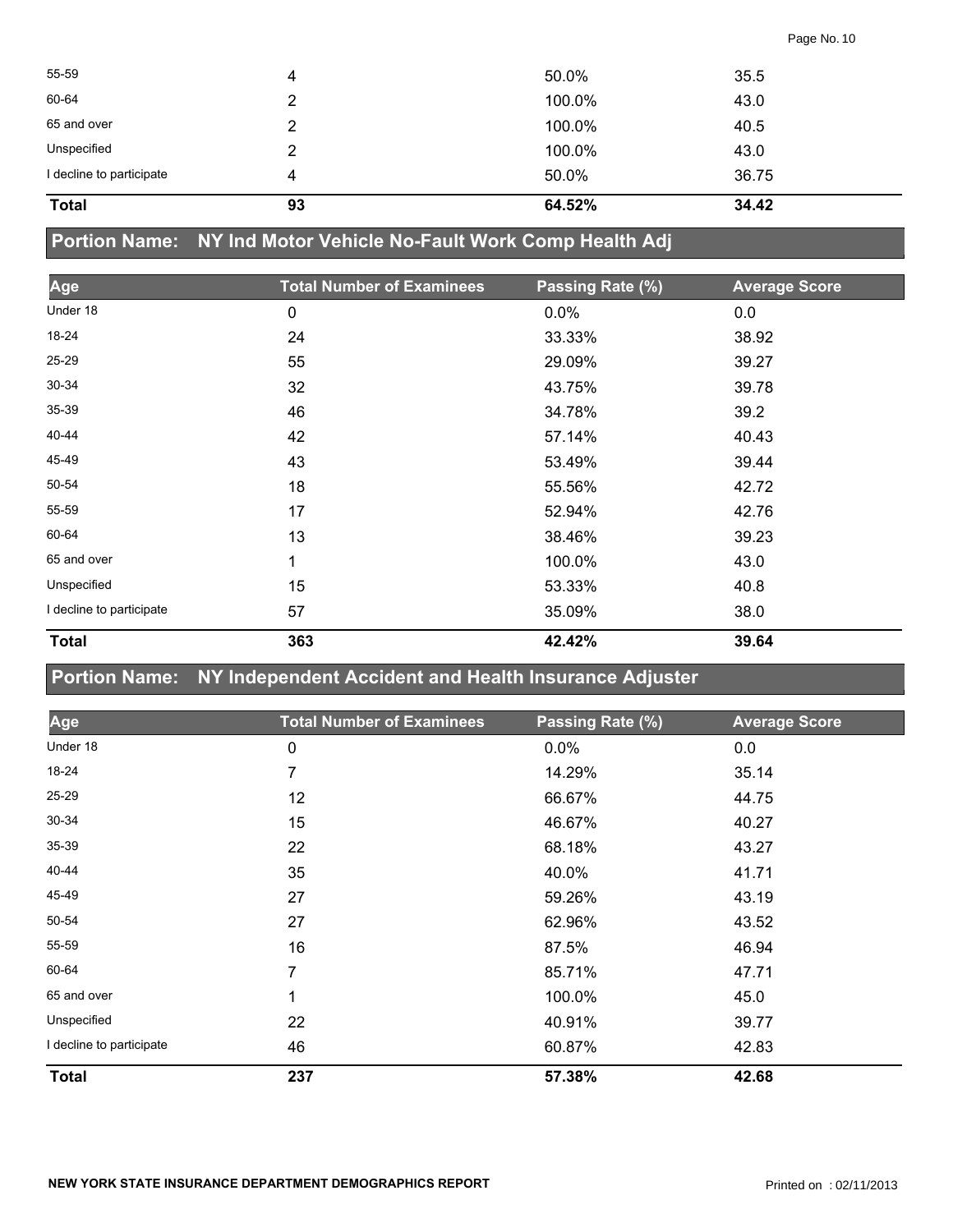|                          | Portion Name: NY Independent Automobile Damage and Theft Appraisal Adjuster |                  |                      |  |  |
|--------------------------|-----------------------------------------------------------------------------|------------------|----------------------|--|--|
| Age                      | <b>Total Number of Examinees</b>                                            | Passing Rate (%) | <b>Average Score</b> |  |  |
| Under 18                 | 0                                                                           | $0.0\%$          | 0.0                  |  |  |
| 18-24                    | 68                                                                          | 51.47%           | 42.97                |  |  |
| 25-29                    | 94                                                                          | 58.51%           | 42.43                |  |  |
| $30 - 34$                | 79                                                                          | 54.43%           | 42.91                |  |  |
| $35 - 39$                | 45                                                                          | 62.22%           | 43.53                |  |  |
| 40-44                    | 61                                                                          | 60.66%           | 43.36                |  |  |
| 45-49                    | 46                                                                          | 65.22%           | 44.33                |  |  |
| 50-54                    | 27                                                                          | 66.67%           | 43.52                |  |  |
| 55-59                    | 10                                                                          | 90.0%            | 47.6                 |  |  |
| 60-64                    | 1                                                                           | 100.0%           | 43.0                 |  |  |
| 65 and over              | 2                                                                           | 100.0%           | 48.5                 |  |  |
| Unspecified              | 102                                                                         | 81.37%           | 48.3                 |  |  |
| I decline to participate | 159                                                                         | 67.92%           | 44.36                |  |  |
| <b>Total</b>             | 694                                                                         | 64.7%            | 44.26                |  |  |

### **Portion Name: NY Property and Casualty Insurance Agent/Broker**

| Age                      | <b>Total Number of Examinees</b> | Passing Rate (%) | <b>Average Score</b> |
|--------------------------|----------------------------------|------------------|----------------------|
| Under 18                 | 1                                | 100.0%           | 120.0                |
| 18-24                    | 334                              | 50.0%            | 102.28               |
| 25-29                    | 345                              | 51.01%           | 104.47               |
| 30-34                    | 231                              | 53.25%           | 105.03               |
| 35-39                    | 177                              | 44.63%           | 102.99               |
| 40-44                    | 161                              | 51.55%           | 105.3                |
| 45-49                    | 133                              | 60.9%            | 108.41               |
| 50-54                    | 114                              | 62.28%           | 108.76               |
| 55-59                    | 55                               | 72.73%           | 110.58               |
| 60-64                    | 28                               | 71.43%           | 109.43               |
| 65 and over              | 21                               | 71.43%           | 109.57               |
| Unspecified              | 89                               | 46.07%           | 102.74               |
| I decline to participate | 404                              | 52.23%           | 104.8                |
| <b>Total</b>             | 2093                             | 52.94%           | 104.88               |

# **Portion Name: NY Independent General Adjuster**

| Age       | <b>Total Number of Examinees</b> | Passing Rate (%) | <b>Average Score</b> |
|-----------|----------------------------------|------------------|----------------------|
| Under 18  |                                  | $0.0\%$          | 0.0                  |
| 18-24     | 36                               | 22.22%           | 63.86                |
| $25 - 29$ | 86                               | 37.21%           | 64.83                |
| 30-34     | 93                               | 27.96%           | 65.81                |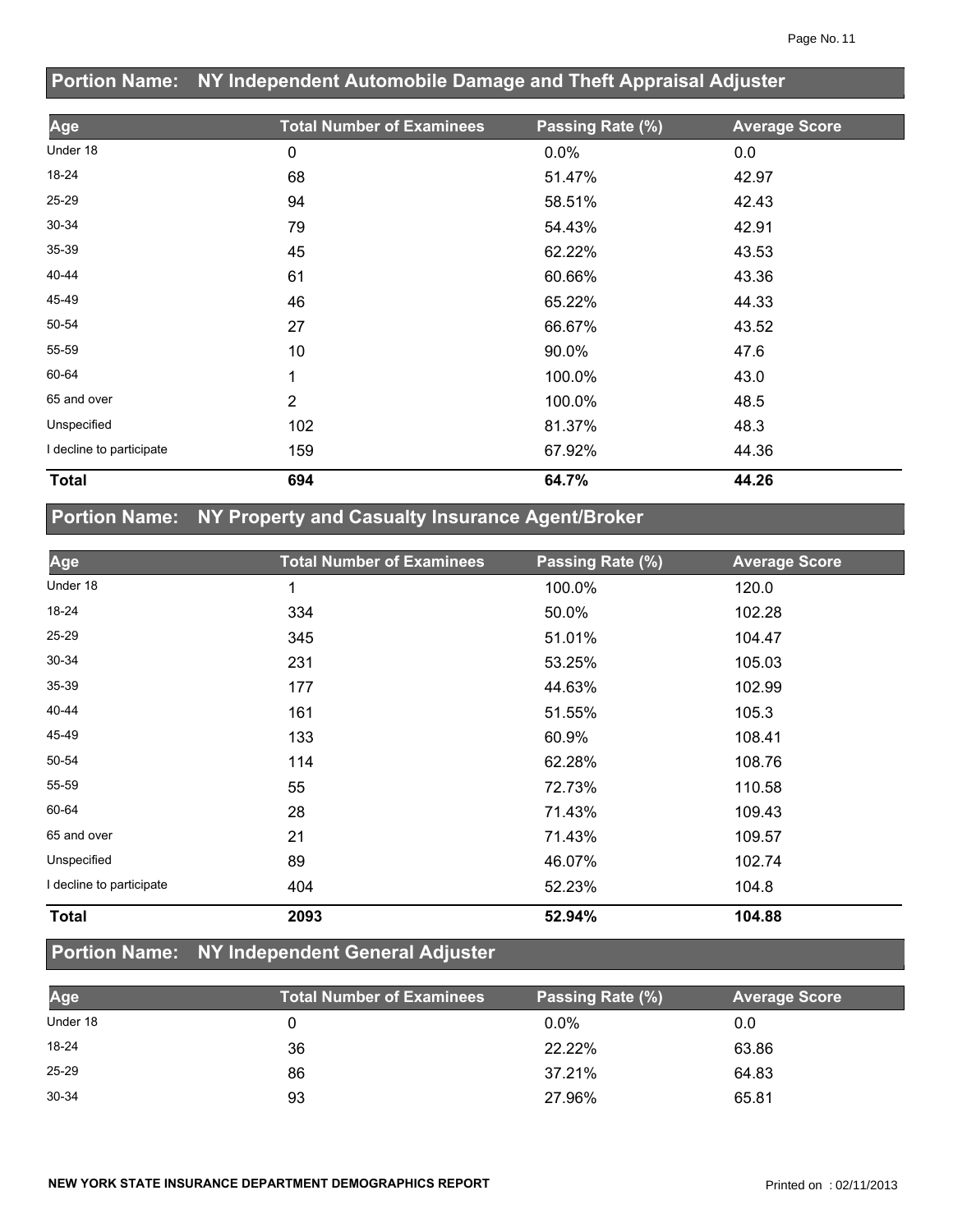| <b>Total</b>             | 830 | 35.42% | 65.77 |  |
|--------------------------|-----|--------|-------|--|
| I decline to participate | 135 | 35.56% | 66.56 |  |
| Unspecified              | 58  | 31.03% | 64.67 |  |
| 65 and over              | 5   | 80.0%  | 72.4  |  |
| 60-64                    | 28  | 50.0%  | 69.32 |  |
| 55-59                    | 50  | 52.0%  | 69.24 |  |
| 50-54                    | 58  | 46.55% | 67.57 |  |
| 45-49                    | 106 | 33.96% | 64.81 |  |
| 40-44                    | 90  | 35.56% | 65.33 |  |
| 35-39                    | 85  | 27.06% | 63.84 |  |

#### **Portion Name: NY Independent Casualty Insurance Adjuster**

| Age                      | <b>Total Number of Examinees</b> | Passing Rate (%) | <b>Average Score</b> |
|--------------------------|----------------------------------|------------------|----------------------|
| Under 18                 | 0                                | 0.0%             | 0.0                  |
| 18-24                    | 32                               | 56.25%           | 40.75                |
| 25-29                    | 75                               | 44.0%            | 40.08                |
| 30-34                    | 59                               | 54.24%           | 40.93                |
| 35-39                    | 58                               | 43.1%            | 39.5                 |
| 40-44                    | 72                               | 44.44%           | 40.58                |
| 45-49                    | 70                               | 64.29%           | 41.71                |
| 50-54                    | 66                               | 53.03%           | 41.79                |
| 55-59                    | 55                               | 63.64%           | 43.44                |
| 60-64                    | 16                               | 62.5%            | 41.56                |
| 65 and over              | 1                                | $0.0\%$          | 41.0                 |
| Unspecified              | 350                              | 63.43%           | 42.99                |
| I decline to participate | 176                              | 44.89%           | 40.34                |
| <b>Total</b>             | 1030                             | 54.95%           | 41.61                |

### **Portion Name: NY Independent Fire Adjuster**

| Age         | <b>Total Number of Examinees</b> | Passing Rate (%) | <b>Average Score</b> |
|-------------|----------------------------------|------------------|----------------------|
| Under 18    | 0                                | $0.0\%$          | 0.0                  |
| 18-24       | 18                               | 38.89%           | 40.39                |
| 25-29       | 27                               | 40.74%           | 40.19                |
| $30 - 34$   | 22                               | 40.91%           | 39.68                |
| $35 - 39$   | 20                               | 35.0%            | 40.05                |
| 40-44       | 26                               | 53.85%           | 42.0                 |
| 45-49       | 15                               | 53.33%           | 40.6                 |
| 50-54       | 10                               | 50.0%            | 43.6                 |
| 55-59       | 9                                | 44.44%           | 42.78                |
| 60-64       | 3                                | 66.67%           | 47.33                |
| 65 and over |                                  | 100.0%           | 46.0                 |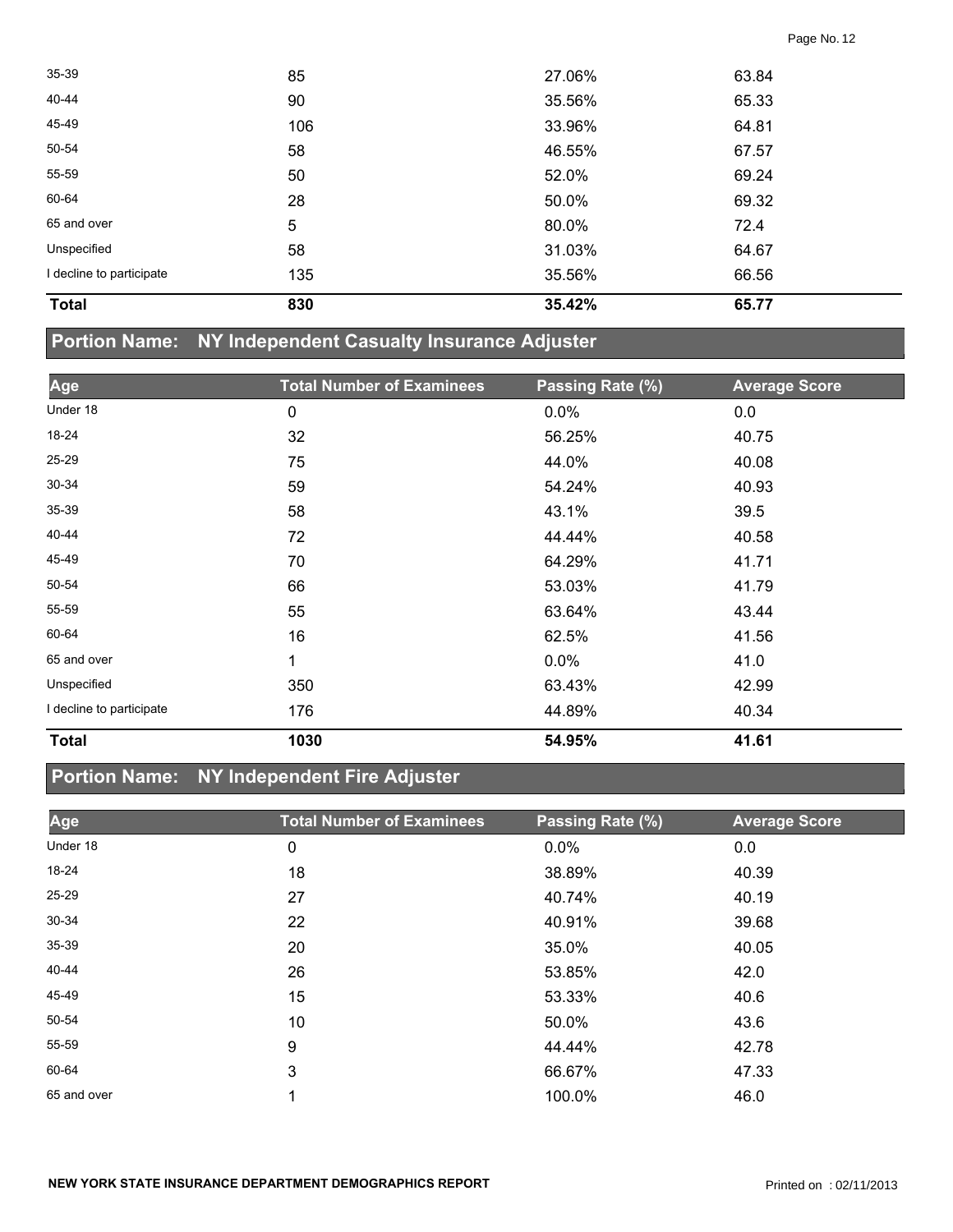| Unspecified              |     | 50.0%  | 41.88 |
|--------------------------|-----|--------|-------|
| I decline to participate | 26  | 34.62% | 40.27 |
| <b>Total</b>             | 185 | 43.78% | 40.96 |

### **Portion Name: NY Independent Automobile Insurance Adjuster**

| Age                      | <b>Total Number of Examinees</b> | Passing Rate (%) | <b>Average Score</b> |
|--------------------------|----------------------------------|------------------|----------------------|
| Under 18                 | 0                                | 0.0%             | 0.0                  |
| 18-24                    | 16                               | 37.5%            | 39.0                 |
| 25-29                    | 21                               | 57.14%           | 39.05                |
| $30 - 34$                | 25                               | 56.0%            | 41.16                |
| 35-39                    | 21                               | 47.62%           | 40.0                 |
| 40-44                    | 9                                | 66.67%           | 41.11                |
| 45-49                    | 12                               | 66.67%           | 42.67                |
| 50-54                    | 7                                | 42.86%           | 41.14                |
| 55-59                    | $6\phantom{1}$                   | 33.33%           | 37.83                |
| 60-64                    | $\overline{2}$                   | 100.0%           | 47.0                 |
| 65 and over              | $\overline{2}$                   | 0.0%             | 33.0                 |
| Unspecified              | 13                               | 53.85%           | 39.77                |
| I decline to participate | 56                               | 64.29%           | 42.55                |
| <b>Total</b>             | 190                              | 55.79%           | 40.89                |

### **Portion Name: NY Public Adjuster**

| Age                      | <b>Total Number of Examinees</b> | Passing Rate (%) | <b>Average Score</b> |
|--------------------------|----------------------------------|------------------|----------------------|
| Under 18                 | 0                                | 0.0%             | 0.0                  |
| 18-24                    | 12                               | 33.33%           | 40.08                |
| 25-29                    | 26                               | 19.23%           | 36.35                |
| 30-34                    | 8                                | 62.5%            | 43.0                 |
| 35-39                    | 11                               | 54.55%           | 41.27                |
| 40-44                    | 16                               | 50.0%            | 40.19                |
| 45-49                    | 6                                | 50.0%            | 39.67                |
| 50-54                    | 5                                | 60.0%            | 41.4                 |
| 55-59                    | $\overline{2}$                   | 50.0%            | 36.5                 |
| 60-64                    | 3                                | 33.33%           | 42.67                |
| 65 and over              | $\mathbf 0$                      | $0.0\%$          | 0.0                  |
| Unspecified              | 11                               | 72.73%           | 44.73                |
| I decline to participate | 17                               | 52.94%           | 39.65                |
| <b>Total</b>             | 117                              | 45.3%            | 39.99                |

#### **Portion Name: NY Property and Casualty Insurance Consultant**

| Age      | <b>Total Number of Examinees</b> | Passing Rate (%) | <b>Average Score</b> |
|----------|----------------------------------|------------------|----------------------|
| Under 18 |                                  | 0.0%             |                      |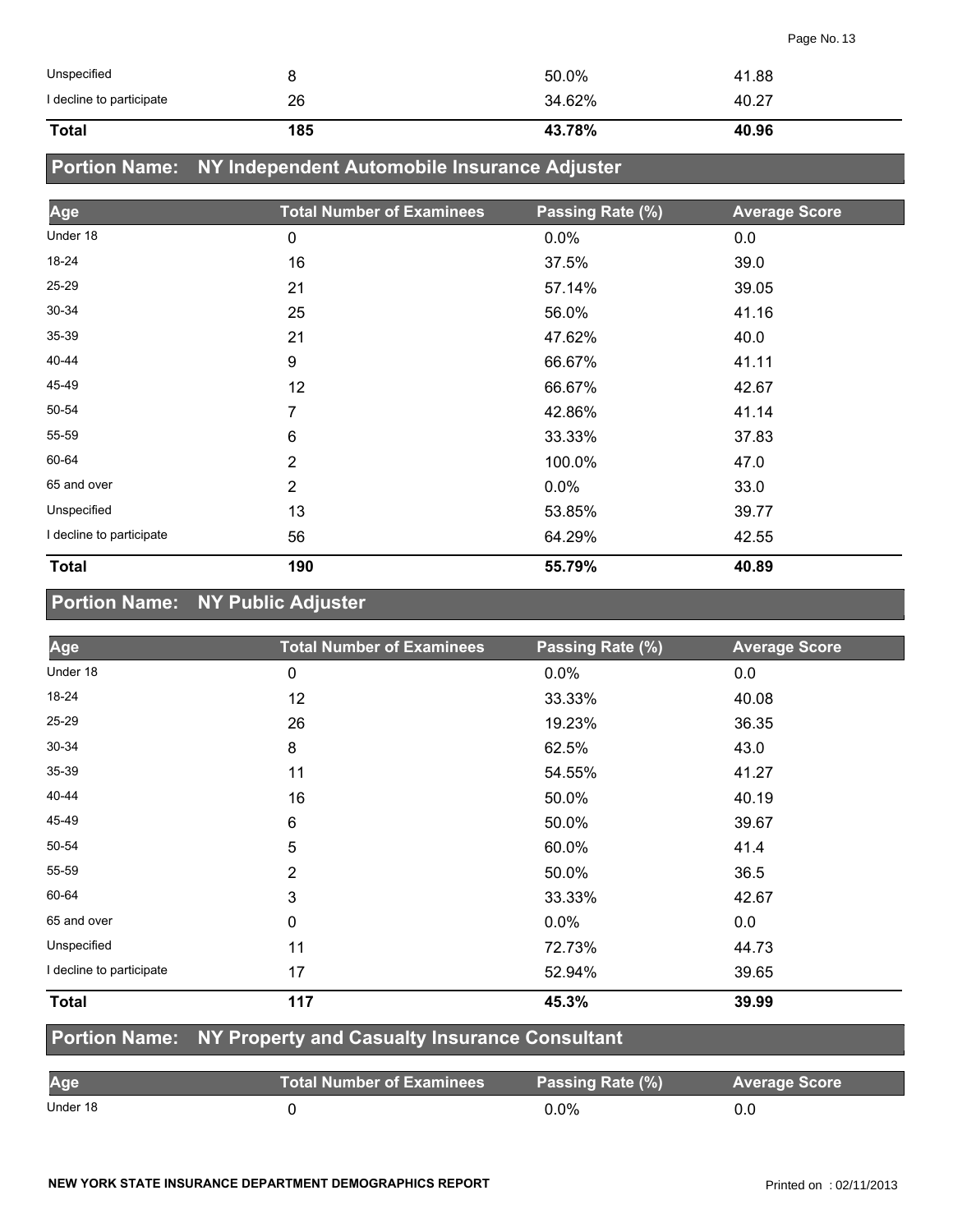| <b>Total</b>             | $\mathbf{2}$   | 100.0%  | 114.5 |  |
|--------------------------|----------------|---------|-------|--|
| I decline to participate | 0              | 0.0%    | 0.0   |  |
| Unspecified              | $\mathbf 0$    | 0.0%    | 0.0   |  |
| 65 and over              | $\mathbf 0$    | 0.0%    | 0.0   |  |
| 60-64                    | $\mathbf 0$    | 0.0%    | 0.0   |  |
| 55-59                    | 0              | 0.0%    | 0.0   |  |
| 50-54                    | $\mathbf 0$    | $0.0\%$ | 0.0   |  |
| 45-49                    | $\overline{2}$ | 100.0%  | 114.5 |  |
| 40-44                    | $\mathbf 0$    | 0.0%    | 0.0   |  |
| 35-39                    | $\mathbf 0$    | 0.0%    | 0.0   |  |
| 30-34                    | $\mathbf 0$    | $0.0\%$ | 0.0   |  |
| 25-29                    | $\mathbf 0$    | 0.0%    | 0.0   |  |
| 18-24                    | $\mathbf 0$    | 0.0%    | 0.0   |  |

## **Portion Name: NY Life Settlement Broker Exam**

| Age                      | <b>Total Number of Examinees</b> | Passing Rate (%) | <b>Average Score</b> |
|--------------------------|----------------------------------|------------------|----------------------|
| Under 18                 | 0                                | 0.0%             | 0.0                  |
| 18-24                    | 1                                | 100.0%           | 84.0                 |
| 25-29                    | 0                                | 0.0%             | 0.0                  |
| 30-34                    | 4                                | 25.0%            | 63.75                |
| 35-39                    | 1                                | 100.0%           | 95.0                 |
| 40-44                    | 1                                | 100.0%           | 82.0                 |
| 45-49                    | 0                                | 0.0%             | 0.0                  |
| 50-54                    | 1                                | 100.0%           | 84.0                 |
| 55-59                    | 1                                | 100.0%           | 95.0                 |
| 60-64                    | 0                                | 0.0%             | 0.0                  |
| 65 and over              | 1                                | 0.0%             | 48.0                 |
| Unspecified              | 0                                | 0.0%             | 0.0                  |
| I decline to participate | $\overline{2}$                   | 100.0%           | 85.5                 |
| <b>Total</b>             | 12                               | 66.67%           | 76.17                |

### **Portion Name: NY Independent Inland Marine Adjuster**

| Age       | <b>Total Number of Examinees</b> | Passing Rate (%) | <b>Average Score</b> |
|-----------|----------------------------------|------------------|----------------------|
| Under 18  | 0                                | $0.0\%$          | 0.0                  |
| $18 - 24$ | 4                                | 50.0%            | 40.0                 |
| $25 - 29$ |                                  | 100.0%           | 45.0                 |
| 30-34     | 2                                | 50.0%            | 36.5                 |
| 35-39     |                                  | 100.0%           | 48.0                 |
| 40-44     | 3                                | 100.0%           | 44.67                |
| 45-49     | 4                                | 100.0%           | 44.0                 |
| 50-54     | 0                                | 0.0%             | 0.0                  |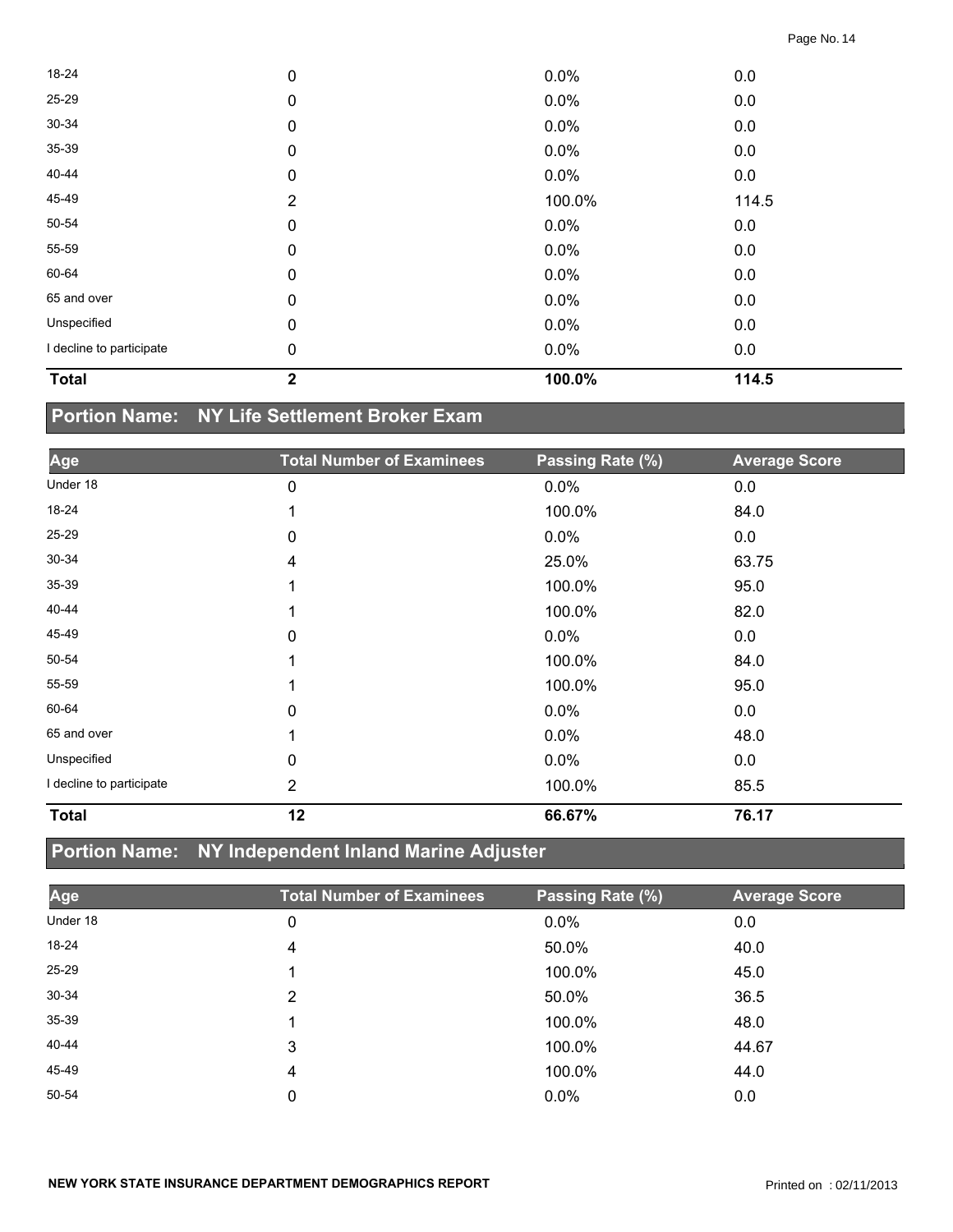| <b>Total</b>             | 23 | 73.91% | 43.43 |  |
|--------------------------|----|--------|-------|--|
| I decline to participate | 2  | 100.0% | 51.0  |  |
| Unspecified              | 3  | 0.0%   | 37.33 |  |
| 65 and over              | 0  | 0.0%   | 0.0   |  |
| 60-64                    | 2  | 100.0% | 50.0  |  |
| 55-59                    |    | 100.0% | 49.0  |  |
|                          |    |        |       |  |

# **Portion Name: NY Independent Fidelity and Surety Adjuster Exam**

| Age                      | <b>Total Number of Examinees</b> | Passing Rate (%) | <b>Average Score</b> |
|--------------------------|----------------------------------|------------------|----------------------|
| Under 18                 | 0                                | 0.0%             | 0.0                  |
| 18-24                    | 0                                | $0.0\%$          | 0.0                  |
| 25-29                    | 0                                | 0.0%             | 0.0                  |
| 30-34                    | 0                                | $0.0\%$          | 0.0                  |
| 35-39                    | 0                                | 0.0%             | 0.0                  |
| 40-44                    | 0                                | 0.0%             | 0.0                  |
| 45-49                    | 0                                | 0.0%             | 0.0                  |
| 50-54                    | 1                                | 100.0%           | 48.0                 |
| 55-59                    | 0                                | $0.0\%$          | 0.0                  |
| 60-64                    | 0                                | 0.0%             | 0.0                  |
| 65 and over              | $\mathbf{0}$                     | $0.0\%$          | 0.0                  |
| Unspecified              | 0                                | 0.0%             | 0.0                  |
| I decline to participate | 0                                | $0.0\%$          | 0.0                  |
| <b>Total</b>             | 1                                | 100.0%           | 48.0                 |

#### **Portion Name: NY Life, Accident and Health Insurance Consultant**

| Age                      | <b>Total Number of Examinees</b> | Passing Rate (%) | <b>Average Score</b> |
|--------------------------|----------------------------------|------------------|----------------------|
| Under 18                 | 0                                | 0.0%             | 0.0                  |
| 18-24                    | 4                                | 75.0%            | 118.75               |
| 25-29                    | $\overline{2}$                   | 50.0%            | 55.5                 |
| 30-34                    |                                  | 0.0%             | 87.0                 |
| $35 - 39$                |                                  | 0.0%             | 89.0                 |
| 40-44                    |                                  | 100.0%           | 116.0                |
| 45-49                    |                                  | 100.0%           | 120.0                |
| 50-54                    | 0                                | 0.0%             | 0.0                  |
| 55-59                    | 3                                | 33.33%           | 103.33               |
| 60-64                    | $\overline{2}$                   | 100.0%           | 135.0                |
| 65 and over              |                                  | 0.0%             | 79.0                 |
| Unspecified              |                                  | 100.0%           | 119.0                |
| I decline to participate | 3                                | 33.33%           | 79.0                 |
| <b>Total</b>             | 20                               | 55.0%            | 100.65               |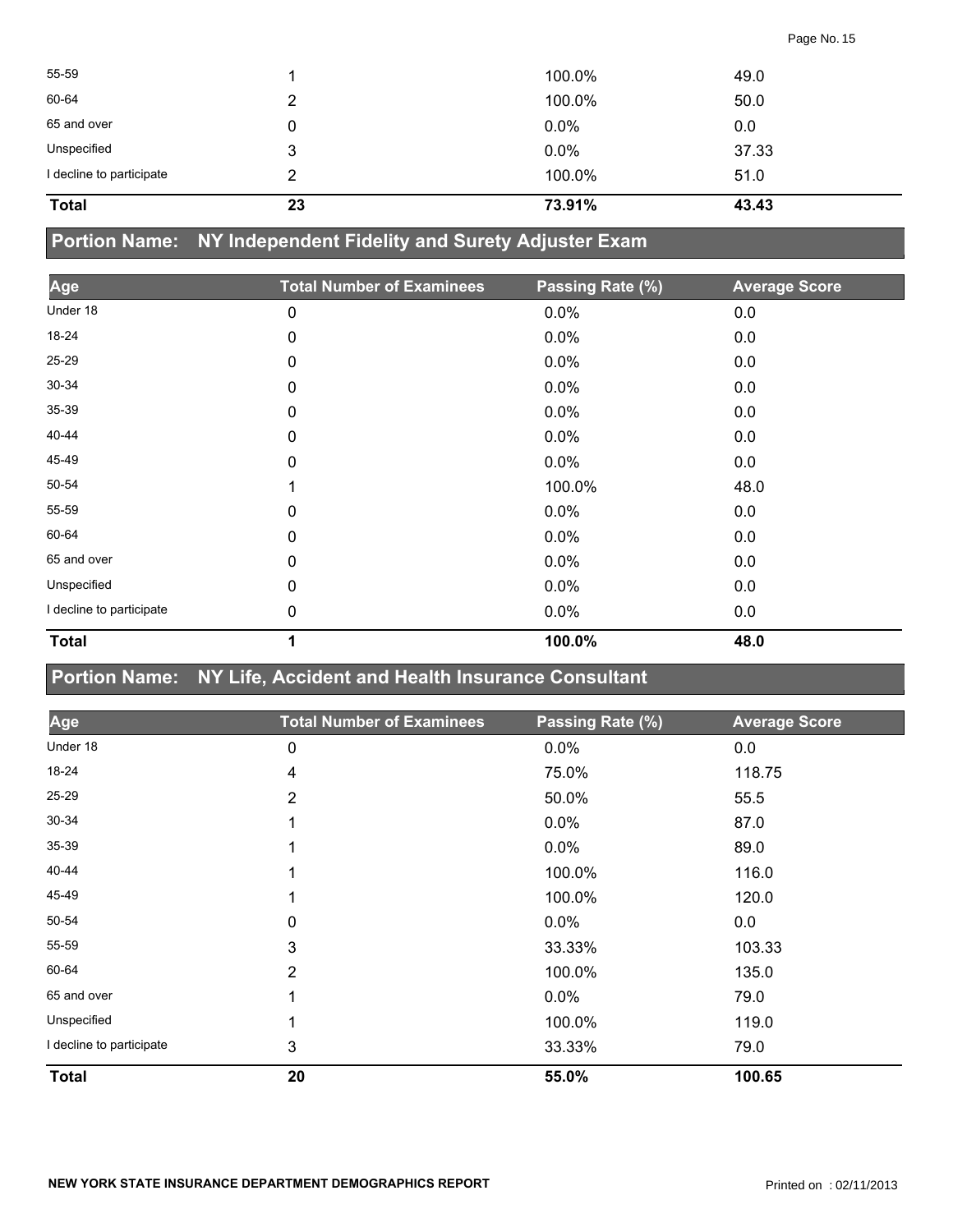# **Portion Name: Mortgage Guaranty Agent**

| <b>Education</b>                   | <b>Total Number of Examinees</b> | Passing Rate (%) | <b>Average Score</b> |
|------------------------------------|----------------------------------|------------------|----------------------|
| High School or GED                 | 0                                | $0.0\%$          | 0.0                  |
| Some College                       |                                  | 100.0%           | 34.0                 |
| 2-Year College Degree (Associates) | 0                                | $0.0\%$          | 0.0                  |
| 4-Year College Degree (BA - BS)    | 0                                | $0.0\%$          | 0.0                  |
| Masters Degree                     | 0                                | $0.0\%$          | 0.0                  |
| Doctoral Degree                    | 0                                | $0.0\%$          | 0.0                  |
| Unspecified                        | 0                                | $0.0\%$          | 0.0                  |
| I decline to participate           | 0                                | 0.0%             | 0.0                  |
| <b>Total</b>                       |                                  | 100.0%           | 34.0                 |

### **Portion Name: NY Property and Casualty Insurance Agent**

| <b>Education</b>                   | <b>Total Number of Examinees</b> | Passing Rate (%) | <b>Average Score</b> |
|------------------------------------|----------------------------------|------------------|----------------------|
| High School or GED                 | 84                               | 40.48%           | 99.21                |
| Some College                       | 183                              | 51.37%           | 105.5                |
| 2-Year College Degree (Associates) | 88                               | 59.09%           | 107.06               |
| 4-Year College Degree (BA - BS)    | 236                              | 79.66%           | 114.08               |
| <b>Masters Degree</b>              | 53                               | 79.25%           | 116.28               |
| Doctoral Degree                    | 7                                | 71.43%           | 115.71               |
| Unspecified                        | 63                               | 49.21%           | 102.51               |
| I decline to participate           | 235                              | 52.34%           | 103.89               |
| <b>Total</b>                       | 949                              | 59.96%           | 107.3                |

# **Portion Name: NY Bail Bond Agent**

| <b>Education</b>                   | <b>Total Number of Examinees</b> | Passing Rate (%) | <b>Average Score</b> |
|------------------------------------|----------------------------------|------------------|----------------------|
| High School or GED                 | 4                                | 50.0%            | 41.5                 |
| Some College                       | 15                               | 73.33%           | 45.0                 |
| 2-Year College Degree (Associates) | 2                                | 100.0%           | 48.0                 |
| 4-Year College Degree (BA - BS)    | 4                                | 100.0%           | 50.25                |
| <b>Masters Degree</b>              | 0                                | $0.0\%$          | 0.0                  |
| Doctoral Degree                    | 0                                | $0.0\%$          | 0.0                  |
| Unspecified                        | 5                                | 40.0%            | 35.6                 |
| decline to participate             | 13                               | 69.23%           | 43.77                |
| <b>Total</b>                       | 43                               | 69.77%           | 43.84                |

### **Portion Name: NY Life Insurance Agent/Broker**

| <b>Education</b>   | <b>Total Number of Examinees</b> | Passing Rate (%) | <b>Average Score</b> |
|--------------------|----------------------------------|------------------|----------------------|
| High School or GED | 614                              | 36.48%           | 63.94                |
| Some College       | 994                              | 46.98%           | 67.57                |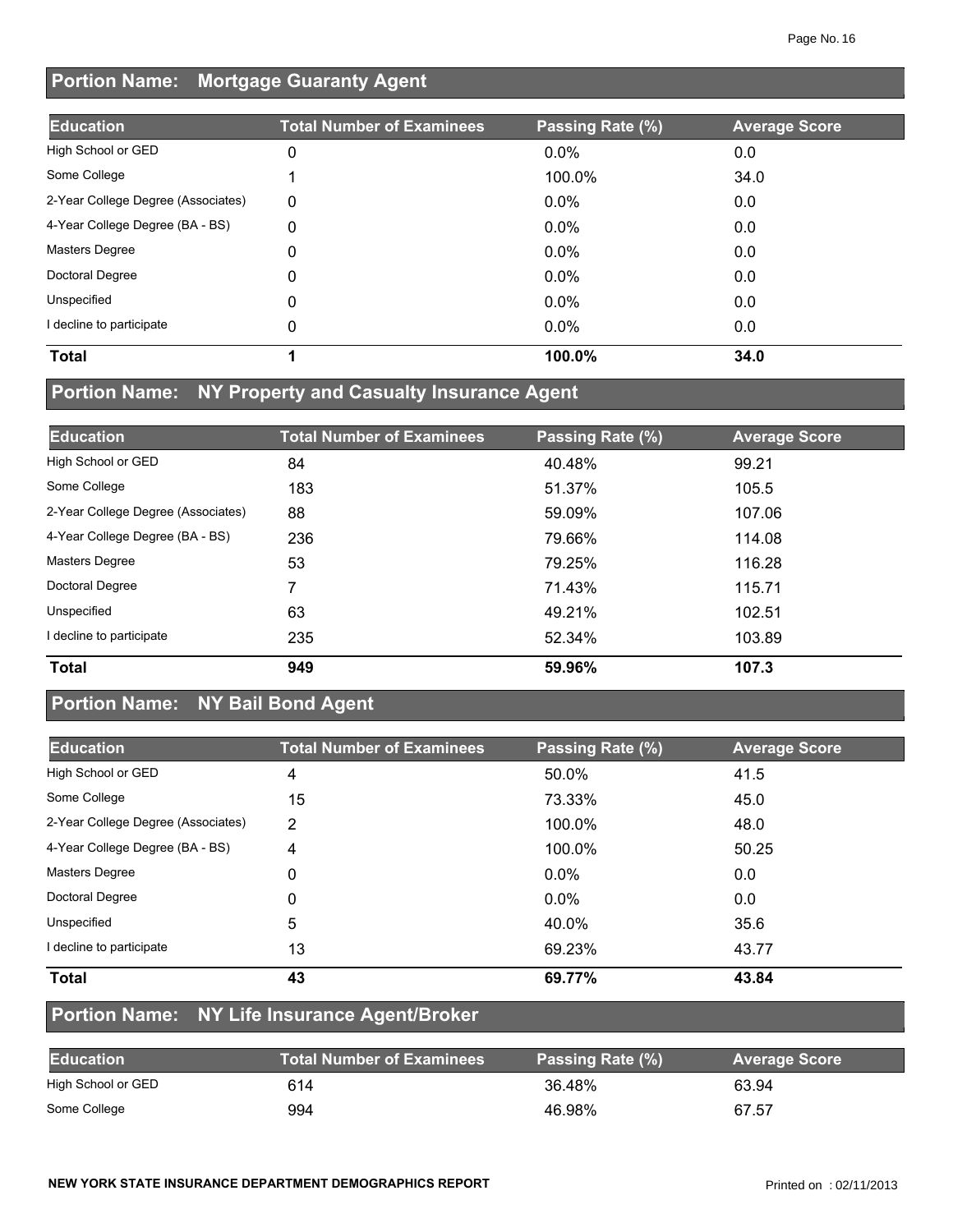| <b>Total</b>                       | 5337 | 54.34% | 69.79 |
|------------------------------------|------|--------|-------|
| I decline to participate           | 1625 | 56.8%  | 70.53 |
| Unspecified                        | 536  | 49.07% | 68.21 |
| Doctoral Degree                    | 29   | 68.97% | 75.24 |
| Masters Degree                     | 272  | 68.38% | 75.08 |
| 4-Year College Degree (BA - BS)    | 858  | 70.28% | 74.58 |
| 2-Year College Degree (Associates) | 409  | 52.32% | 69.1  |

#### **Portion Name: NY Life, Accident, and Health Insurance Agent/Broker**

| <b>Education</b>                   | <b>Total Number of Examinees</b> | Passing Rate (%) | <b>Average Score</b> |
|------------------------------------|----------------------------------|------------------|----------------------|
| High School or GED                 | 641                              | 39.78%           | 99.8                 |
| Some College                       | 1811                             | 49.64%           | 102.9                |
| 2-Year College Degree (Associates) | 763                              | 55.18%           | 104.99               |
| 4-Year College Degree (BA - BS)    | 2952                             | 65.58%           | 109.13               |
| <b>Masters Degree</b>              | 605                              | 75.21%           | 113.6                |
| Doctoral Degree                    | 93                               | 81.72%           | 117.12               |
| Unspecified                        | 933                              | 50.8%            | 103.55               |
| I decline to participate           | 2820                             | 49.36%           | 102.73               |
| <b>Total</b>                       | 10618                            | 55.64%           | 105.34               |

# **Portion Name: NY Life Insurance Agent/Broker Exam - SPANISH**

| <b>Education</b>                   | <b>Total Number of Examinees</b> | Passing Rate (%) | <b>Average Score</b> |
|------------------------------------|----------------------------------|------------------|----------------------|
| High School or GED                 | 90                               | 11.11%           | 56.09                |
| Some College                       | 42                               | 19.05%           | 57.48                |
| 2-Year College Degree (Associates) | 7                                | 14.29%           | 54.14                |
| 4-Year College Degree (BA - BS)    | 27                               | 25.93%           | 62.56                |
| <b>Masters Degree</b>              | 0                                | $0.0\%$          | 0.0                  |
| Doctoral Degree                    | 0                                | $0.0\%$          | 0.0                  |
| Unspecified                        | 48                               | 18.75%           | 59.15                |
| I decline to participate           | 76                               | 10.53%           | 54.89                |
| <b>Total</b>                       | 290                              | 14.83%           | 57.04                |

### **Portion Name: NY Property and Casualty Ins Laws and Regs**

| <b>Education</b>                   | <b>Total Number of Examinees</b> | Passing Rate (%) | <b>Average Score</b> |
|------------------------------------|----------------------------------|------------------|----------------------|
| High School or GED                 | 0                                | $0.0\%$          | 0.0                  |
| Some College                       |                                  | 50.0%            | 32.0                 |
| 2-Year College Degree (Associates) | 0                                | $0.0\%$          | 0.0                  |
| 4-Year College Degree (BA - BS)    | 6                                | 83.33%           | 38.67                |
| Masters Degree                     | 2                                | 100.0%           | 40.5                 |
| Doctoral Degree                    | 0                                | $0.0\%$          | 0.0                  |
| Unspecified                        | 0                                | $0.0\%$          | 0.0                  |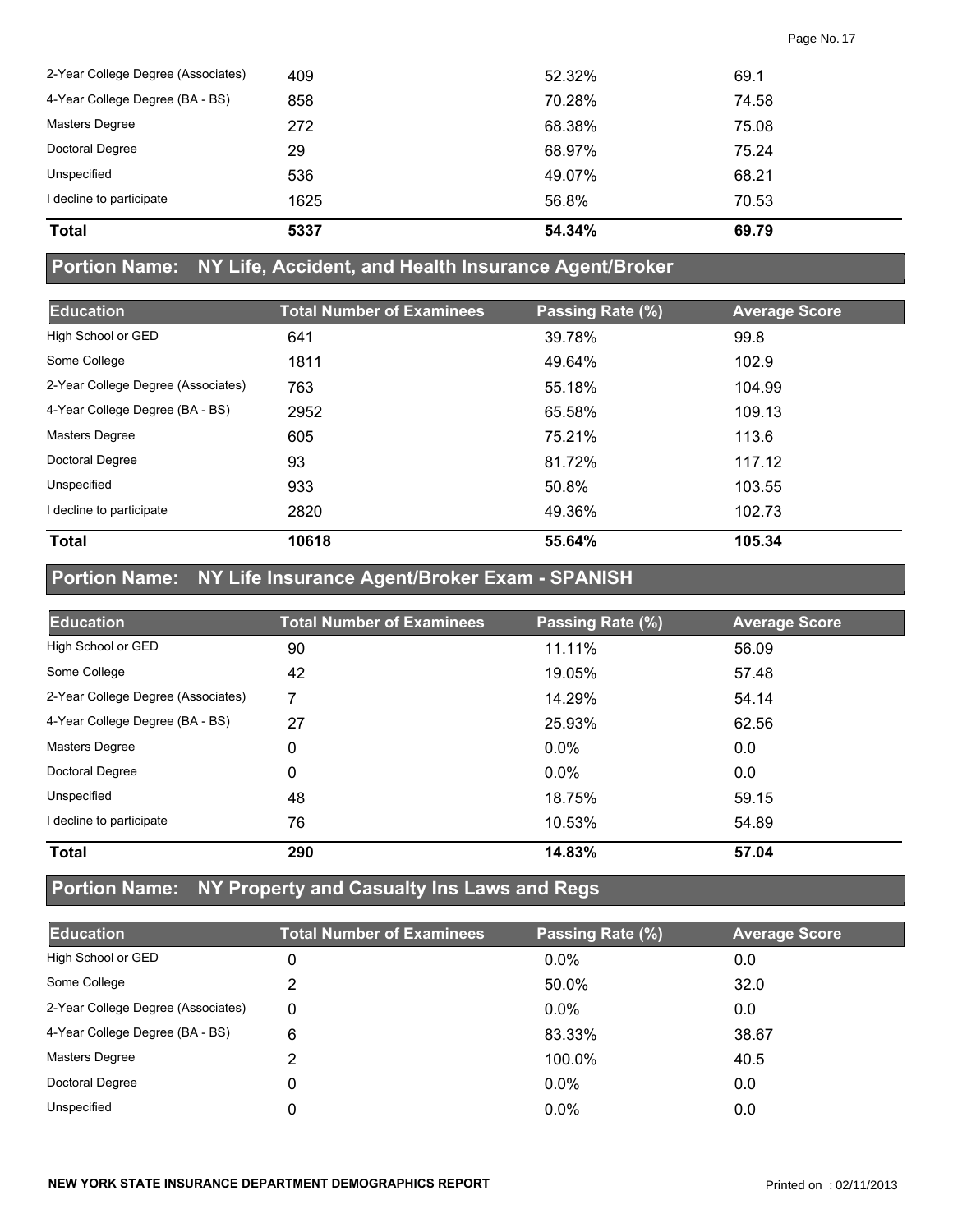| I decline to participate |     | 100.0% | 37.5  |
|--------------------------|-----|--------|-------|
| <b>Total</b>             | . . | 83.33% | 37.67 |

# **Portion Name: NY Personal Lines Insurance Agent/Broker**

| <b>Education</b>                   | <b>Total Number of Examinees</b> | Passing Rate (%) | <b>Average Score</b> |
|------------------------------------|----------------------------------|------------------|----------------------|
| High School or GED                 | 166                              | 41.57%           | 66.03                |
| Some College                       | 294                              | 36.39%           | 66.06                |
| 2-Year College Degree (Associates) | 130                              | 54.62%           | 69.39                |
| 4-Year College Degree (BA - BS)    | 193                              | 68.91%           | 72.91                |
| <b>Masters Degree</b>              | 27                               | 85.19%           | 76.67                |
| Doctoral Degree                    |                                  | 100.0%           | 86.0                 |
| Unspecified                        | 509                              | 84.09%           | 79.12                |
| I decline to participate           | 252                              | 48.02%           | 68.67                |
| <b>Total</b>                       | 1572                             | 60.62%           | 72.02                |

### **Portion Name: NY Life, Accident and Health Insurance Agent/Broker Exam - SPANISH**

| <b>Education</b>                   | <b>Total Number of Examinees</b> | Passing Rate (%) | <b>Average Score</b> |
|------------------------------------|----------------------------------|------------------|----------------------|
| High School or GED                 | 0                                | $0.0\%$          | 0.0                  |
| Some College                       | 2                                | $0.0\%$          | 82.0                 |
| 2-Year College Degree (Associates) | ◀                                | $0.0\%$          | 83.0                 |
| 4-Year College Degree (BA - BS)    | 7                                | 0.0%             | 88.86                |
| <b>Masters Degree</b>              | 0                                | $0.0\%$          | 0.0                  |
| Doctoral Degree                    | 0                                | $0.0\%$          | 0.0                  |
| Unspecified                        |                                  | $0.0\%$          | 78.0                 |
| I decline to participate           | 2                                | $0.0\%$          | 72.0                 |
| <b>Total</b>                       | 13                               | 0.0%             | 83.92                |

### **Portion Name: NY Accident and Health Insurance Agent/Broker**

| <b>Education</b>                   | <b>Total Number of Examinees</b> | Passing Rate (%) | <b>Average Score</b> |
|------------------------------------|----------------------------------|------------------|----------------------|
| High School or GED                 | 96                               | 34.38%           | 65.57                |
| Some College                       | 327                              | 40.37%           | 67.34                |
| 2-Year College Degree (Associates) | 106                              | 51.89%           | 69.27                |
| 4-Year College Degree (BA - BS)    | 413                              | 60.29%           | 71.31                |
| Masters Degree                     | 110                              | 71.82%           | 74.46                |
| Doctoral Degree                    | 13                               | 76.92%           | 78.77                |
| Unspecified                        | 413                              | 38.74%           | 65.71                |
| I decline to participate           | 988                              | 37.04%           | 65.48                |
| <b>Total</b>                       | 2466                             | 43.96%           | 67.38                |

#### **Portion Name: NY Life, Accident and Health Ins Laws and Regs**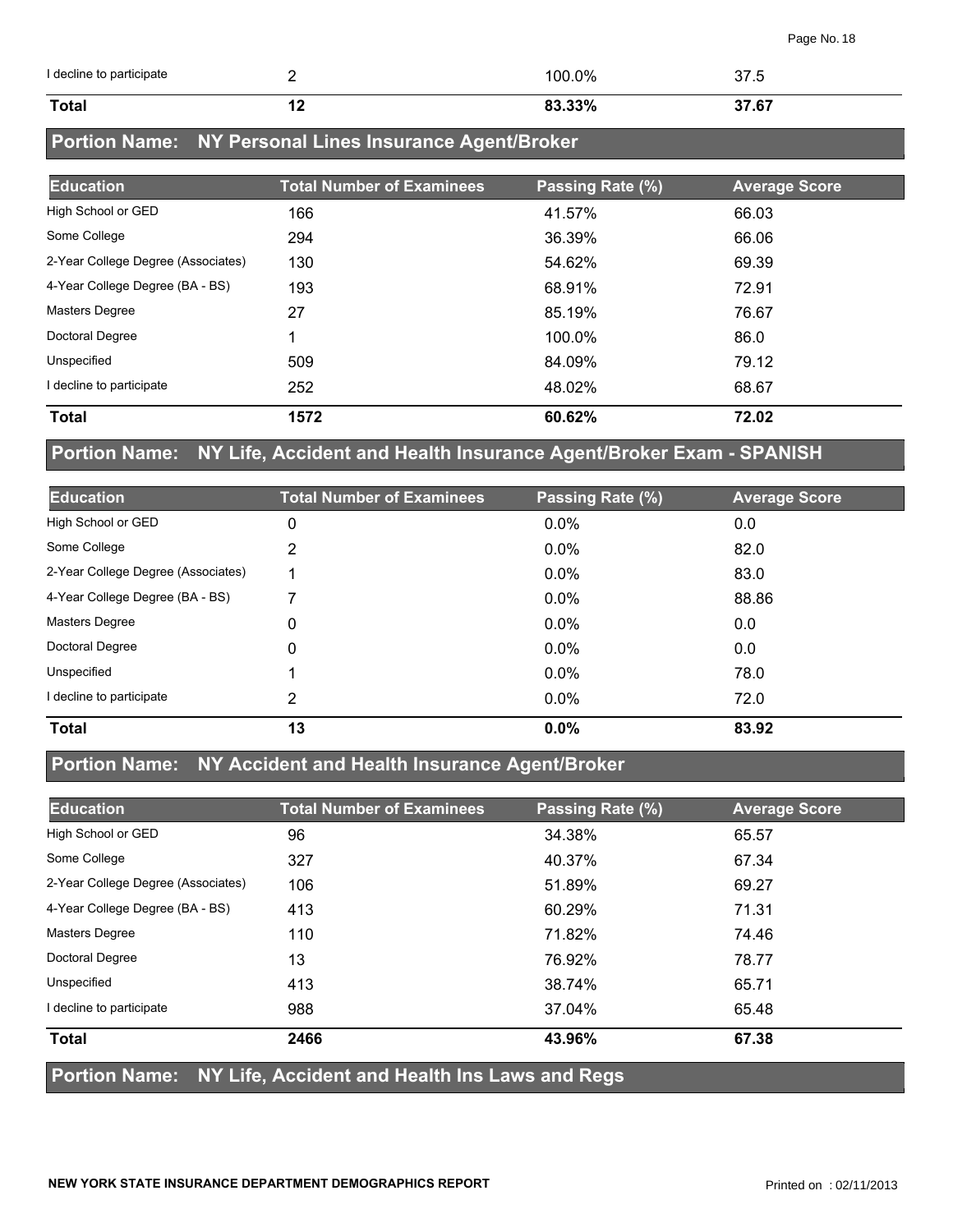| <b>Education</b>                   | <b>Total Number of Examinees</b> | Passing Rate (%) | <b>Average Score</b> |
|------------------------------------|----------------------------------|------------------|----------------------|
| High School or GED                 | 6                                | 66.67%           | 34.33                |
| Some College                       | 22                               | 54.55%           | 33.91                |
| 2-Year College Degree (Associates) | 10                               | 50.0%            | 33.0                 |
| 4-Year College Degree (BA - BS)    | 34                               | 67.65%           | 32.47                |
| <b>Masters Degree</b>              | 11                               | 81.82%           | 39.27                |
| Doctoral Degree                    | 3                                | 100.0%           | 39.33                |
| Unspecified                        | 2                                | 100.0%           | 43.0                 |
| I decline to participate           | 5                                | 40.0%            | 35.8                 |
| <b>Total</b>                       | 93                               | 64.52%           | 34.42                |

# **Portion Name: NY Ind Motor Vehicle No-Fault Work Comp Health Adj**

| <b>Education</b>                   | <b>Total Number of Examinees</b> | Passing Rate (%) | <b>Average Score</b> |
|------------------------------------|----------------------------------|------------------|----------------------|
| High School or GED                 | 74                               | 28.38%           | 37.45                |
| Some College                       | 82                               | 43.9%            | 40.13                |
| 2-Year College Degree (Associates) | 41                               | 46.34%           | 40.39                |
| 4-Year College Degree (BA - BS)    | 73                               | 58.9%            | 42.34                |
| <b>Masters Degree</b>              | 4                                | 50.0%            | 43.75                |
| Doctoral Degree                    | 0                                | $0.0\%$          | 0.0                  |
| Unspecified                        | 17                               | 58.82%           | 41.76                |
| I decline to participate           | 72                               | 31.94%           | 37.46                |
| <b>Total</b>                       | 363                              | 42.42%           | 39.64                |

#### **Portion Name: NY Independent Accident and Health Insurance Adjuster**

| <b>Education</b>                   | <b>Total Number of Examinees</b> | Passing Rate (%) | <b>Average Score</b> |
|------------------------------------|----------------------------------|------------------|----------------------|
| High School or GED                 | 39                               | 48.72%           | 41.72                |
| Some College                       | 44                               | 59.09%           | 43.36                |
| 2-Year College Degree (Associates) | 18                               | 77.78%           | 45.06                |
| 4-Year College Degree (BA - BS)    | 40                               | 60.0%            | 43.78                |
| <b>Masters Degree</b>              | 5                                | 100.0%           | 47.6                 |
| Doctoral Degree                    | 3                                | 100.0%           | 51.33                |
| Unspecified                        | 43                               | 39.53%           | 39.53                |
| decline to participate             | 45                               | 62.22%           | 42.8                 |
| <b>Total</b>                       | 237                              | 57.38%           | 42.68                |

### **Portion Name: NY Independent Automobile Damage and Theft Appraisal Adjuster**

| <b>Education</b>                   | <b>Total Number of Examinees</b> | Passing Rate (%) | <b>Average Score</b> |
|------------------------------------|----------------------------------|------------------|----------------------|
| High School or GED                 | 98                               | 43.88%           | 41.19                |
| Some College                       | 100                              | 55.0%            | 42.28                |
| 2-Year College Degree (Associates) | 41                               | 53.66%           | 42.24                |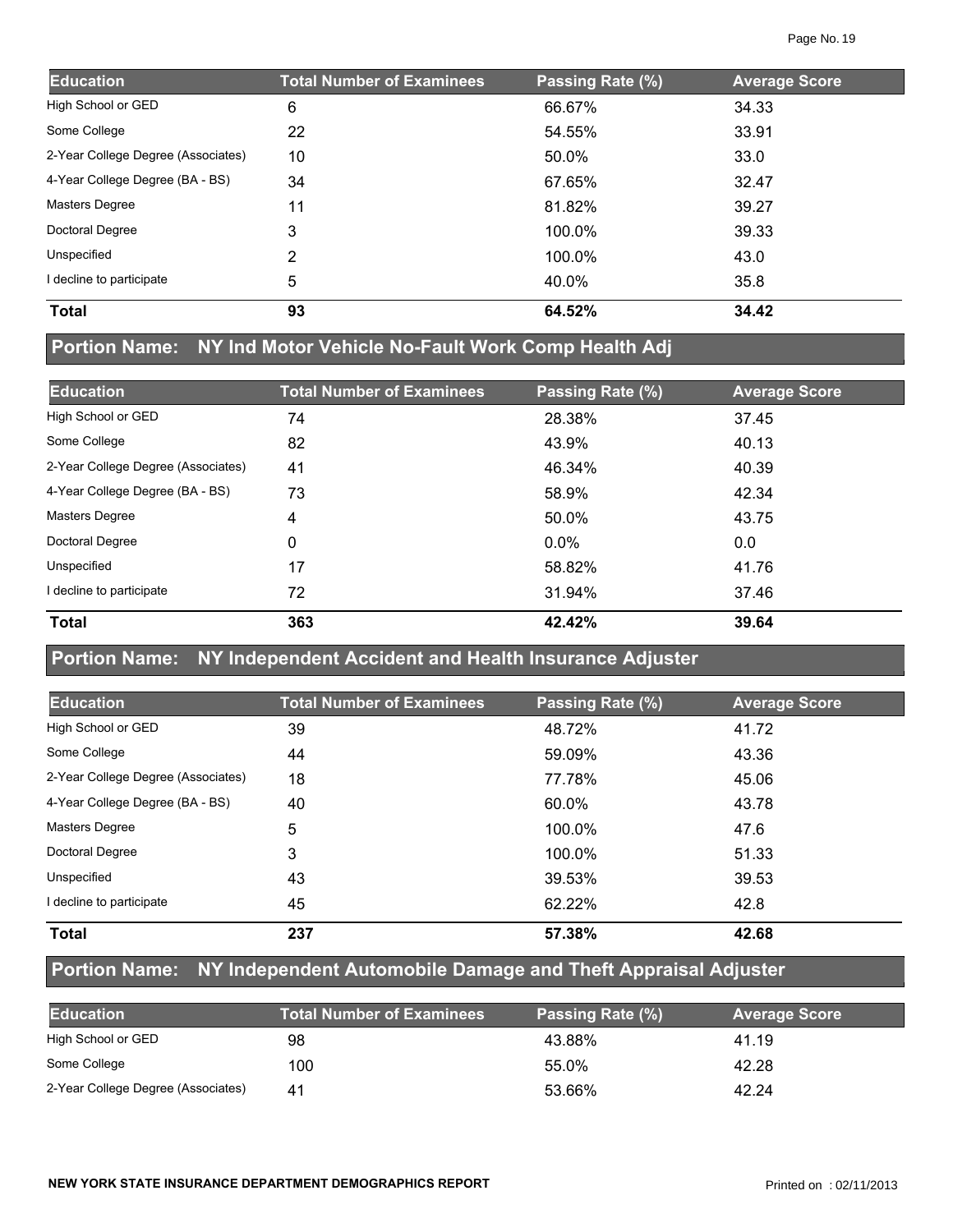| 4-Year College Degree (BA - BS) | 102 | 59.8%   | 43.08 |
|---------------------------------|-----|---------|-------|
| Masters Degree                  | 6   | 66.67%  | 45.17 |
| Doctoral Degree                 | 0   | $0.0\%$ | 0.0   |
| Unspecified                     | 177 | 84.18%  | 48.14 |
| I decline to participate        | 170 | 67.65%  | 44.31 |
| <b>Total</b>                    | 694 | 64.7%   | 44.26 |

#### **Portion Name: NY Property and Casualty Insurance Agent/Broker**

| <b>Education</b>                   | <b>Total Number of Examinees</b> | Passing Rate (%) | <b>Average Score</b> |
|------------------------------------|----------------------------------|------------------|----------------------|
| High School or GED                 | 192                              | 40.1%            | 98.53                |
| Some College                       | 382                              | 44.5%            | 101.45               |
| 2-Year College Degree (Associates) | 204                              | 39.71%           | 99.94                |
| 4-Year College Degree (BA - BS)    | 625                              | 66.08%           | 109.78               |
| <b>Masters Degree</b>              | 130                              | 65.38%           | 111.1                |
| Doctoral Degree                    | 17                               | 82.35%           | 117.88               |
| Unspecified                        | 96                               | 48.96%           | 102.77               |
| I decline to participate           | 447                              | 49.44%           | 104.1                |
| <b>Total</b>                       | 2093                             | 52.94%           | 104.88               |

# **Portion Name: NY Independent General Adjuster**

| <b>Education</b>                   | <b>Total Number of Examinees</b> | Passing Rate (%) | <b>Average Score</b> |
|------------------------------------|----------------------------------|------------------|----------------------|
| High School or GED                 | 48                               | 20.83%           | 61.48                |
| Some College                       | 181                              | 24.31%           | 62.98                |
| 2-Year College Degree (Associates) | 73                               | 31.51%           | 64.29                |
| 4-Year College Degree (BA - BS)    | 282                              | 44.33%           | 68.27                |
| <b>Masters Degree</b>              | 37                               | 40.54%           | 67.49                |
| <b>Doctoral Degree</b>             | 15                               | 66.67%           | 66.4                 |
| Unspecified                        | 53                               | 35.85%           | 65.58                |
| decline to participate             | 141                              | 34.04%           | 66.14                |
| <b>Total</b>                       | 830                              | 35.42%           | 65.77                |

# **Portion Name: NY Independent Casualty Insurance Adjuster**

| <b>Education</b>                   | <b>Total Number of Examinees</b> | Passing Rate (%) | <b>Average Score</b> |  |
|------------------------------------|----------------------------------|------------------|----------------------|--|
| High School or GED                 | 69                               | 20.29%           | 37.14                |  |
| Some College                       | 80                               | 36.25%           | 38.08                |  |
| 2-Year College Degree (Associates) | 46                               | 39.13%           | 38.87                |  |
| 4-Year College Degree (BA - BS)    | 238                              | 60.92%           | 42.55                |  |
| <b>Masters Degree</b>              | 22                               | 86.36%           | 45.32                |  |
| Doctoral Degree                    | 30                               | 83.33%           | 45.43                |  |
| Unspecified                        | 358                              | 64.25%           | 43.03                |  |
| I decline to participate           | 187                              | 45.99%           | 40.48                |  |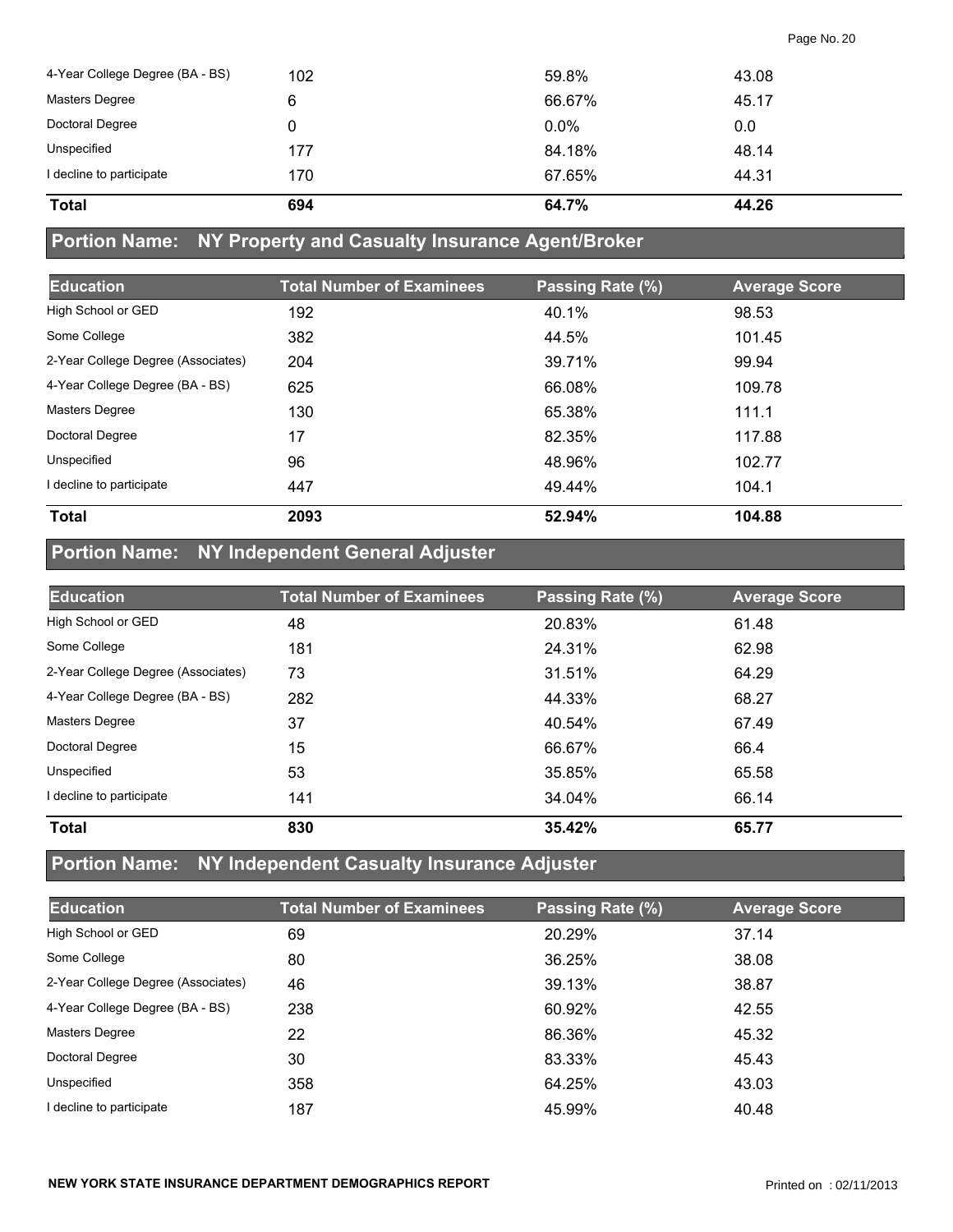| <b>Total</b> | 1030<br>. | 54.95% | C1<br>$\overline{A}$ 1<br>______ |
|--------------|-----------|--------|----------------------------------|
|              |           |        |                                  |

# **Portion Name: NY Independent Fire Adjuster**

| <b>Education</b>                   | <b>Total Number of Examinees</b> | Passing Rate (%) | <b>Average Score</b> |
|------------------------------------|----------------------------------|------------------|----------------------|
| High School or GED                 | 14                               | 35.71%           | 40.14                |
| Some College                       | 25                               | 48.0%            | 41.44                |
| 2-Year College Degree (Associates) | 34                               | 23.53%           | 39.76                |
| 4-Year College Degree (BA - BS)    | 69                               | 52.17%           | 41.32                |
| <b>Masters Degree</b>              | 7                                | 85.71%           | 43.71                |
| Doctoral Degree                    | 0                                | $0.0\%$          | 0.0                  |
| Unspecified                        | 8                                | 50.0%            | 42.75                |
| I decline to participate           | 28                               | 35.71%           | 40.32                |
| <b>Total</b>                       | 185                              | 43.78%           | 40.96                |

### **Portion Name: NY Independent Automobile Insurance Adjuster**

| <b>Education</b>                   | <b>Total Number of Examinees</b> | Passing Rate (%) | <b>Average Score</b> |
|------------------------------------|----------------------------------|------------------|----------------------|
| High School or GED                 | 34                               | 29.41%           | 37.47                |
| Some College                       | 22                               | 27.27%           | 35.59                |
| 2-Year College Degree (Associates) | 11                               | 72.73%           | 42.09                |
| 4-Year College Degree (BA - BS)    | 45                               | 75.56%           | 44.24                |
| Masters Degree                     | 4                                | 50.0%            | 42.25                |
| Doctoral Degree                    | 0                                | $0.0\%$          | 0.0                  |
| Unspecified                        | 17                               | 52.94%           | 39.18                |
| I decline to participate           | 57                               | 64.91%           | 42.53                |
| <b>Total</b>                       | 190                              | 55.79%           | 40.89                |

### **Portion Name: NY Public Adjuster**

| <b>Education</b>                                                   | <b>Total Number of Examinees</b> | Passing Rate (%) | <b>Average Score</b> |  |
|--------------------------------------------------------------------|----------------------------------|------------------|----------------------|--|
| High School or GED                                                 | 15                               | 13.33%           | 35.67                |  |
| Some College                                                       | 23                               | 39.13%           | 40.48                |  |
| 2-Year College Degree (Associates)                                 | 9                                | 66.67%           | 41.0                 |  |
| 4-Year College Degree (BA - BS)                                    | 32                               | 46.88%           | 40.47                |  |
| Masters Degree                                                     | 5                                | 40.0%            | 40.8                 |  |
| Doctoral Degree                                                    |                                  | 100.0%           | 44.0                 |  |
| Unspecified                                                        | 11                               | 63.64%           | 43.73                |  |
| I decline to participate                                           | 21                               | 52.38%           | 39.05                |  |
| <b>Total</b>                                                       | 117                              | 45.3%            | 39.99                |  |
| <b>Portion Name: NY Property and Casualty Insurance Consultant</b> |                                  |                  |                      |  |
| <b>Education</b>                                                   | <b>Total Number of Examinees</b> | Passing Rate (%) | <b>Average Score</b> |  |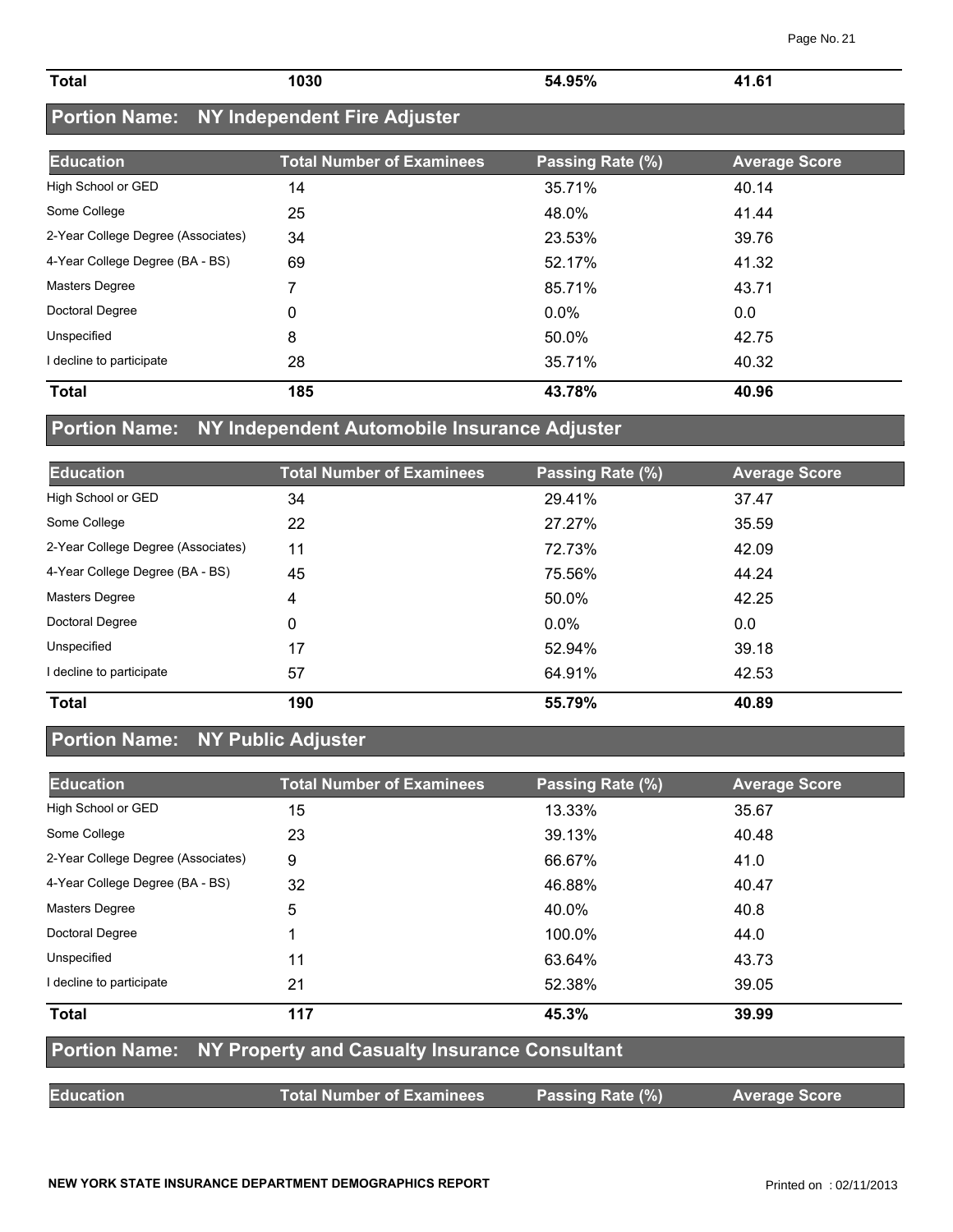| <b>Total</b>                       | 2 | 100.0% | 114.5 |
|------------------------------------|---|--------|-------|
| I decline to participate           | 0 | 0.0%   | 0.0   |
| Unspecified                        | 0 | 0.0%   | 0.0   |
| Doctoral Degree                    | 0 | 0.0%   | 0.0   |
| <b>Masters Degree</b>              |   | 100.0% | 116.0 |
| 4-Year College Degree (BA - BS)    | 0 | 0.0%   | 0.0   |
| 2-Year College Degree (Associates) |   | 100.0% | 113.0 |
| Some College                       | 0 | 0.0%   | 0.0   |
| High School or GED                 | 0 | 0.0%   | 0.0   |

#### **Portion Name: NY Life Settlement Broker Exam**

| <b>Education</b>                   | <b>Total Number of Examinees</b> | Passing Rate (%) | <b>Average Score</b> |
|------------------------------------|----------------------------------|------------------|----------------------|
| High School or GED                 |                                  | $0.0\%$          | 60.0                 |
| Some College                       | 3                                | 100.0%           | 85.67                |
| 2-Year College Degree (Associates) | $\mathbf{0}$                     | $0.0\%$          | 0.0                  |
| 4-Year College Degree (BA - BS)    | 4                                | 50.0%            | 70.75                |
| Masters Degree                     | 2                                | 50.0%            | 71.5                 |
| Doctoral Degree                    | 0                                | $0.0\%$          | 0.0                  |
| Unspecified                        | 0                                | $0.0\%$          | 0.0                  |
| I decline to participate           | 2                                | 100.0%           | 85.5                 |
| <b>Total</b>                       | 12                               | 66.67%           | 76.17                |

### **Portion Name: NY Independent Inland Marine Adjuster**

| <b>Education</b>                   | <b>Total Number of Examinees</b> | Passing Rate (%) | <b>Average Score</b> |
|------------------------------------|----------------------------------|------------------|----------------------|
| High School or GED                 | 2                                | 100.0%           | 43.0                 |
| Some College                       | 2                                | 100.0%           | 45.5                 |
| 2-Year College Degree (Associates) |                                  | 100.0%           | 49.0                 |
| 4-Year College Degree (BA - BS)    | 11                               | 81.82%           | 43.36                |
| <b>Masters Degree</b>              | 2                                | 50.0%            | 41.0                 |
| Doctoral Degree                    | 0                                | $0.0\%$          | 0.0                  |
| Unspecified                        | 3                                | $0.0\%$          | 37.33                |
| I decline to participate           | 2                                | 100.0%           | 51.0                 |
| <b>Total</b>                       | 23                               | 73.91%           | 43.43                |

# **Portion Name: NY Independent Fidelity and Surety Adjuster Exam**

| <b>Education</b>                   | <b>Total Number of Examinees</b> | Passing Rate (%) | <b>Average Score</b> |
|------------------------------------|----------------------------------|------------------|----------------------|
| High School or GED                 |                                  | $0.0\%$          | 0.0                  |
| Some College                       |                                  | 100.0%           | 48.0                 |
| 2-Year College Degree (Associates) | 0                                | $0.0\%$          | 0.0                  |
| 4-Year College Degree (BA - BS)    |                                  | $0.0\%$          | 0.0                  |
| <b>Masters Degree</b>              |                                  | $0.0\%$          | 0.0                  |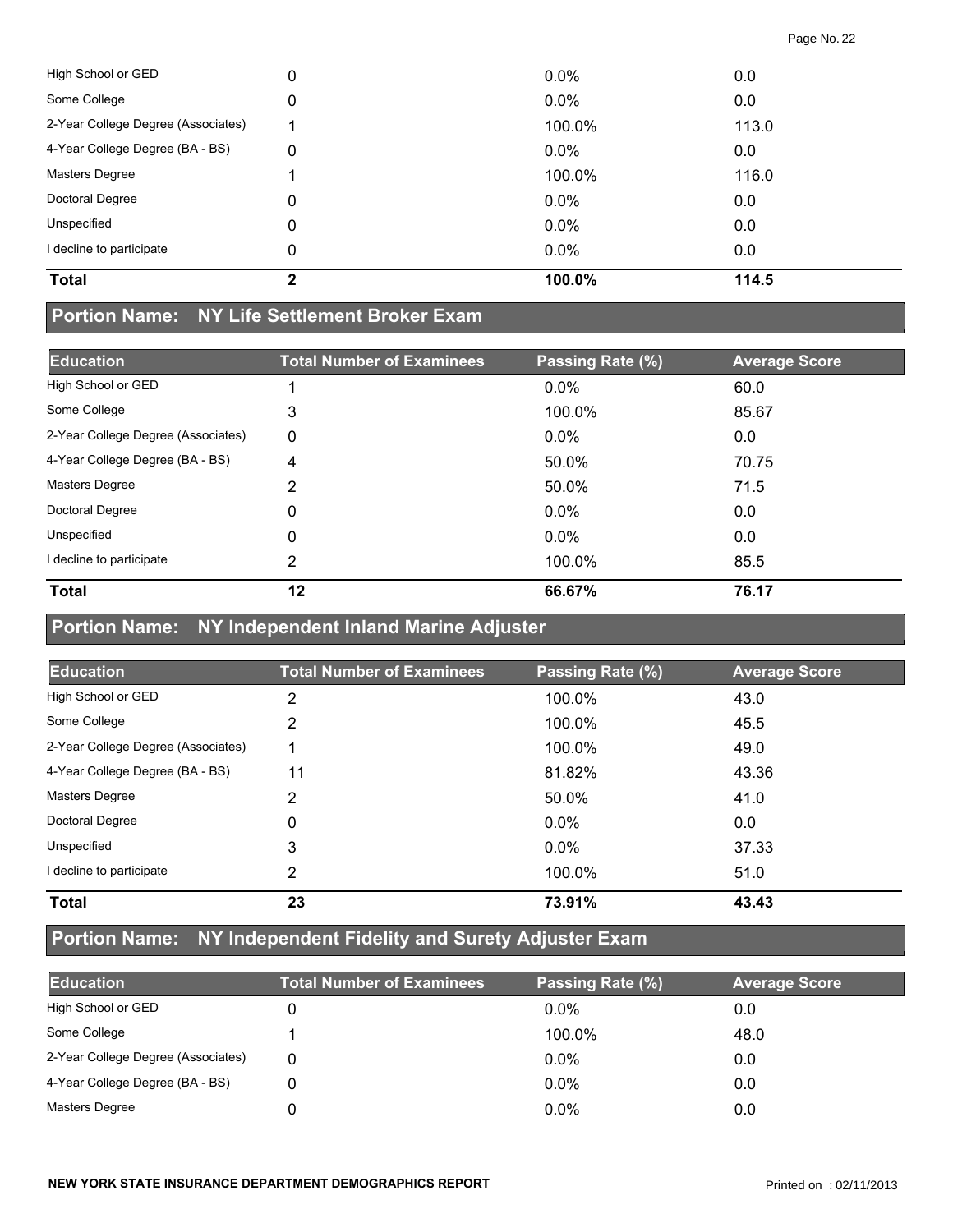| 0.0 |  |
|-----|--|
| 0.0 |  |
| 0.0 |  |
|     |  |

# **Portion Name: NY Life, Accident and Health Insurance Consultant**

| <b>Education</b>                   | <b>Total Number of Examinees</b> | Passing Rate (%) | <b>Average Score</b> |
|------------------------------------|----------------------------------|------------------|----------------------|
| High School or GED                 | 0                                | 0.0%             | 0.0                  |
| Some College                       | 6                                | 50.0%            | 106.5                |
| 2-Year College Degree (Associates) | ◀                                | $0.0\%$          | 79.0                 |
| 4-Year College Degree (BA - BS)    | 6                                | 50.0%            | 91.5                 |
| Masters Degree                     | 3                                | 100.0%           | 130.0                |
| Doctoral Degree                    | 0                                | $0.0\%$          | 0.0                  |
| Unspecified                        |                                  | 100.0%           | 119.0                |
| I decline to participate           | 3                                | 33.33%           | 79.0                 |
| <b>Total</b>                       | 20                               | 55.0%            | 100.65               |

### **Portion Name: Mortgage Guaranty Agent**

| Race                              | <b>Total Number of Examinees</b> | Passing Rate (%) | <b>Average Score</b> |
|-----------------------------------|----------------------------------|------------------|----------------------|
| American Indian and Alaska Native | 0                                | $0.0\%$          | 0.0                  |
| Asian                             | 0                                | $0.0\%$          | 0.0                  |
| <b>Black or African American</b>  | 0                                | $0.0\%$          | 0.0                  |
| Native Hawaiin and Other Pacific  | 0                                | $0.0\%$          | 0.0                  |
| White                             |                                  | 100.0%           | 34.0                 |
| Two or more races                 | 0                                | $0.0\%$          | 0.0                  |
| Unspecified                       | 0                                | 0.0%             | 0.0                  |
| I decline to participate          | 0                                | $0.0\%$          | 0.0                  |
| <b>Total</b>                      |                                  | 100.0%           | 34.0                 |

#### **Portion Name: NY Property and Casualty Insurance Agent**

| Race                              | <b>Total Number of Examinees</b> | Passing Rate (%) | <b>Average Score</b> |
|-----------------------------------|----------------------------------|------------------|----------------------|
| American Indian and Alaska Native | 2                                | 0.0%             | 84.0                 |
| Asian                             | 45                               | 62.22%           | 107.22               |
| <b>Black or African American</b>  | 34                               | 47.06%           | 102.09               |
| Native Hawaiin and Other Pacific  | 0                                | $0.0\%$          | 0.0                  |
| White                             | 498                              | 66.06%           | 110.33               |
| Two or more races                 | 25                               | 64.0%            | 108.4                |
| Unspecified                       | 89                               | 49.44%           | 103.02               |
| I decline to participate          | 256                              | 53.13%           | 103.68               |
| <b>Total</b>                      | 949                              | 59.96%           | 107.3                |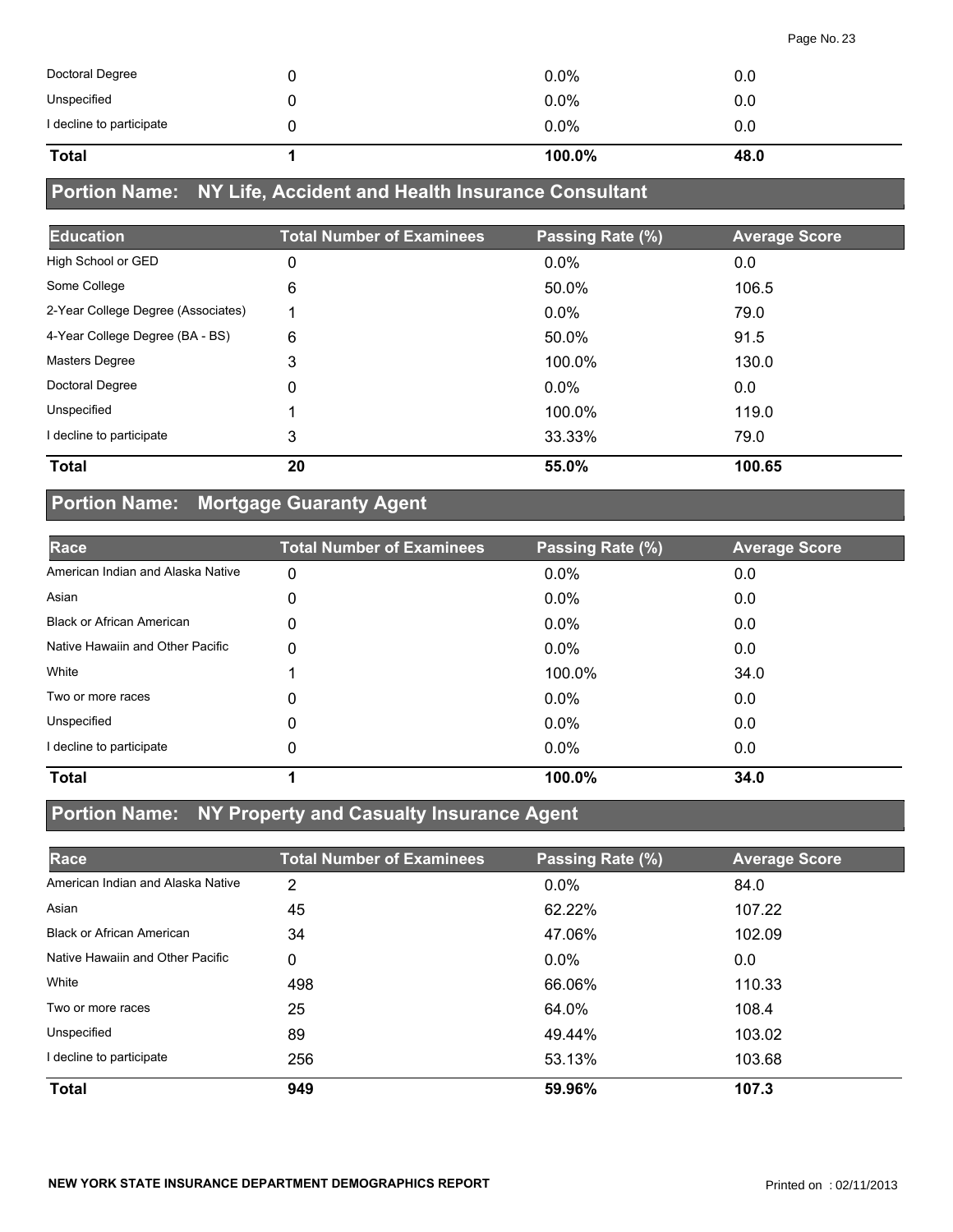# **Portion Name: NY Bail Bond Agent**

| Race                              | <b>Total Number of Examinees</b> | Passing Rate (%) | <b>Average Score</b> |
|-----------------------------------|----------------------------------|------------------|----------------------|
| American Indian and Alaska Native | 0                                | $0.0\%$          | 0.0                  |
| Asian                             | 0                                | $0.0\%$          | 0.0                  |
| <b>Black or African American</b>  | 4                                | 100.0%           | 47.25                |
| Native Hawaiin and Other Pacific  | 0                                | $0.0\%$          | 0.0                  |
| White                             | 15                               | 86.67%           | 47.13                |
| Two or more races                 |                                  | 100.0%           | 51.0                 |
| Unspecified                       | 6                                | 33.33%           | 36.83                |
| decline to participate            | 17                               | 58.82%           | 42.18                |
| <b>Total</b>                      | 43                               | 69.77%           | 43.84                |

# **Portion Name: NY Life Insurance Agent/Broker**

| Race                              | <b>Total Number of Examinees</b> | Passing Rate (%) | <b>Average Score</b> |
|-----------------------------------|----------------------------------|------------------|----------------------|
| American Indian and Alaska Native | 8                                | 62.5%            | 68.38                |
| Asian                             | 728                              | 46.43%           | 66.34                |
| <b>Black or African American</b>  | 864                              | 51.97%           | 69.27                |
| Native Hawaiin and Other Pacific  | 10                               | 70.0%            | 73.1                 |
| White                             | 852                              | 68.31%           | 74.9                 |
| Two or more races                 | 145                              | 54.48%           | 69.55                |
| Unspecified                       | 888                              | 46.17%           | 67.17                |
| I decline to participate          | 1842                             | 55.92%           | 70.3                 |
| <b>Total</b>                      | 5337                             | 54.34%           | 69.79                |

### **Portion Name: NY Life, Accident, and Health Insurance Agent/Broker**

| Race                              | <b>Total Number of Examinees</b> | Passing Rate (%) | <b>Average Score</b> |
|-----------------------------------|----------------------------------|------------------|----------------------|
| American Indian and Alaska Native | 48                               | 31.25%           | 95.75                |
| Asian                             | 442                              | 51.81%           | 103.22               |
| <b>Black or African American</b>  | 880                              | 44.55%           | 100.78               |
| Native Hawaiin and Other Pacific  | 5                                | 40.0%            | 99.4                 |
| White                             | 4484                             | 65.23%           | 109.28               |
| Two or more races                 | 321                              | 54.83%           | 104.63               |
| Unspecified                       | 1242                             | 46.62%           | 101.73               |
| I decline to participate          | 3196                             | 49.75%           | 102.99               |
| <b>Total</b>                      | 10618                            | 55.64%           | 105.34               |

### **Portion Name: NY Life Insurance Agent/Broker Exam - SPANISH**

| <b>Race</b>                       | <b>Total Number of Examinees</b> | Passing Rate (%) | <b>Average Score</b> |
|-----------------------------------|----------------------------------|------------------|----------------------|
| American Indian and Alaska Native |                                  | $0.0\%$          | 0.0                  |
| Asian                             |                                  | 20.0%            | 62.6                 |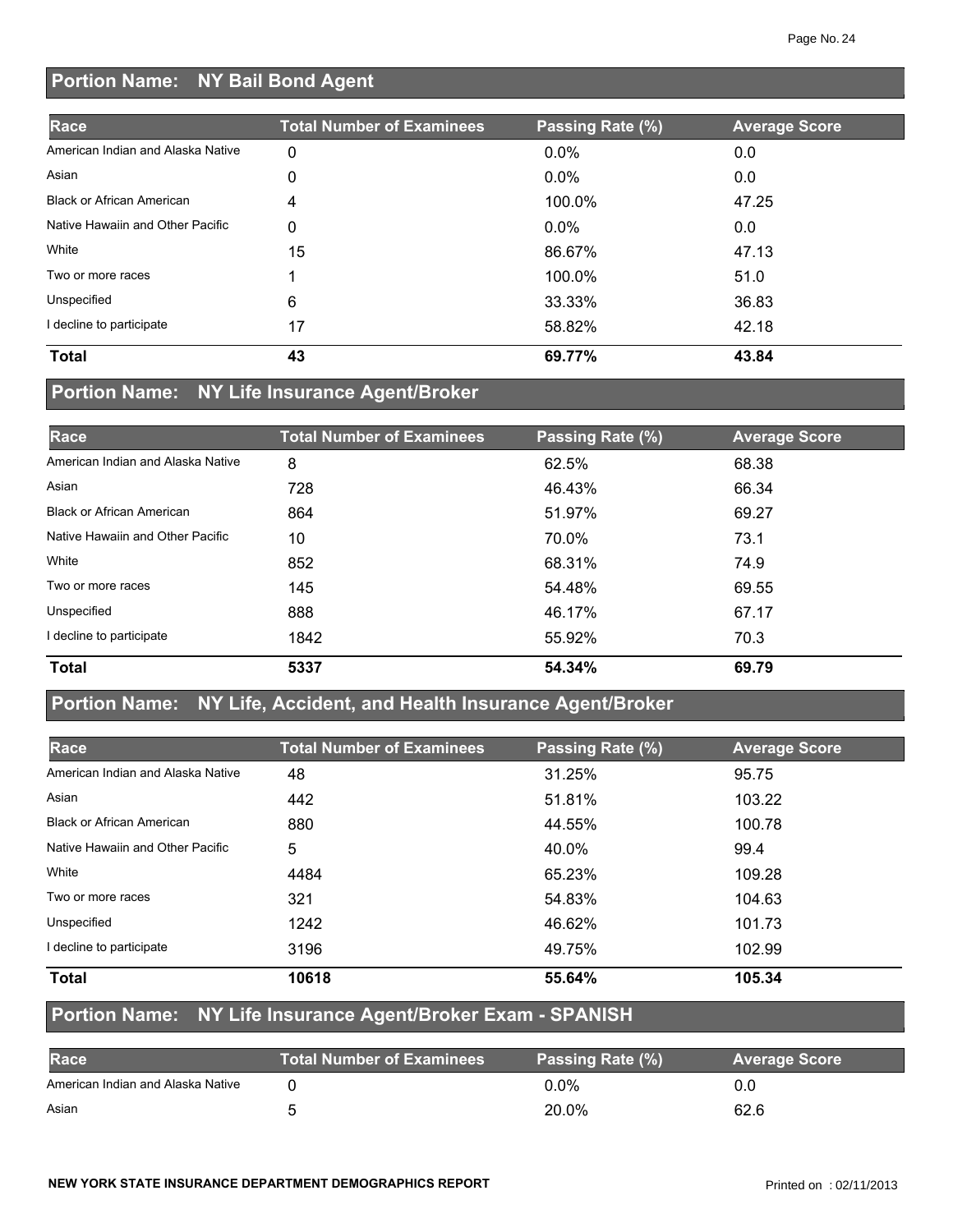| <b>Total</b>                     | 290 | 14.83%  | 57.04 |  |
|----------------------------------|-----|---------|-------|--|
| I decline to participate         | 127 | 11.81%  | 55.71 |  |
| Unspecified                      | 103 | 17.48%  | 58.02 |  |
| Two or more races                | 9   | 44.44%  | 69.33 |  |
| White                            | 45  | 11.11%  | 55.93 |  |
| Native Hawaiin and Other Pacific | 0   | 0.0%    | 0.0   |  |
| <b>Black or African American</b> |     | $0.0\%$ | 36.0  |  |

#### **Portion Name: NY Property and Casualty Ins Laws and Regs**

| Race                              | <b>Total Number of Examinees</b> | Passing Rate (%) | <b>Average Score</b> |
|-----------------------------------|----------------------------------|------------------|----------------------|
| American Indian and Alaska Native | 0                                | 0.0%             | 0.0                  |
| Asian                             | 2                                | 100.0%           | 40.0                 |
| <b>Black or African American</b>  |                                  | $0.0\%$          | 26.0                 |
| Native Hawaiin and Other Pacific  | $\mathbf 0$                      | $0.0\%$          | 0.0                  |
| White                             |                                  | 85.71%           | 38.71                |
| Two or more races                 | 0                                | $0.0\%$          | 0.0                  |
| Unspecified                       | 0                                | $0.0\%$          | 0.0                  |
| I decline to participate          | 2                                | 100.0%           | 37.5                 |
| <b>Total</b>                      | 12                               | 83.33%           | 37.67                |

### **Portion Name: NY Personal Lines Insurance Agent/Broker**

| Race                              | <b>Total Number of Examinees</b> | Passing Rate (%) | <b>Average Score</b> |
|-----------------------------------|----------------------------------|------------------|----------------------|
| American Indian and Alaska Native | 4                                | 25.0%            | 66.25                |
| Asian                             | 35                               | 57.14%           | 69.4                 |
| <b>Black or African American</b>  | 29                               | 48.28%           | 70.45                |
| Native Hawaiin and Other Pacific  |                                  | $0.0\%$          | 62.0                 |
| White                             | 572                              | 56.29%           | 69.99                |
| Two or more races                 | 30                               | 30.0%            | 63.47                |
| Unspecified                       | 599                              | 75.46%           | 76.73                |
| I decline to participate          | 302                              | 44.7%            | 67.92                |
| <b>Total</b>                      | 1572                             | 60.62%           | 72.02                |

### **Portion Name: NY Life, Accident and Health Insurance Agent/Broker Exam - SPANISH**

| Race                              | <b>Total Number of Examinees</b> | Passing Rate (%) | <b>Average Score</b> |
|-----------------------------------|----------------------------------|------------------|----------------------|
| American Indian and Alaska Native | 0                                | $0.0\%$          | 0.0                  |
| Asian                             | 0                                | $0.0\%$          | 0.0                  |
| <b>Black or African American</b>  | 0                                | $0.0\%$          | 0.0                  |
| Native Hawaiin and Other Pacific  | 0                                | $0.0\%$          | 0.0                  |
| White                             |                                  | $0.0\%$          | 75.0                 |
| Two or more races                 |                                  | $0.0\%$          | 83.0                 |
| Unspecified                       | 9                                | $0.0\%$          | 87.67                |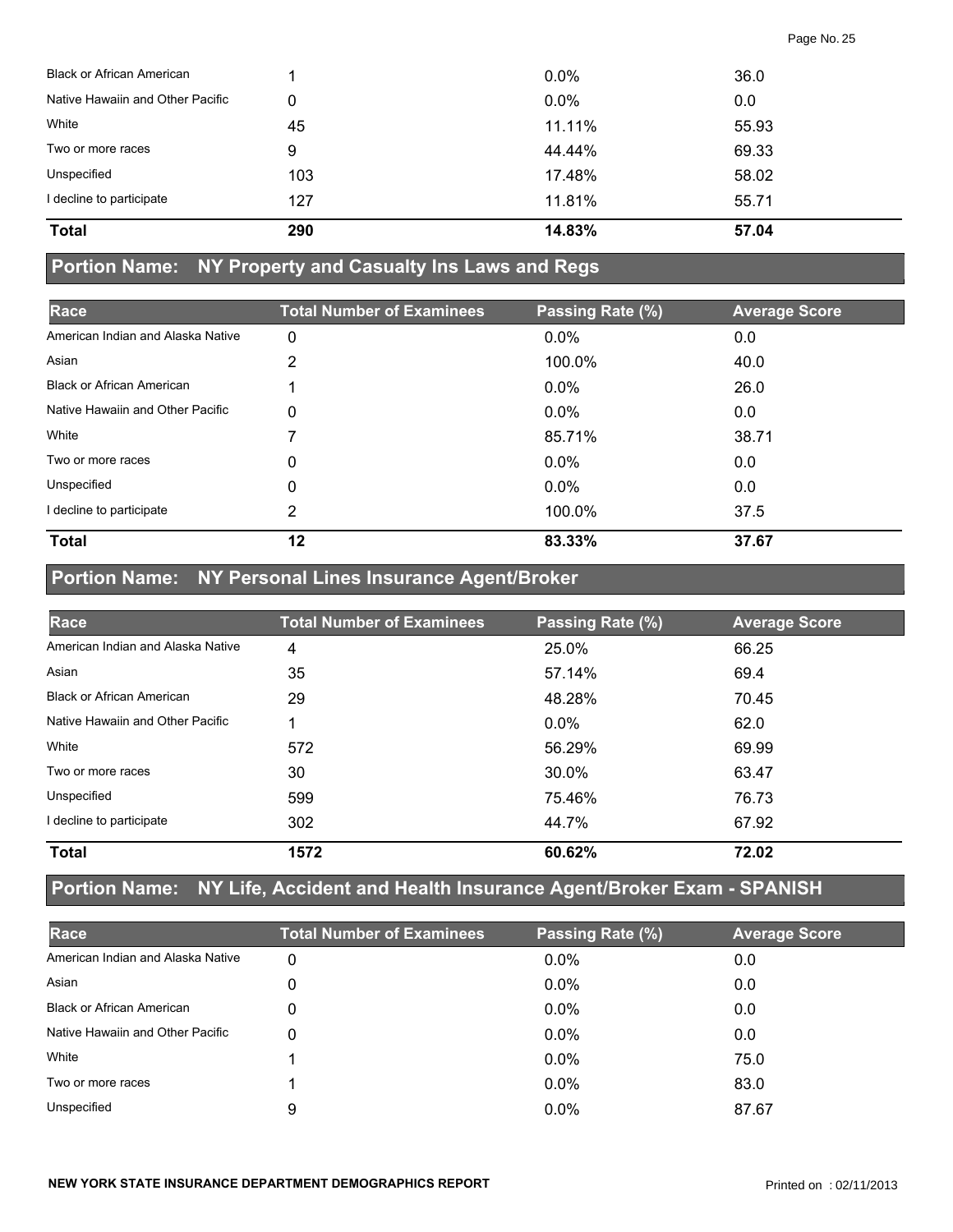| I decline to participate |    | 0.0% | $\overline{\phantom{a}}$<br>L.V |
|--------------------------|----|------|---------------------------------|
| <b>Total</b>             | יי | 0.0% | 0200<br>০১.খ∠                   |

# **Portion Name: NY Accident and Health Insurance Agent/Broker**

| Race                              | <b>Total Number of Examinees</b> | Passing Rate (%) | <b>Average Score</b> |
|-----------------------------------|----------------------------------|------------------|----------------------|
| American Indian and Alaska Native | 9                                | 55.56%           | 72.0                 |
| Asian                             | 91                               | 62.64%           | 71.98                |
| <b>Black or African American</b>  | 229                              | 39.74%           | 66.78                |
| Native Hawaiin and Other Pacific  | 3                                | 66.67%           | 71.0                 |
| White                             | 494                              | 62.35%           | 72.09                |
| Two or more races                 | 55                               | 43.64%           | 67.82                |
| Unspecified                       | 537                              | 38.18%           | 65.6                 |
| I decline to participate          | 1048                             | 37.4%            | 65.73                |
| <b>Total</b>                      | 2466                             | 43.96%           | 67.38                |

### **Portion Name: NY Life, Accident and Health Ins Laws and Regs**

| Race                              | <b>Total Number of Examinees</b> | Passing Rate (%) | <b>Average Score</b> |
|-----------------------------------|----------------------------------|------------------|----------------------|
| American Indian and Alaska Native |                                  | 100.0%           | 39.0                 |
| Asian                             | 8                                | 62.5%            | 35.25                |
| <b>Black or African American</b>  | 9                                | 55.56%           | 31.22                |
| Native Hawaiin and Other Pacific  | 0                                | $0.0\%$          | 0.0                  |
| White                             | 58                               | 68.97%           | 34.66                |
| Two or more races                 |                                  | $0.0\%$          | 0.0                  |
| Unspecified                       | 6                                | 66.67%           | 37.67                |
| I decline to participate          | 10                               | 50.0%            | 36.3                 |
| <b>Total</b>                      | 93                               | 64.52%           | 34.42                |

### **Portion Name: NY Ind Motor Vehicle No-Fault Work Comp Health Adj**

| Race                              | <b>Total Number of Examinees</b> | Passing Rate (%) | <b>Average Score</b> |
|-----------------------------------|----------------------------------|------------------|----------------------|
| American Indian and Alaska Native |                                  | 100.0%           | 46.0                 |
| Asian                             | 3                                | 66.67%           | 43.67                |
| <b>Black or African American</b>  | 36                               | 30.56%           | 36.25                |
| Native Hawaiin and Other Pacific  | 0                                | $0.0\%$          | 0.0                  |
| White                             | 224                              | 46.88%           | 40.77                |
| Two or more races                 | 3                                | 66.67%           | 46.0                 |
| Unspecified                       | 17                               | 52.94%           | 40.0                 |
| I decline to participate          | 79                               | 30.38%           | 37.46                |
| <b>Total</b>                      | 363                              | 42.42%           | 39.64                |

#### **Portion Name: NY Independent Accident and Health Insurance Adjuster**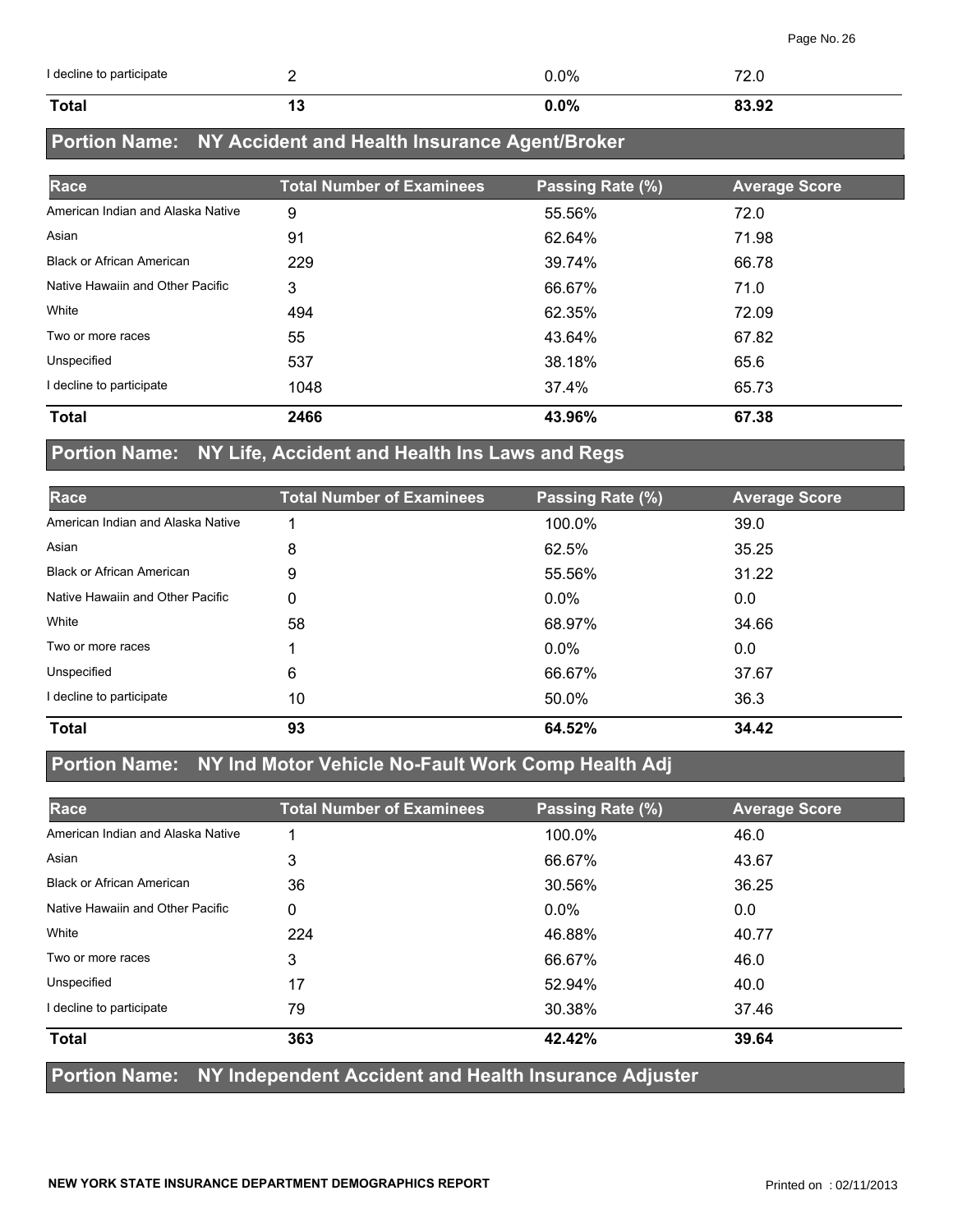| Race                              | <b>Total Number of Examinees</b> | Passing Rate (%) | <b>Average Score</b> |
|-----------------------------------|----------------------------------|------------------|----------------------|
| American Indian and Alaska Native | 0                                | $0.0\%$          | 0.0                  |
| Asian                             | 6                                | 50.0%            | 39.0                 |
| <b>Black or African American</b>  | 39                               | 41.03%           | 41.28                |
| Native Hawaiin and Other Pacific  | 0                                | $0.0\%$          | 0.0                  |
| White                             | 67                               | 79.1%            | 46.37                |
| Two or more races                 | 6                                | 16.67%           | 38.0                 |
| Unspecified                       | 54                               | 44.44%           | 39.93                |
| I decline to participate          | 65                               | 60.0%            | 42.77                |
| <b>Total</b>                      | 237                              | 57.38%           | 42.68                |

# **Portion Name: NY Independent Automobile Damage and Theft Appraisal Adjuster**

| Race                              | <b>Total Number of Examinees</b> | Passing Rate (%) | <b>Average Score</b> |
|-----------------------------------|----------------------------------|------------------|----------------------|
| American Indian and Alaska Native | 0                                | $0.0\%$          | 0.0                  |
| Asian                             | 10                               | 60.0%            | 44.2                 |
| <b>Black or African American</b>  | 15                               | 53.33%           | 42.27                |
| Native Hawaiin and Other Pacific  | 2                                | 50.0%            | 41.5                 |
| White                             | 299                              | 56.52%           | 42.66                |
| Two or more races                 | 5                                | 40.0%            | 41.6                 |
| Unspecified                       | 185                              | 80.0%            | 47.42                |
| I decline to participate          | 178                              | 64.61%           | 43.94                |
| <b>Total</b>                      | 694                              | 64.7%            | 44.26                |

#### **Portion Name: NY Property and Casualty Insurance Agent/Broker**

| Race                              | <b>Total Number of Examinees</b> | Passing Rate (%) | <b>Average Score</b> |
|-----------------------------------|----------------------------------|------------------|----------------------|
| American Indian and Alaska Native | 5                                | 40.0%            | 97.8                 |
| Asian                             | 180                              | 44.44%           | 101.76               |
| <b>Black or African American</b>  | 103                              | 31.07%           | 96.6                 |
| Native Hawaiin and Other Pacific  | $\overline{2}$                   | 50.0%            | 95.0                 |
| White                             | 1020                             | 62.25%           | 108.22               |
| Two or more races                 | 46                               | 60.87%           | 105.52               |
| Unspecified                       | 201                              | 34.83%           | 98.23                |
| I decline to participate          | 536                              | 48.51%           | 103.71               |
| <b>Total</b>                      | 2093                             | 52.94%           | 104.88               |

#### **Portion Name: NY Independent General Adjuster**

| Race                              | <b>Total Number of Examinees</b> | Passing Rate (%) | <b>Average Score</b> |
|-----------------------------------|----------------------------------|------------------|----------------------|
| American Indian and Alaska Native | 10                               | 20.0%            | 62.3                 |
| Asian                             | 12                               | 41.67%           | 66.33                |
| <b>Black or African American</b>  | 53                               | 28.3%            | 63.68                |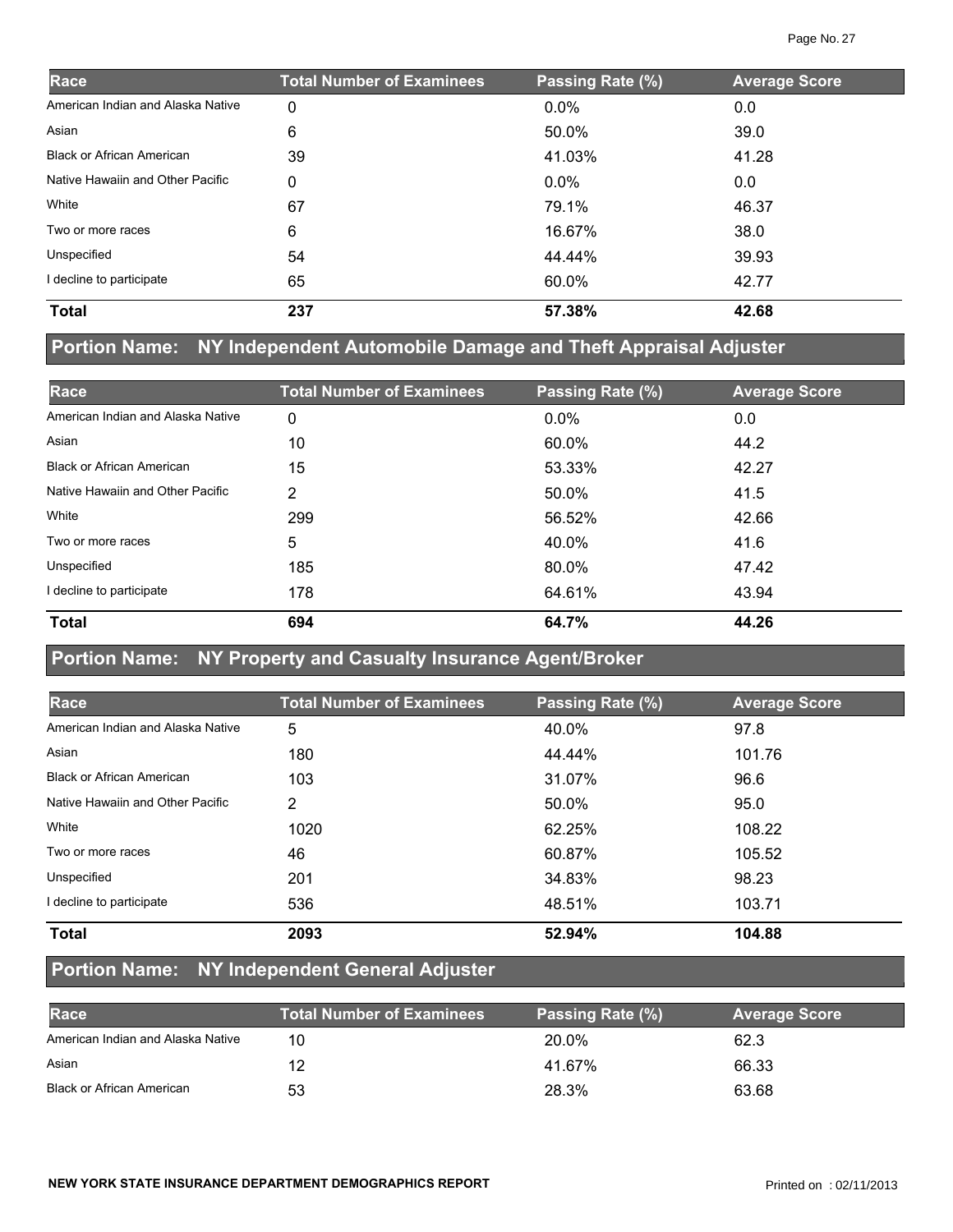| Native Hawaiin and Other Pacific | 0   | $0.0\%$ | 0.0   |
|----------------------------------|-----|---------|-------|
| White                            | 469 | 40.72%  | 67.21 |
| Two or more races                | 6   | 66.67%  | 70.83 |
| Unspecified                      | 92  | 25.0%   | 62.79 |
| I decline to participate         | 188 | 28.72%  | 64.22 |
| <b>Total</b>                     | 830 | 35.42%  | 65.77 |

#### **Portion Name: NY Independent Casualty Insurance Adjuster**

| Race                              | <b>Total Number of Examinees</b> | Passing Rate (%) | <b>Average Score</b> |
|-----------------------------------|----------------------------------|------------------|----------------------|
| American Indian and Alaska Native | 0                                | $0.0\%$          | 0.0                  |
| Asian                             | 9                                | 55.56%           | 38.33                |
| <b>Black or African American</b>  | 52                               | 19.23%           | 36.96                |
| Native Hawaiin and Other Pacific  | 0                                | $0.0\%$          | 0.0                  |
| White                             | 370                              | 56.76%           | 41.78                |
| Two or more races                 | 11                               | 27.27%           | 37.27                |
| Unspecified                       | 375                              | 63.2%            | 42.79                |
| I decline to participate          | 213                              | 47.42%           | 40.73                |
| <b>Total</b>                      | 1030                             | 54.95%           | 41.61                |

# **Portion Name: NY Independent Fire Adjuster**

| Race                              | <b>Total Number of Examinees</b> | Passing Rate (%) | <b>Average Score</b> |
|-----------------------------------|----------------------------------|------------------|----------------------|
| American Indian and Alaska Native | 0                                | 0.0%             | 0.0                  |
| Asian                             | 0                                | $0.0\%$          | 0.0                  |
| <b>Black or African American</b>  | 3                                | 66.67%           | 42.0                 |
| Native Hawaiin and Other Pacific  | 0                                | $0.0\%$          | 0.0                  |
| White                             | 127                              | 48.82%           | 41.61                |
| Two or more races                 | 2                                | 50.0%            | 39.0                 |
| Unspecified                       | 24                               | 25.0%            | 38.58                |
| I decline to participate          | 29                               | 34.48%           | 40.14                |
| <b>Total</b>                      | 185                              | 43.78%           | 40.96                |

# **Portion Name: NY Independent Automobile Insurance Adjuster**

| Race                              | <b>Total Number of Examinees</b> | Passing Rate (%) | <b>Average Score</b> |
|-----------------------------------|----------------------------------|------------------|----------------------|
| American Indian and Alaska Native |                                  | 100.0%           | 54.0                 |
| Asian                             | 2                                | 50.0%            | 30.0                 |
| <b>Black or African American</b>  | 6                                | 66.67%           | 41.5                 |
| Native Hawaiin and Other Pacific  | 2                                | 50.0%            | 37.0                 |
| White                             | 92                               | 53.26%           | 40.28                |
| Two or more races                 | 3                                | $0.0\%$          | 38.0                 |
| Unspecified                       | 25                               | 48.0%            | 40.2                 |
| I decline to participate          | 59                               | 64.41%           | 42.51                |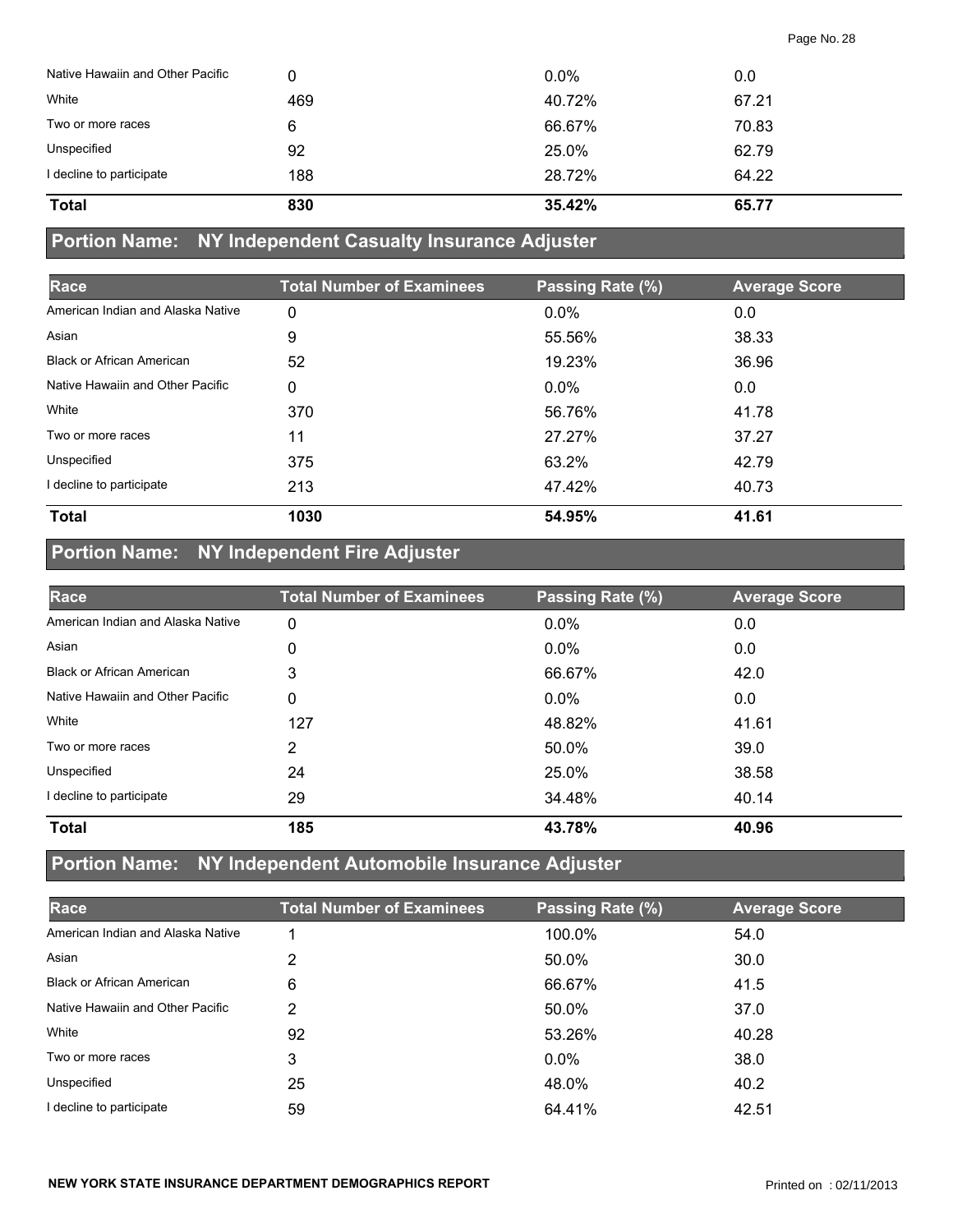| <b>Total</b> | 190 | 55.79% | 40.89<br>. |
|--------------|-----|--------|------------|
|              |     |        |            |

### **Portion Name: NY Public Adjuster**

| Race                              | <b>Total Number of Examinees</b> | Passing Rate (%) | <b>Average Score</b> |
|-----------------------------------|----------------------------------|------------------|----------------------|
| American Indian and Alaska Native | 0                                | 0.0%             | 0.0                  |
| Asian                             | 5                                | 0.0%             | 35.8                 |
| <b>Black or African American</b>  | 4                                | 50.0%            | 39.5                 |
| Native Hawaiin and Other Pacific  | 2                                | $0.0\%$          | 33.0                 |
| White                             | 64                               | 42.19%           | 40.23                |
| Two or more races                 |                                  | 0.0%             | 18.0                 |
| Unspecified                       | 17                               | 58.82%           | 42.59                |
| I decline to participate          | 24                               | 58.33%           | 39.96                |
| <b>Total</b>                      | 117                              | 45.3%            | 39.99                |

### **Portion Name: NY Property and Casualty Insurance Consultant**

| Race                              | <b>Total Number of Examinees</b> | Passing Rate (%) | <b>Average Score</b> |
|-----------------------------------|----------------------------------|------------------|----------------------|
| American Indian and Alaska Native | 0                                | 0.0%             | 0.0                  |
| Asian                             | 0                                | $0.0\%$          | 0.0                  |
| <b>Black or African American</b>  | 0                                | 0.0%             | 0.0                  |
| Native Hawaiin and Other Pacific  | 0                                | 0.0%             | 0.0                  |
| White                             |                                  | 100.0%           | 113.0                |
| Two or more races                 | 0                                | $0.0\%$          | 0.0                  |
| Unspecified                       | 0                                | $0.0\%$          | 0.0                  |
| I decline to participate          |                                  | 100.0%           | 116.0                |
| <b>Total</b>                      | 2                                | 100.0%           | 114.5                |

## **Portion Name: NY Life Settlement Broker Exam**

| Race                              | <b>Total Number of Examinees</b>                    | Passing Rate (%) | <b>Average Score</b> |
|-----------------------------------|-----------------------------------------------------|------------------|----------------------|
| American Indian and Alaska Native | 0                                                   | $0.0\%$          | 0.0                  |
| Asian                             | 3                                                   | $0.0\%$          | 51.33                |
| <b>Black or African American</b>  |                                                     | 100.0%           | 84.0                 |
| Native Hawaiin and Other Pacific  | 0                                                   | $0.0\%$          | 0.0                  |
| White                             | 6                                                   | 83.33%           | 84.17                |
| Two or more races                 | 0                                                   | $0.0\%$          | 0.0                  |
| Unspecified                       | 0                                                   | $0.0\%$          | 0.0                  |
| I decline to participate          | 2                                                   | 100.0%           | 85.5                 |
| <b>Total</b>                      | 12                                                  | 66.67%           | 76.17                |
|                                   | Portion Name: NY Independent Inland Marine Adjuster |                  |                      |
| <b>Race</b>                       | <b>Total Number of Examinees</b>                    | Passing Rate (%) | <b>Average Score</b> |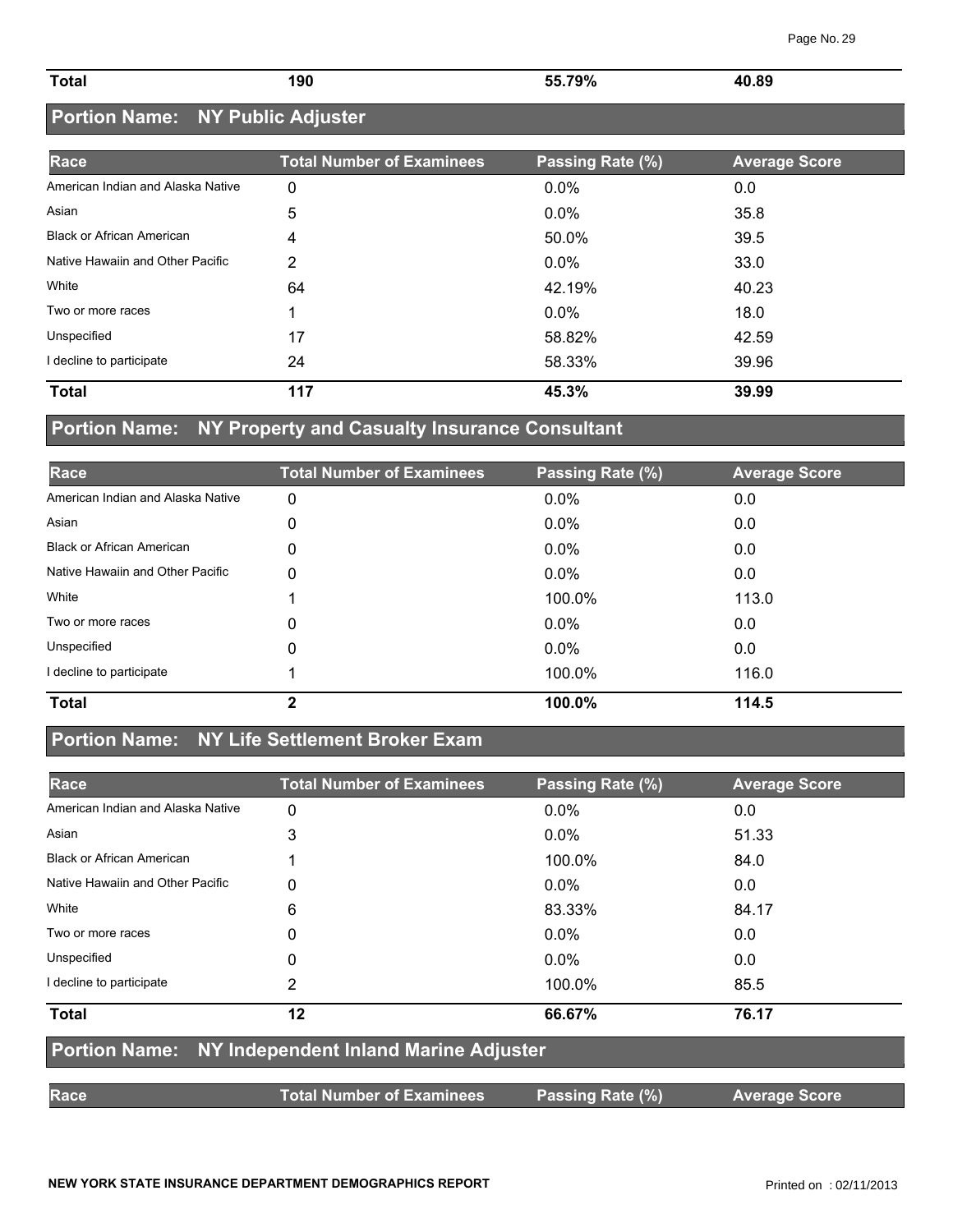| <b>Total</b>                      | 23 | 73.91%  | 43.43 |
|-----------------------------------|----|---------|-------|
| I decline to participate          | 3  | 100.0%  | 50.0  |
| Unspecified                       | 4  | $0.0\%$ | 36.75 |
| Two or more races                 | 0  | $0.0\%$ | 0.0   |
| White                             | 8  | 100.0%  | 46.0  |
| Native Hawaiin and Other Pacific  | 0  | $0.0\%$ | 0.0   |
| <b>Black or African American</b>  | 3  | 66.67%  | 41.67 |
| Asian                             | 5  | 80.0%   | 41.8  |
| American Indian and Alaska Native | 0  | $0.0\%$ | 0.0   |

#### **Portion Name: NY Independent Fidelity and Surety Adjuster Exam**

| Race                              | <b>Total Number of Examinees</b> | Passing Rate (%) | <b>Average Score</b> |
|-----------------------------------|----------------------------------|------------------|----------------------|
| American Indian and Alaska Native | 0                                | $0.0\%$          | 0.0                  |
| Asian                             | 0                                | $0.0\%$          | 0.0                  |
| <b>Black or African American</b>  | 0                                | $0.0\%$          | 0.0                  |
| Native Hawaiin and Other Pacific  | 0                                | $0.0\%$          | 0.0                  |
| White                             |                                  | 100.0%           | 48.0                 |
| Two or more races                 | 0                                | $0.0\%$          | 0.0                  |
| Unspecified                       | 0                                | $0.0\%$          | 0.0                  |
| I decline to participate          | 0                                | $0.0\%$          | 0.0                  |
| <b>Total</b>                      |                                  | 100.0%           | 48.0                 |

#### **Portion Name: NY Life, Accident and Health Insurance Consultant**

| Race                              | <b>Total Number of Examinees</b> | Passing Rate (%) | <b>Average Score</b> |
|-----------------------------------|----------------------------------|------------------|----------------------|
| American Indian and Alaska Native | 0                                | 0.0%             | 0.0                  |
| Asian                             | 0                                | $0.0\%$          | 0.0                  |
| <b>Black or African American</b>  | 3                                | 33.33%           | 94.67                |
| Native Hawaiin and Other Pacific  | 0                                | $0.0\%$          | 0.0                  |
| White                             | 12                               | 66.67%           | 107.17               |
| Two or more races                 | 0                                | $0.0\%$          | 0.0                  |
| Unspecified                       | 2                                | 50.0%            | 103.0                |
| I decline to participate          | 3                                | 33.33%           | 79.0                 |
| <b>Total</b>                      | 20                               | 55.0%            | 100.65               |

### **Portion Name: Mortgage Guaranty Agent**

| <b>Ethnicity</b>  | <b>Total Number of Examinees</b> | Passing Rate (%) | <b>Average Score</b> |
|-------------------|----------------------------------|------------------|----------------------|
| American/Canadian |                                  | 100.0%           | 34.0                 |
| Chinese           |                                  | $0.0\%$          | 0.0                  |
| Cuban             |                                  | $0.0\%$          | 0.0                  |
| Dutch             |                                  | $0.0\%$          | 0.0                  |
| English           |                                  | $0.0\%$          | 0.0                  |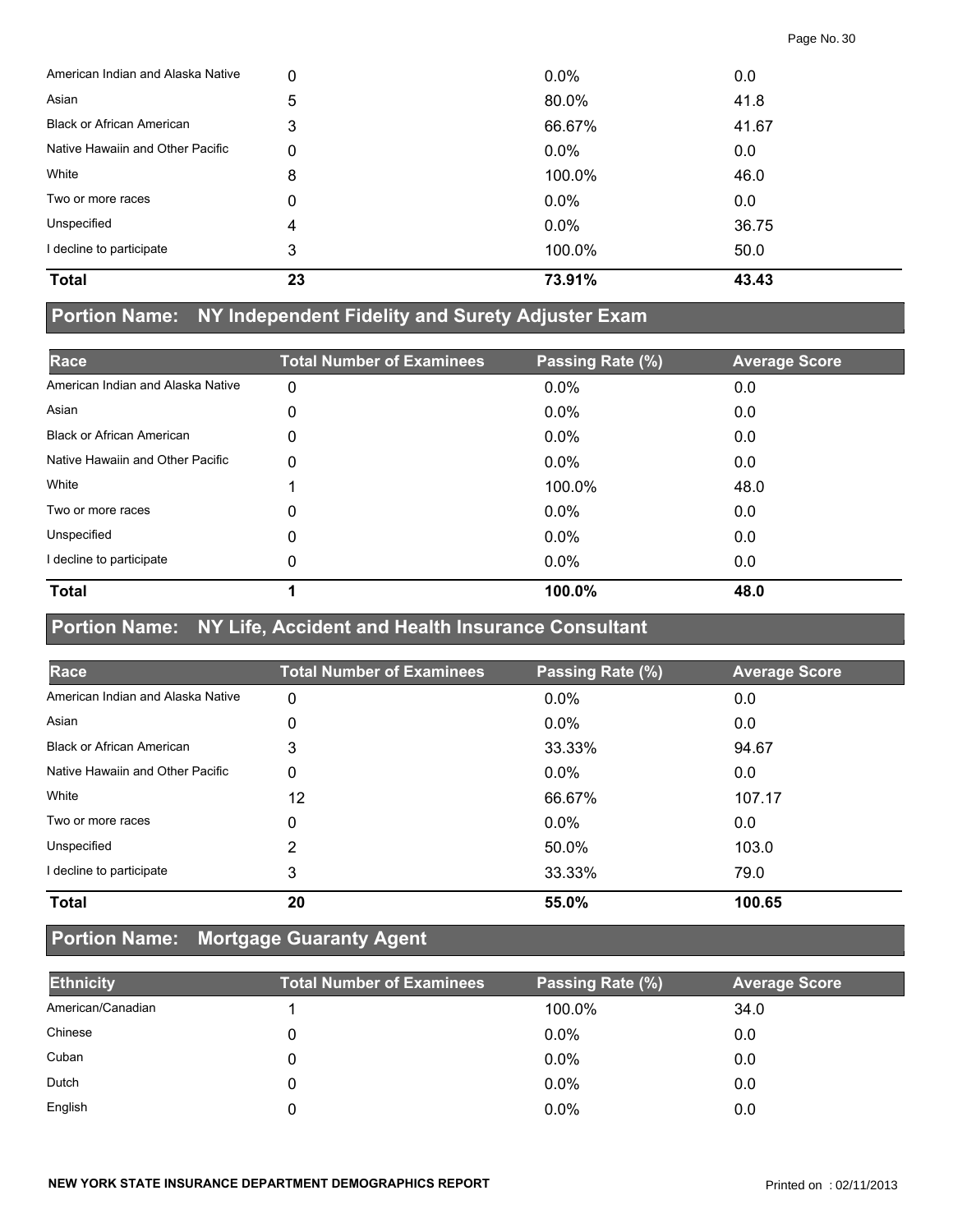| <b>Total</b>             | 1         | 100.0% | 34.0    |  |
|--------------------------|-----------|--------|---------|--|
| I decline to participate | $\pmb{0}$ | 0.0%   | $0.0\,$ |  |
| Unspecified              | 0         | 0.0%   | 0.0     |  |
| Other Hispanic or Latino | 0         | 0.0%   | $0.0\,$ |  |
| Other European           | 0         | 0.0%   | 0.0     |  |
| Other Asian              | 0         | 0.0%   | 0.0     |  |
| Vietnamese               | 0         | 0.0%   | 0.0     |  |
| Swedish                  | $\pmb{0}$ | 0.0%   | $0.0\,$ |  |
| Scottish                 | 0         | 0.0%   | 0.0     |  |
| Russian                  | $\pmb{0}$ | 0.0%   | 0.0     |  |
| Puerto Rican             | $\pmb{0}$ | 0.0%   | 0.0     |  |
| Polish                   | 0         | 0.0%   | 0.0     |  |
| Mexican                  | 0         | 0.0%   | 0.0     |  |
| Korean                   | 0         | 0.0%   | 0.0     |  |
| Japanese                 | 0         | 0.0%   | 0.0     |  |
| Italian                  | $\pmb{0}$ | 0.0%   | 0.0     |  |
| Irish                    | $\pmb{0}$ | 0.0%   | 0.0     |  |
| German                   | $\pmb{0}$ | 0.0%   | 0.0     |  |
| French                   | 0         | 0.0%   | $0.0\,$ |  |
| Filipino                 | 0         | 0.0%   | $0.0\,$ |  |

# **Portion Name: NY Property and Casualty Insurance Agent**

| <b>Ethnicity</b>  | <b>Total Number of Examinees</b> | Passing Rate (%) | <b>Average Score</b> |
|-------------------|----------------------------------|------------------|----------------------|
| American/Canadian | 281                              | 68.33%           | 111.33               |
| Chinese           | 18                               | 66.67%           | 109.56               |
| Cuban             | 0                                | 0.0%             | 0.0                  |
| Dutch             | 1                                | 100.0%           | 121.0                |
| English           | 22                               | 59.09%           | 104.0                |
| Filipino          | 1                                | 100.0%           | 112.0                |
| French            | 1                                | 100.0%           | 115.0                |
| German            | 10                               | 60.0%            | 104.1                |
| Irish             | 28                               | 64.29%           | 111.61               |
| Italian           | 47                               | 59.57%           | 107.85               |
| Japanese          | 1                                | 100.0%           | 115.0                |
| Korean            | 11                               | 54.55%           | 107.36               |
| Mexican           | $\overline{2}$                   | 50.0%            | 111.0                |
| Polish            | 20                               | 55.0%            | 108.15               |
| Puerto Rican      | 10                               | 40.0%            | 92.5                 |
| Russian           | 12                               | 33.33%           | 101.08               |
| Scottish          | 3                                | 100.0%           | 124.67               |
| Swedish           | 1                                | 100.0%           | 125.0                |
| Vietnamese        | 1                                | 100.0%           | 135.0                |

—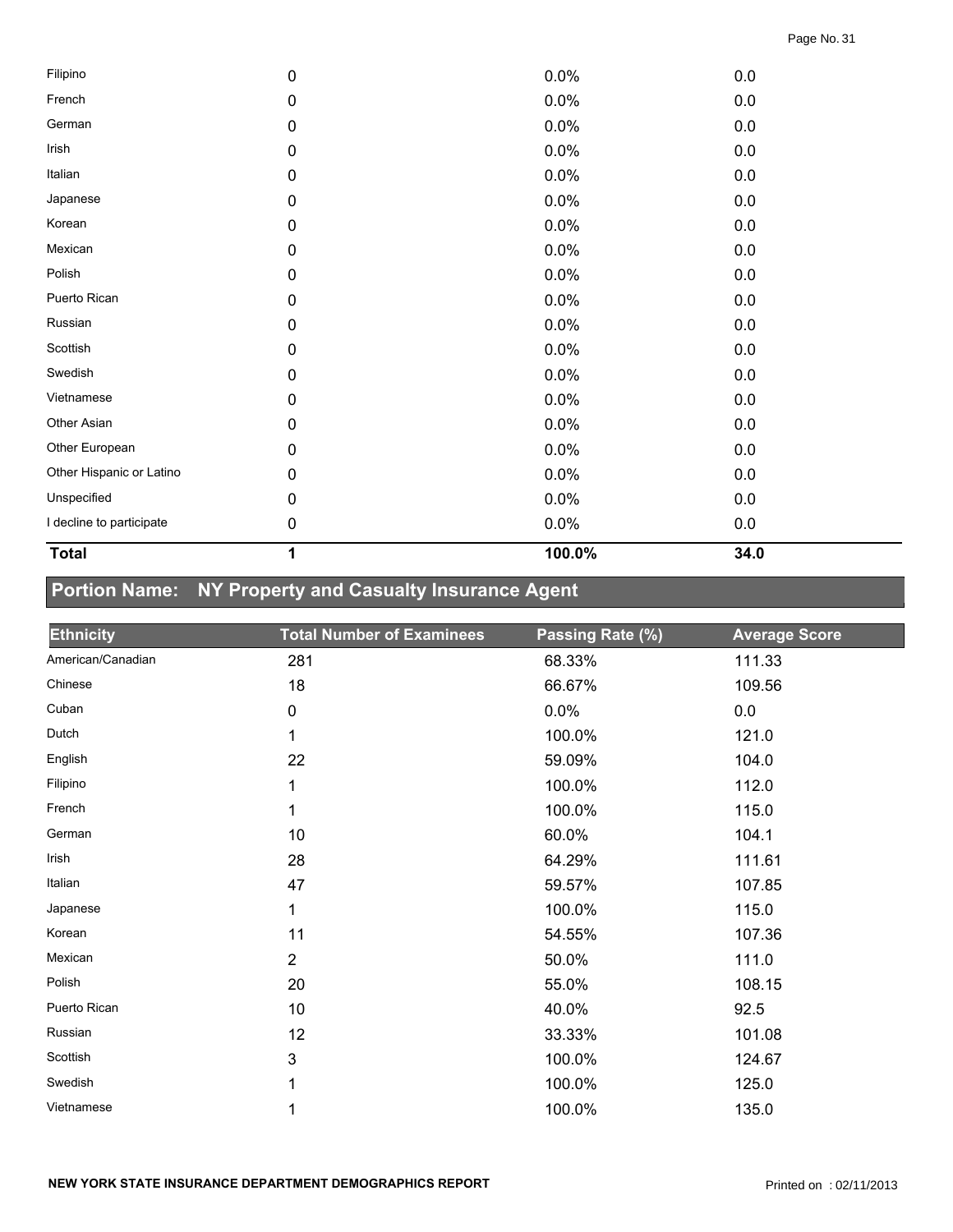| Other Asian              | 9   | 55.56% | 97.44  |
|--------------------------|-----|--------|--------|
| Other European           | 9   | 77.78% | 114.22 |
| Other Hispanic or Latino | 63  | 42.86% | 102.02 |
| Unspecified              | 107 | 61.68% | 108.68 |
| I decline to participate | 291 | 54.98% | 104.08 |
| <b>Total</b>             | 949 | 59.96% | 107.3  |

# **Portion Name: NY Bail Bond Agent**

| <b>Ethnicity</b>         | <b>Total Number of Examinees</b> | Passing Rate (%) | <b>Average Score</b> |
|--------------------------|----------------------------------|------------------|----------------------|
| American/Canadian        | $\boldsymbol{9}$                 | 100.0%           | 49.0                 |
| Chinese                  | 0                                | 0.0%             | $0.0\,$              |
| Cuban                    | 0                                | 0.0%             | 0.0                  |
| Dutch                    | 0                                | 0.0%             | 0.0                  |
| English                  | 0                                | 0.0%             | 0.0                  |
| Filipino                 | 0                                | 0.0%             | 0.0                  |
| French                   | 0                                | 0.0%             | 0.0                  |
| German                   | 0                                | 0.0%             | 0.0                  |
| Irish                    | 2                                | 100.0%           | 51.5                 |
| Italian                  | 5                                | 60.0%            | 42.6                 |
| Japanese                 | 0                                | 0.0%             | $0.0\,$              |
| Korean                   | 0                                | 0.0%             | 0.0                  |
| Mexican                  | 0                                | 0.0%             | $0.0\,$              |
| Polish                   | 0                                | 0.0%             | 0.0                  |
| Puerto Rican             | 1                                | 100.0%           | 52.0                 |
| Russian                  | $\mathbf 0$                      | 0.0%             | $0.0\,$              |
| Scottish                 | 0                                | 0.0%             | 0.0                  |
| Swedish                  | 0                                | 0.0%             | 0.0                  |
| Vietnamese               | 0                                | 0.0%             | 0.0                  |
| Other Asian              | 0                                | 0.0%             | $0.0\,$              |
| Other European           | 0                                | 0.0%             | 0.0                  |
| Other Hispanic or Latino | 3                                | 66.67%           | 43.33                |
| Unspecified              | 5                                | 40.0%            | 35.6                 |
| I decline to participate | 18                               | 61.11%           | 42.67                |
| <b>Total</b>             | 43                               | 69.77%           | 43.84                |

# **Portion Name: NY Life Insurance Agent/Broker**

| <b>Ethnicity</b>  | Total Number of Examinees | Passing Rate (%) | <b>Average Score</b> |
|-------------------|---------------------------|------------------|----------------------|
| American/Canadian | 836                       | 60.77%           | 71.98                |
| Chinese           | 457                       | 45.95%           | 66.11                |
| Cuban             | 11                        | 45.45%           | 71.18                |
| Dutch             |                           | 50.0%            | 75.5                 |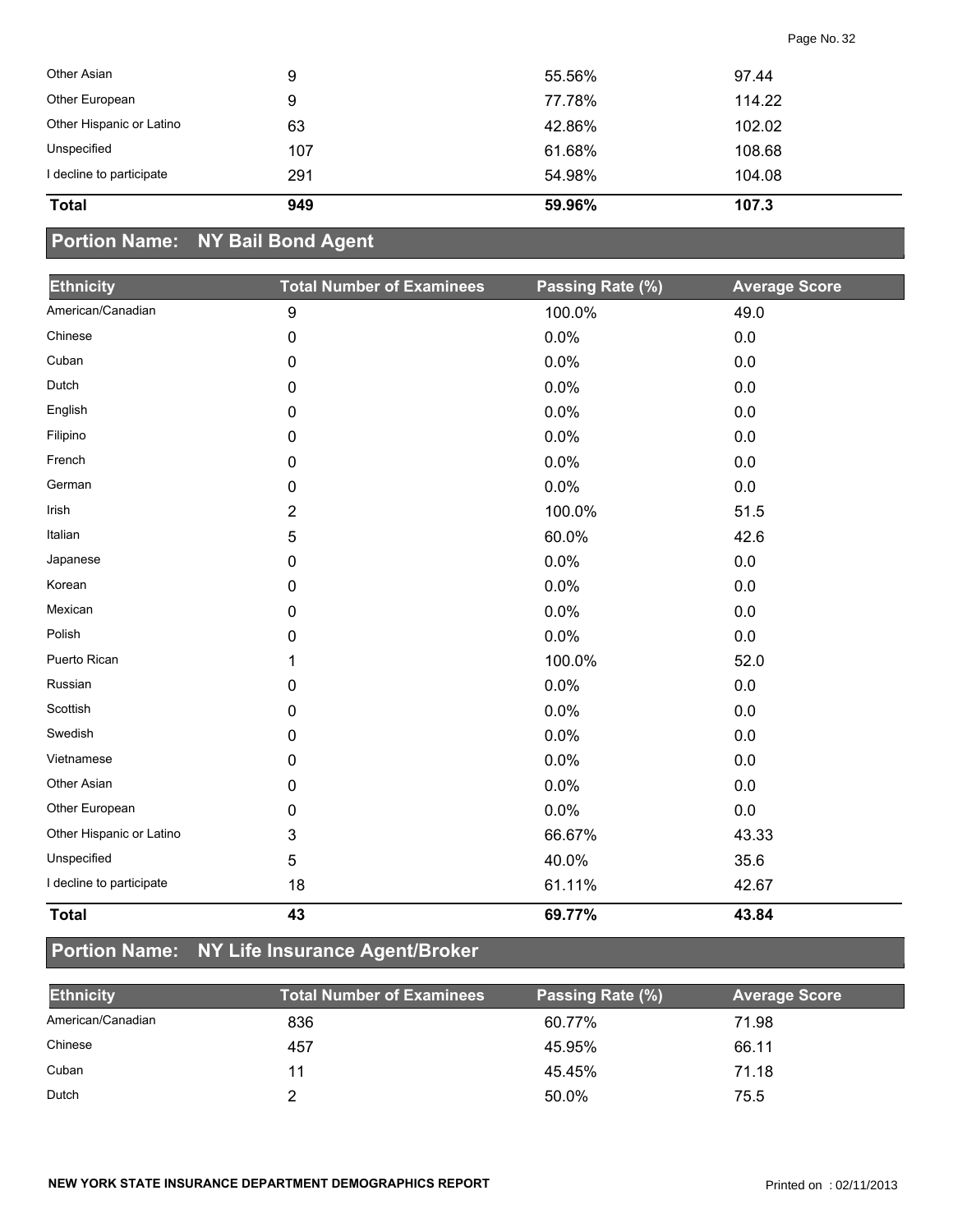| <b>Total</b>             | 5337           | 54.34% | 69.79 |  |
|--------------------------|----------------|--------|-------|--|
| I decline to participate | 1958           | 56.89% | 70.49 |  |
| Unspecified              | 896            | 52.01% | 69.11 |  |
| Other Hispanic or Latino | 376            | 42.29% | 65.79 |  |
| Other European           | 38             | 60.53% | 71.71 |  |
| Other Asian              | 129            | 51.16% | 68.45 |  |
| Vietnamese               | $\sqrt{5}$     | 100.0% | 81.4  |  |
| Swedish                  | $\mathbf 3$    | 100.0% | 86.67 |  |
| Scottish                 | $\mathbf 5$    | 60.0%  | 75.2  |  |
| Russian                  | 37             | 51.35% | 70.73 |  |
| Puerto Rican             | 124            | 50.0%  | 69.48 |  |
| Polish                   | 14             | 57.14% | 70.71 |  |
| Mexican                  | 15             | 33.33% | 65.87 |  |
| Korean                   | $\overline{4}$ | 75.0%  | 71.25 |  |
| Japanese                 | $\pmb{0}$      | 0.0%   | 0.0   |  |
| Italian                  | 97             | 64.95% | 75.55 |  |
| Irish                    | 48             | 77.08% | 75.65 |  |
| German                   | 13             | 76.92% | 76.23 |  |
| French                   | 19             | 26.32% | 65.95 |  |
| Filipino                 | 95             | 53.68% | 69.21 |  |
| English                  | 155            | 47.74% | 68.25 |  |

# **Portion Name: NY Life, Accident, and Health Insurance Agent/Broker**

| <b>Ethnicity</b>  | <b>Total Number of Examinees</b> | Passing Rate (%) | <b>Average Score</b> |
|-------------------|----------------------------------|------------------|----------------------|
| American/Canadian | 2774                             | 63.73%           | 108.42               |
| Chinese           | 165                              | 61.21%           | 105.49               |
| Cuban             | 21                               | 66.67%           | 104.95               |
| Dutch             | 7                                | 100.0%           | 116.0                |
| English           | 279                              | 48.75%           | 103.32               |
| Filipino          | 22                               | 50.0%            | 106.05               |
| French            | 34                               | 47.06%           | 107.76               |
| German            | 142                              | 67.61%           | 111.46               |
| Irish             | 265                              | 71.32%           | 111.37               |
| Italian           | 556                              | 58.27%           | 107.31               |
| Japanese          | 18                               | 16.67%           | 95.78                |
| Korean            | 78                               | 55.13%           | 102.35               |
| Mexican           | 40                               | 32.5%            | 100.68               |
| Polish            | 63                               | 68.25%           | 109.4                |
| Puerto Rican      | 214                              | 44.86%           | 100.94               |
| Russian           | 76                               | 65.79%           | 107.99               |
| Scottish          | 15                               | 86.67%           | 114.53               |
| Swedish           | 13                               | 76.92%           | 108.69               |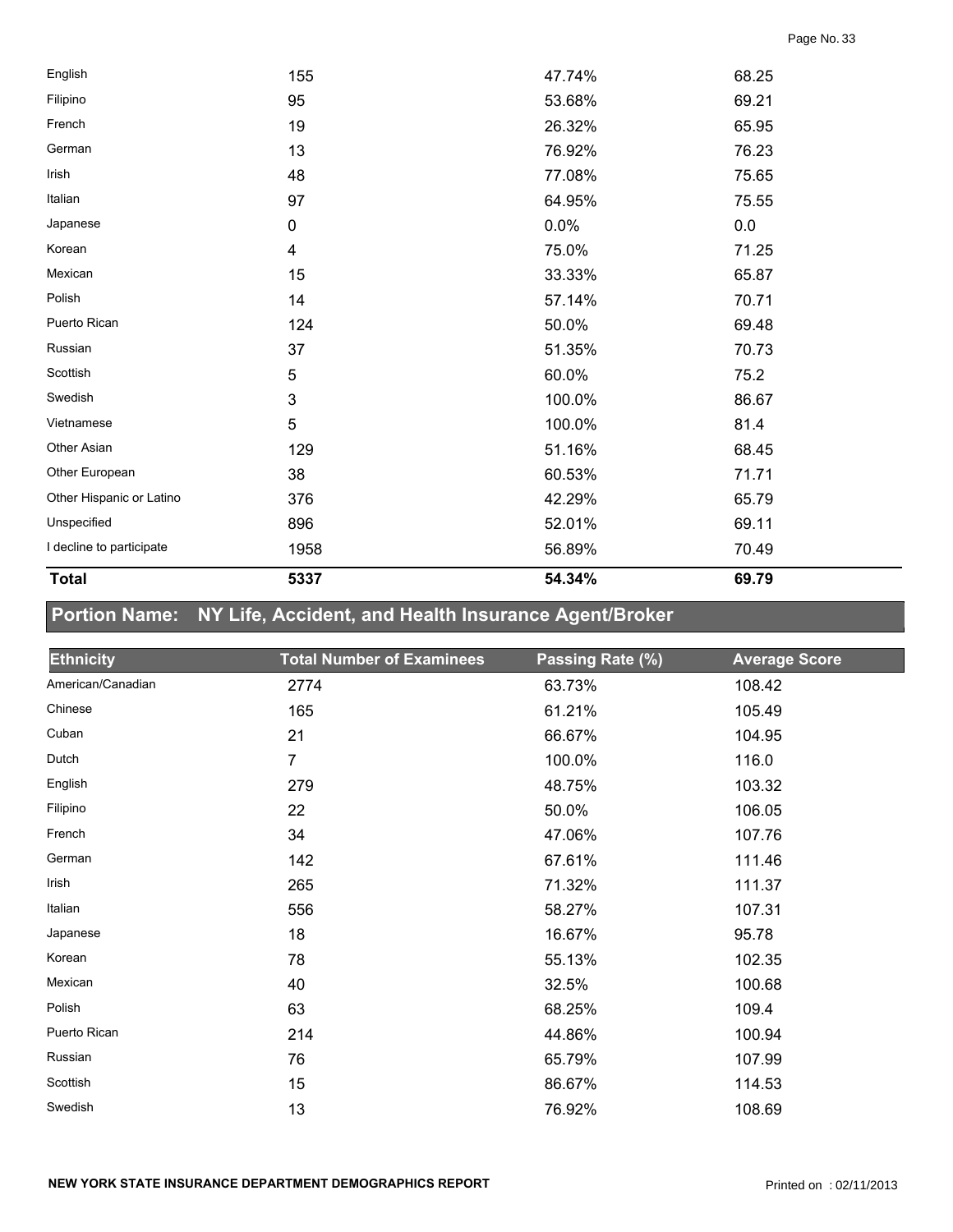| <b>Total</b>             | 10618 | 55.64% | 105.34 |  |
|--------------------------|-------|--------|--------|--|
| decline to participate   | 3432  | 51.46% | 103.54 |  |
| Unspecified              | 1572  | 53.31% | 104.27 |  |
| Other Hispanic or Latino | 461   | 41.65% | 100.6  |  |
| Other European           | 206   | 53.88% | 105.77 |  |
| Other Asian              | 158   | 39.87% | 99.91  |  |
| Vietnamese               |       | 71.43% | 99.0   |  |
|                          |       |        |        |  |

### **Portion Name: NY Life Insurance Agent/Broker Exam - SPANISH**

| <b>Ethnicity</b>         | <b>Total Number of Examinees</b> | Passing Rate (%) | <b>Average Score</b> |
|--------------------------|----------------------------------|------------------|----------------------|
| American/Canadian        | $\overline{2}$                   | 50.0%            | 65.5                 |
| Chinese                  | 0                                | 0.0%             | 0.0                  |
| Cuban                    | 0                                | 0.0%             | 0.0                  |
| Dutch                    | 0                                | 0.0%             | 0.0                  |
| English                  | 0                                | 0.0%             | 0.0                  |
| Filipino                 | 0                                | 0.0%             | $0.0\,$              |
| French                   | 0                                | 0.0%             | 0.0                  |
| German                   | 0                                | 0.0%             | 0.0                  |
| Irish                    | 0                                | 0.0%             | 0.0                  |
| Italian                  | 0                                | 0.0%             | 0.0                  |
| Japanese                 | 0                                | 0.0%             | 0.0                  |
| Korean                   | 0                                | 0.0%             | 0.0                  |
| Mexican                  | 5                                | 20.0%            | 54.0                 |
| Polish                   | 0                                | 0.0%             | 0.0                  |
| Puerto Rican             | 1                                | 0.0%             | 57.0                 |
| Russian                  | 0                                | 0.0%             | 0.0                  |
| Scottish                 | 0                                | 0.0%             | 0.0                  |
| Swedish                  | 0                                | 0.0%             | 0.0                  |
| Vietnamese               | 0                                | 0.0%             | 0.0                  |
| Other Asian              | 0                                | 0.0%             | 0.0                  |
| Other European           | 0                                | 0.0%             | 0.0                  |
| Other Hispanic or Latino | 150                              | 14.67%           | 57.61                |
| Unspecified              | 51                               | 17.65%           | 56.94                |
| I decline to participate | 81                               | 12.35%           | 56.01                |
| <b>Total</b>             | 290                              | 14.83%           | 57.04                |

### **Portion Name: NY Property and Casualty Ins Laws and Regs**

| <b>Ethnicity</b>  | <b>Total Number of Examinees</b> | Passing Rate (%) | <b>Average Score</b> |
|-------------------|----------------------------------|------------------|----------------------|
| American/Canadian |                                  | 100.0%           | 41.0                 |
| Chinese           |                                  | 100.0%           | 43.0                 |
| Cuban             |                                  | $0.0\%$          | 0.0                  |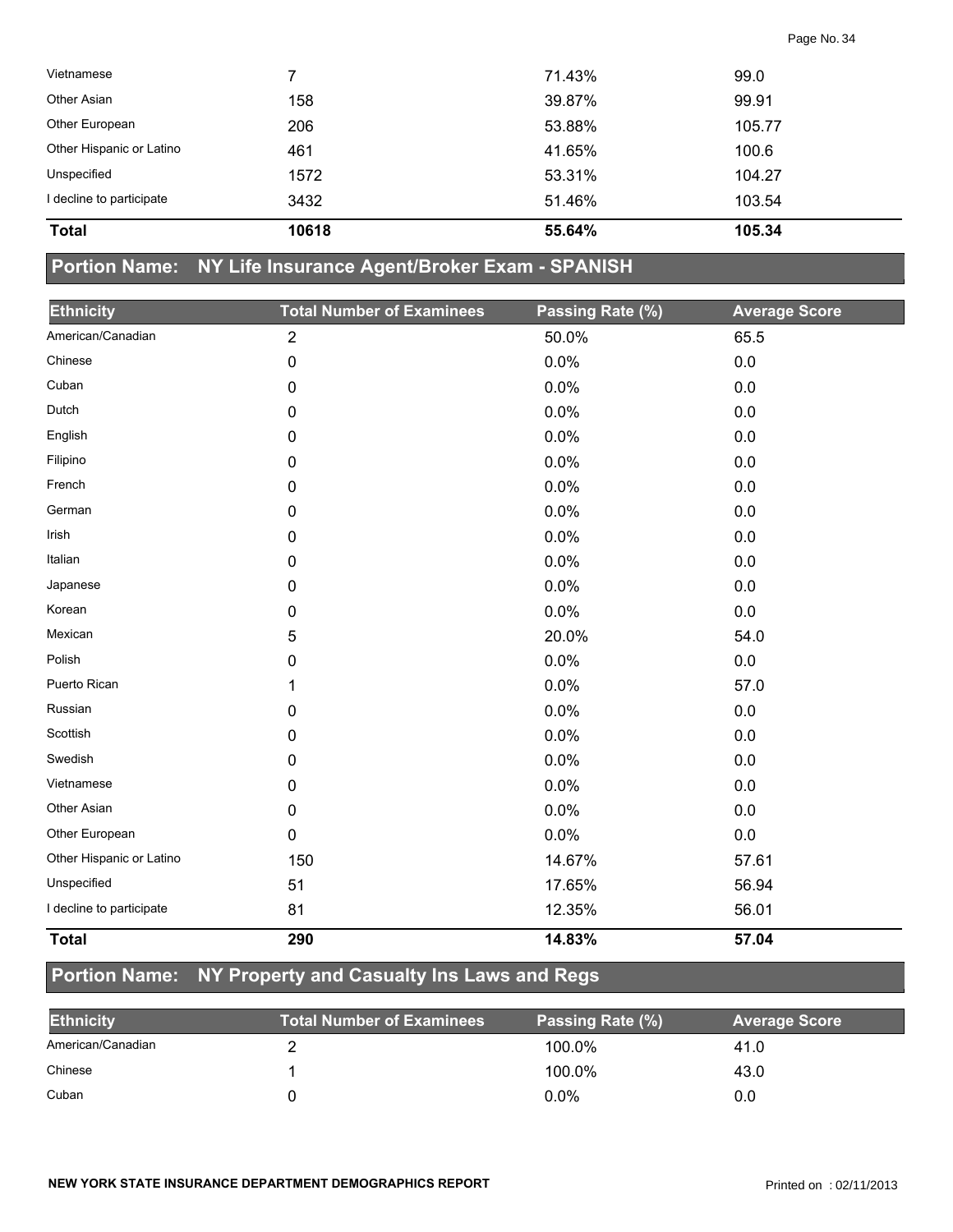| <b>Total</b>             | 12 | 83.33% | 37.67   |  |
|--------------------------|----|--------|---------|--|
| I decline to participate | 4  | 50.0%  | 33.25   |  |
| Unspecified              | 1  | 100.0% | 40.0    |  |
| Other Hispanic or Latino | 0  | 0.0%   | $0.0\,$ |  |
| Other European           | 0  | 0.0%   | $0.0\,$ |  |
| Other Asian              | 0  | 0.0%   | $0.0\,$ |  |
| Vietnamese               | 1  | 100.0% | 37.0    |  |
| Swedish                  | 0  | 0.0%   | $0.0\,$ |  |
| Scottish                 | 0  | 0.0%   | $0.0\,$ |  |
| Russian                  | 1  | 100.0% | 37.0    |  |
| Puerto Rican             | 0  | 0.0%   | 0.0     |  |
| Polish                   | 0  | 0.0%   | $0.0\,$ |  |
| Mexican                  | 0  | 0.0%   | 0.0     |  |
| Korean                   | 0  | 0.0%   | $0.0\,$ |  |
| Japanese                 | 0  | 0.0%   | $0.0\,$ |  |
| Italian                  | 1  | 100.0% | 36.0    |  |
| Irish                    | 1  | 100.0% | 44.0    |  |
| German                   | 0  | 0.0%   | 0.0     |  |
| French                   | 0  | 0.0%   | $0.0\,$ |  |
| Filipino                 | 0  | 0.0%   | $0.0\,$ |  |
| English                  | 0  | 0.0%   | 0.0     |  |
| Dutch                    | 0  | 0.0%   | $0.0\,$ |  |

# **Portion Name: NY Personal Lines Insurance Agent/Broker**

| <b>Ethnicity</b>  | <b>Total Number of Examinees</b> | Passing Rate (%) | <b>Average Score</b> |
|-------------------|----------------------------------|------------------|----------------------|
| American/Canadian | 302                              | 61.59%           | 71.2                 |
| Chinese           | 16                               | 75.0%            | 72.5                 |
| Cuban             | 3                                | 33.33%           | 66.67                |
| Dutch             | $\pmb{0}$                        | 0.0%             | 0.0                  |
| English           | 41                               | 41.46%           | 66.8                 |
| Filipino          | $\pmb{0}$                        | 0.0%             | 0.0                  |
| French            | 1                                | 100.0%           | 81.0                 |
| German            | 20                               | 50.0%            | 68.25                |
| Irish             | 39                               | 53.85%           | 69.44                |
| Italian           | 70                               | 42.86%           | 67.23                |
| Japanese          | $\mathbf 0$                      | $0.0\%$          | 0.0                  |
| Korean            | 5                                | 60.0%            | 69.4                 |
| Mexican           | 1                                | 100.0%           | 75.0                 |
| Polish            | 22                               | 31.82%           | 65.27                |
| Puerto Rican      | 36                               | 27.78%           | 61.53                |
| Russian           | 6                                | 16.67%           | 63.67                |
| Scottish          | 4                                | 50.0%            | 67.75                |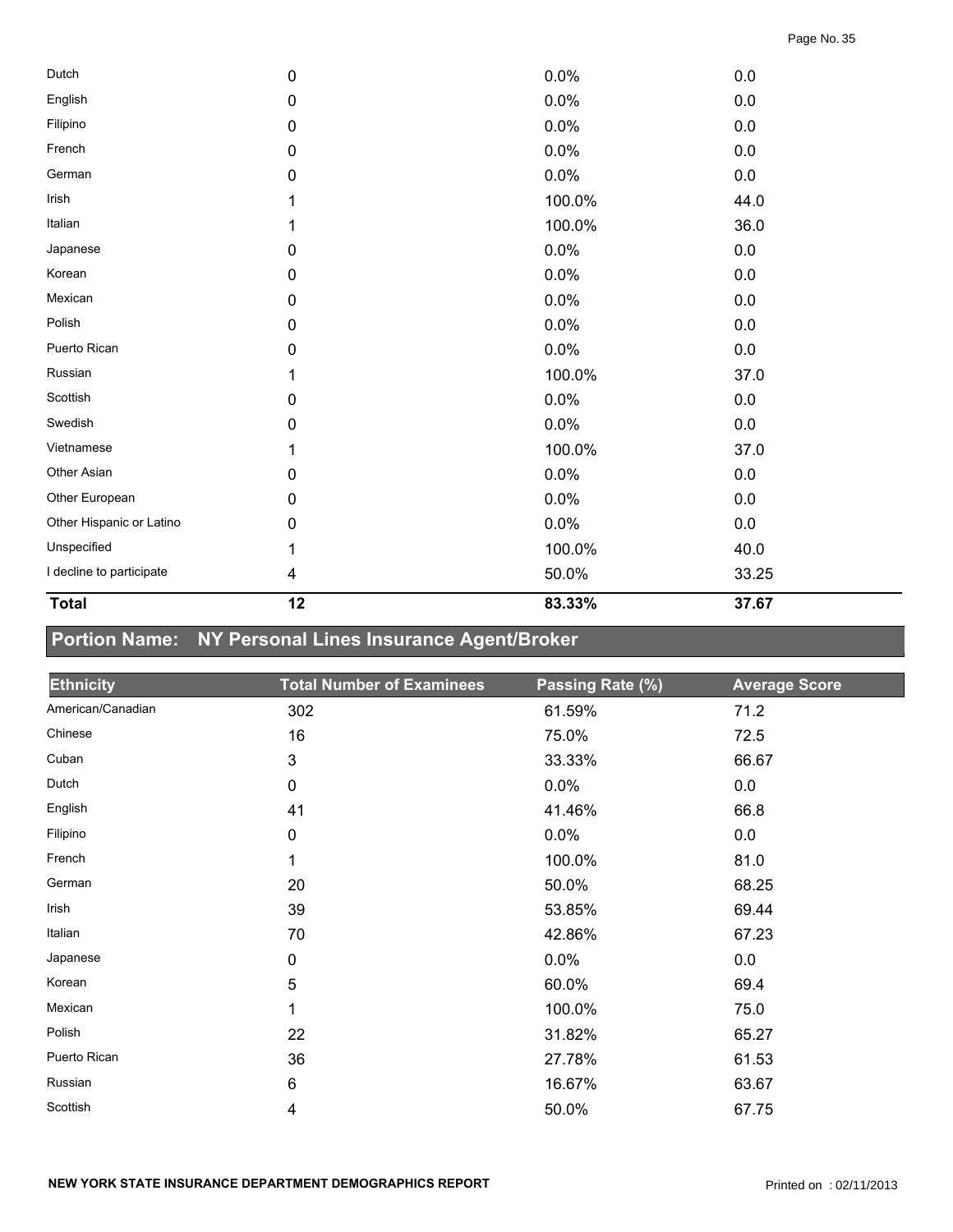| <b>Total</b>             | 1572 | 60.62%  | 72.02 |  |
|--------------------------|------|---------|-------|--|
| I decline to participate | 319  | 47.65%  | 68.86 |  |
| Unspecified              | 562  | 81.49%  | 78.22 |  |
| Other Hispanic or Latino | 105  | 25.71%  | 63.11 |  |
| Other European           |      | 100.0%  | 77.29 |  |
| Other Asian              | 9    | 44.44%  | 68.56 |  |
| Vietnamese               |      | $0.0\%$ | 67.0  |  |
| Swedish                  | 3    | 100.0%  | 82.0  |  |

### **Portion Name: NY Life, Accident and Health Insurance Agent/Broker Exam - SPANISH**

| <b>Ethnicity</b>         | <b>Total Number of Examinees</b> | Passing Rate (%) | <b>Average Score</b> |
|--------------------------|----------------------------------|------------------|----------------------|
| American/Canadian        | $\pmb{0}$                        | 0.0%             | 0.0                  |
| Chinese                  | $\pmb{0}$                        | 0.0%             | 0.0                  |
| Cuban                    | $\pmb{0}$                        | 0.0%             | 0.0                  |
| Dutch                    | $\mathbf 0$                      | 0.0%             | 0.0                  |
| English                  | 0                                | 0.0%             | 0.0                  |
| Filipino                 | 0                                | 0.0%             | 0.0                  |
| French                   | $\pmb{0}$                        | 0.0%             | 0.0                  |
| German                   | 0                                | 0.0%             | 0.0                  |
| Irish                    | $\mathbf 0$                      | 0.0%             | 0.0                  |
| Italian                  | 0                                | 0.0%             | 0.0                  |
| Japanese                 | $\mathbf 0$                      | 0.0%             | 0.0                  |
| Korean                   | $\pmb{0}$                        | 0.0%             | $0.0\,$              |
| Mexican                  | 0                                | 0.0%             | 0.0                  |
| Polish                   | 0                                | 0.0%             | 0.0                  |
| Puerto Rican             | $\mathbf 0$                      | 0.0%             | 0.0                  |
| Russian                  | $\mathbf 0$                      | 0.0%             | 0.0                  |
| Scottish                 | 0                                | 0.0%             | 0.0                  |
| Swedish                  | $\pmb{0}$                        | 0.0%             | 0.0                  |
| Vietnamese               | $\mathbf 0$                      | 0.0%             | 0.0                  |
| Other Asian              | $\mathbf 0$                      | 0.0%             | 0.0                  |
| Other European           | $\mathbf 0$                      | 0.0%             | $0.0\,$              |
| Other Hispanic or Latino | 11                               | 0.0%             | 86.09                |
| Unspecified              | $\pmb{0}$                        | 0.0%             | $0.0\,$              |
| I decline to participate | $\overline{2}$                   | 0.0%             | 72.0                 |
| <b>Total</b>             | 13                               | 0.0%             | 83.92                |

# **Portion Name: NY Accident and Health Insurance Agent/Broker**

| <b>Ethnicity</b>  | <b>Total Number of Examinees</b> | Passing Rate (%) | <b>Average Score</b> |
|-------------------|----------------------------------|------------------|----------------------|
| American/Canadian | 385                              | 55.84%           | 70.5                 |
| Chinese           | 54                               | 72.22%           | 73.43                |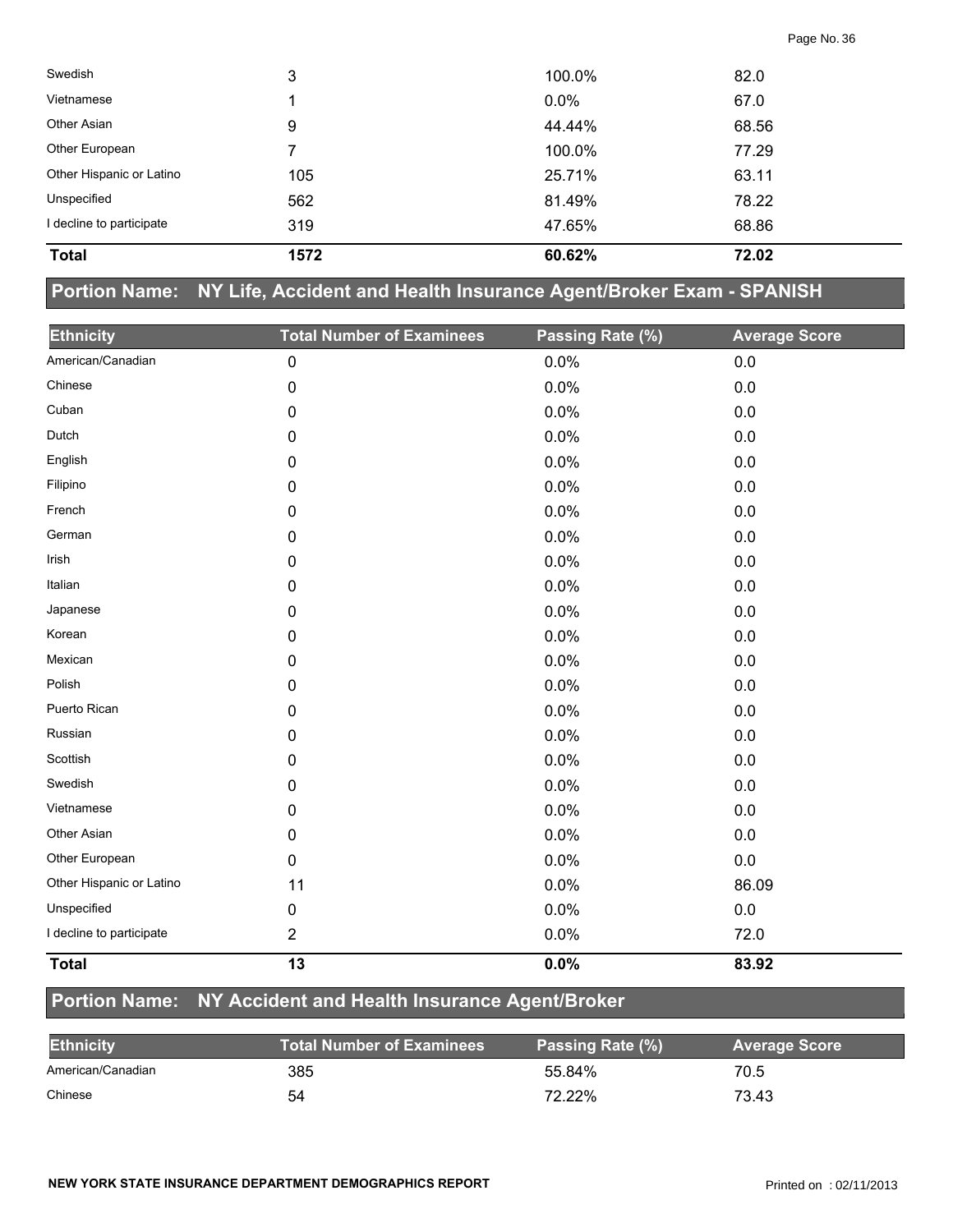| <b>Total</b>             | 2466                    | 43.96% | 67.38 |  |
|--------------------------|-------------------------|--------|-------|--|
| I decline to participate | 1053                    | 38.37% | 65.85 |  |
| Unspecified              | 542                     | 42.07% | 66.66 |  |
| Other Hispanic or Latino | 130                     | 33.85% | 65.74 |  |
| Other European           | 30                      | 40.0%  | 66.23 |  |
| Other Asian              | 23                      | 52.17% | 70.96 |  |
| Vietnamese               | $\overline{2}$          | 100.0% | 75.0  |  |
| Swedish                  | 4                       | 50.0%  | 69.0  |  |
| Scottish                 | $\overline{\mathbf{c}}$ | 100.0% | 77.5  |  |
| Russian                  | 7                       | 100.0% | 78.43 |  |
| Puerto Rican             | 57                      | 38.6%  | 67.33 |  |
| Polish                   | 7                       | 42.86% | 65.86 |  |
| Mexican                  | $\overline{\mathbf{4}}$ | 25.0%  | 66.0  |  |
| Korean                   | 9                       | 44.44% | 68.89 |  |
| Japanese                 | 0                       | 0.0%   | 0.0   |  |
| Italian                  | 64                      | 48.44% | 69.19 |  |
| Irish                    | 34                      | 70.59% | 74.97 |  |
| German                   | 17                      | 47.06% | 69.88 |  |
| French                   | 1                       | 100.0% | 70.0  |  |
| Filipino                 | 4                       | 75.0%  | 70.75 |  |
| English                  | 31                      | 54.84% | 70.03 |  |
| Dutch                    | $\pmb{0}$               | 0.0%   | 0.0   |  |
| Cuban                    | 6                       | 50.0%  | 69.0  |  |

# **Portion Name: NY Life, Accident and Health Ins Laws and Regs**

| <b>Ethnicity</b>  | <b>Total Number of Examinees</b> | Passing Rate (%) | <b>Average Score</b> |
|-------------------|----------------------------------|------------------|----------------------|
| American/Canadian | 33                               | 66.67%           | 34.39                |
| Chinese           | $\overline{2}$                   | 50.0%            | 32.5                 |
| Cuban             | $\overline{2}$                   | 50.0%            | 35.0                 |
| Dutch             | 0                                | 0.0%             | 0.0                  |
| English           | 4                                | 75.0%            | 39.5                 |
| Filipino          | 1                                | 100.0%           | 40.0                 |
| French            | 1                                | 0.0%             | 0.0                  |
| German            | 5                                | 60.0%            | 38.0                 |
| Irish             | 4                                | 50.0%            | 28.25                |
| Italian           | 4                                | 75.0%            | 34.5                 |
| Japanese          | 0                                | 0.0%             | 0.0                  |
| Korean            | 1                                | 100.0%           | 47.0                 |
| Mexican           | 0                                | 0.0%             | 0.0                  |
| Polish            | 1                                | 100.0%           | 37.0                 |
| Puerto Rican      | 3                                | 66.67%           | 25.0                 |
| Russian           | 0                                | 0.0%             | 0.0                  |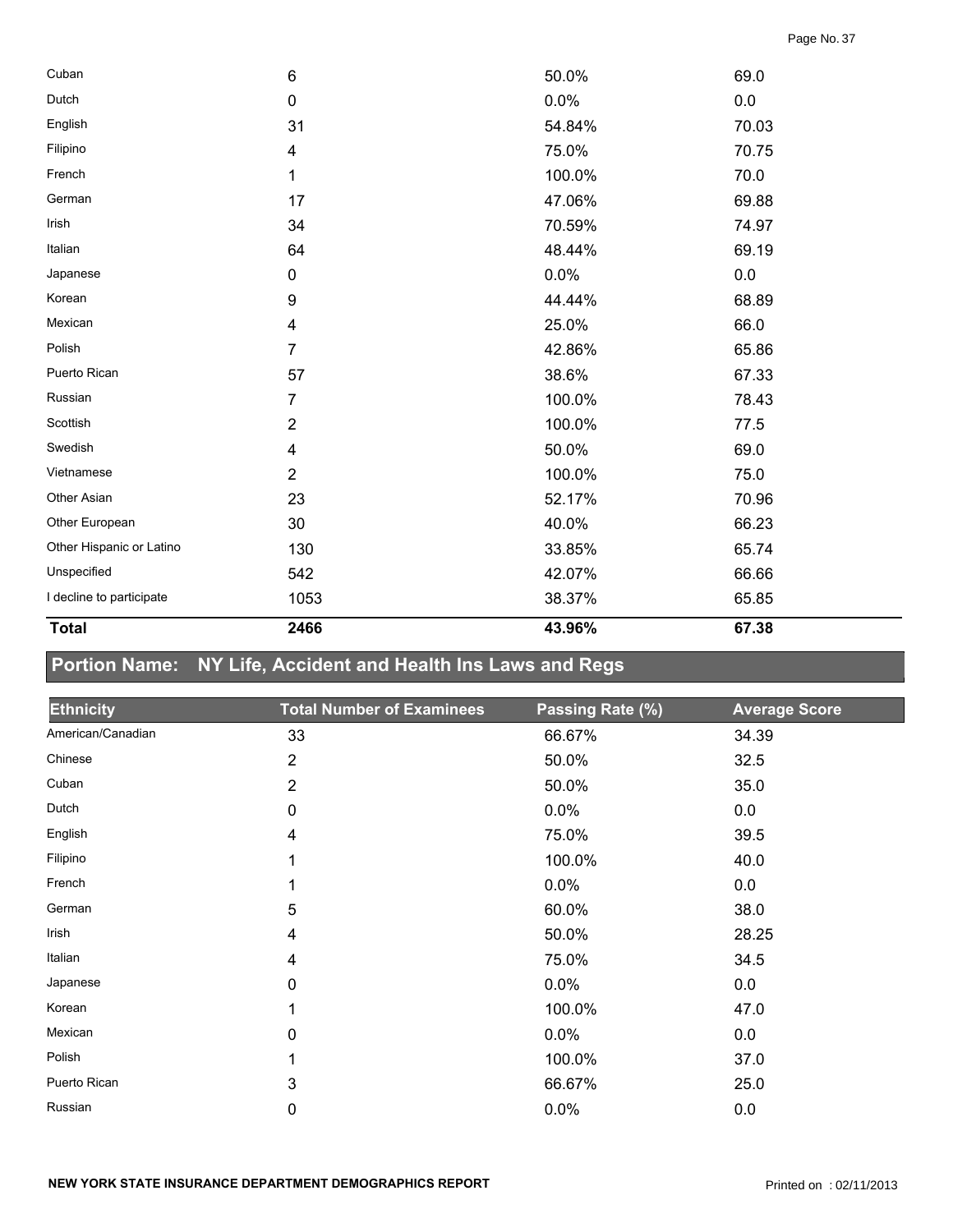| <b>Total</b>             | 93 | 64.52%  | 34.42 |  |
|--------------------------|----|---------|-------|--|
| I decline to participate | 12 | 50.0%   | 36.08 |  |
| Unspecified              | 12 | 66.67%  | 36.67 |  |
| Other Hispanic or Latino | 0  | $0.0\%$ | 0.0   |  |
| Other European           | 3  | 66.67%  | 24.67 |  |
| Other Asian              | 3  | 66.67%  | 35.0  |  |
| Vietnamese               | 0  | $0.0\%$ | 0.0   |  |
| Swedish                  |    | 100.0%  | 41.0  |  |
| Scottish                 |    | 100.0%  | 40.0  |  |

#### **Portion Name: NY Ind Motor Vehicle No-Fault Work Comp Health Adj**

| <b>Ethnicity</b>         | <b>Total Number of Examinees</b> | Passing Rate (%) | <b>Average Score</b> |
|--------------------------|----------------------------------|------------------|----------------------|
| American/Canadian        | 138                              | 40.58%           | 40.14                |
| Chinese                  | 0                                | 0.0%             | 0.0                  |
| Cuban                    | 0                                | 0.0%             | 0.0                  |
| Dutch                    | 0                                | 0.0%             | $0.0\,$              |
| English                  | 30                               | 20.0%            | 33.27                |
| Filipino                 | 0                                | 0.0%             | 0.0                  |
| French                   | 1                                | 100.0%           | 55.0                 |
| German                   | 8                                | 62.5%            | 42.88                |
| Irish                    | 15                               | 66.67%           | 42.4                 |
| Italian                  | 17                               | 58.82%           | 42.29                |
| Japanese                 | 0                                | 0.0%             | 0.0                  |
| Korean                   | $\overline{2}$                   | 50.0%            | 44.0                 |
| Mexican                  | 1                                | 100.0%           | 50.0                 |
| Polish                   | 6                                | 33.33%           | 40.83                |
| Puerto Rican             | 0                                | 0.0%             | 0.0                  |
| Russian                  | 0                                | 0.0%             | $0.0\,$              |
| Scottish                 | 0                                | 0.0%             | 0.0                  |
| Swedish                  | 1                                | 100.0%           | 50.0                 |
| Vietnamese               | 0                                | 0.0%             | $0.0\,$              |
| Other Asian              | 0                                | 0.0%             | 0.0                  |
| Other European           | 1                                | 100.0%           | 46.0                 |
| Other Hispanic or Latino | $\overline{2}$                   | 50.0%            | 32.5                 |
| Unspecified              | 40                               | 52.5%            | 41.4                 |
| I decline to participate | 101                              | 37.62%           | 38.62                |
| <b>Total</b>             | 363                              | 42.42%           | 39.64                |

#### **Portion Name: NY Independent Accident and Health Insurance Adjuster**

| <b>Ethnicity</b>  | Total Number of Examinees <b>\</b> | Passing Rate (%) | <b>Average Score</b> |
|-------------------|------------------------------------|------------------|----------------------|
| American/Canadian |                                    | 63.01%           | 44.27                |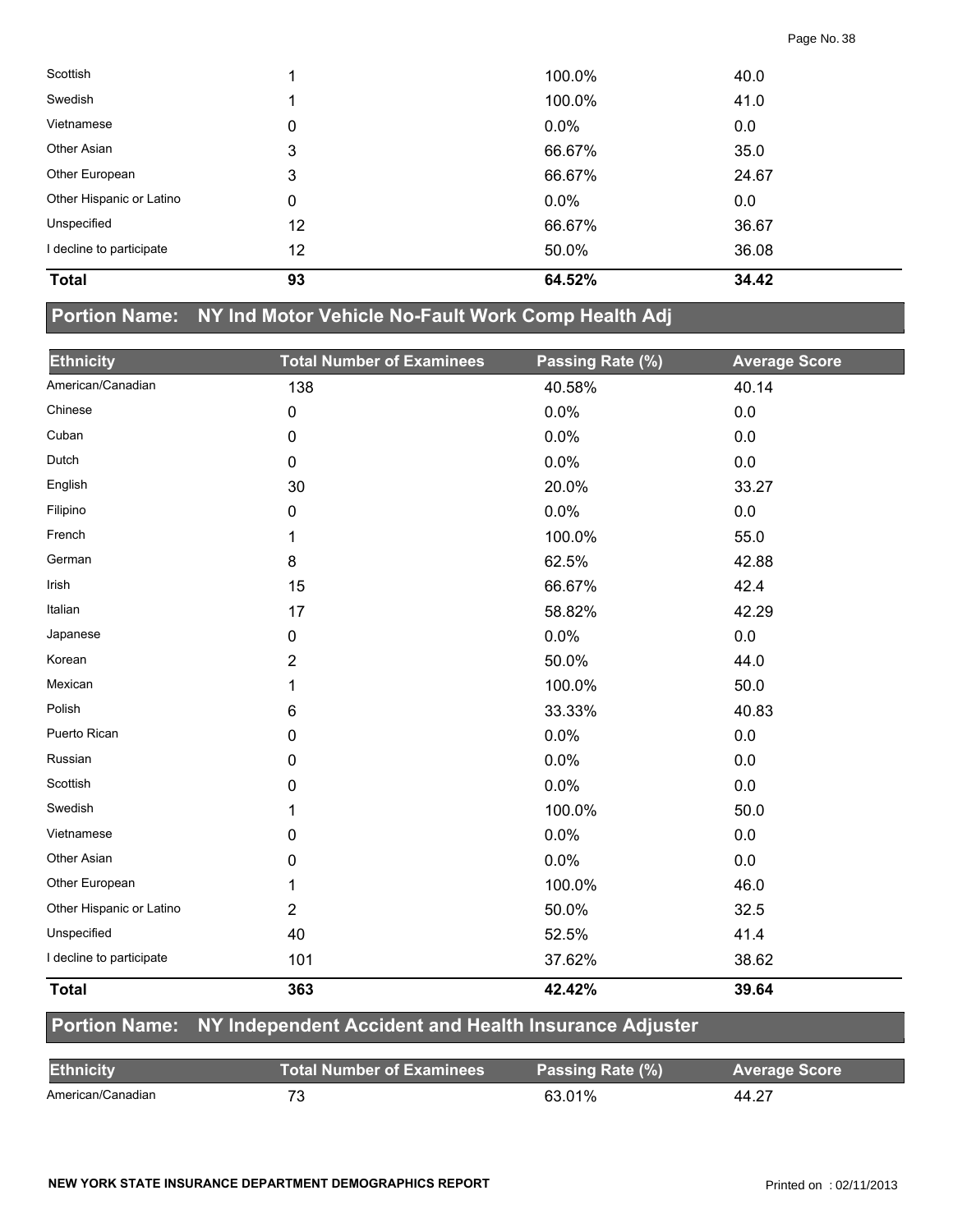| <b>Total</b>             | 237            | 57.38% | 42.68   |
|--------------------------|----------------|--------|---------|
| I decline to participate | 60             | 65.0%  | 43.38   |
| Unspecified              | 62             | 43.55% | 40.39   |
| Other Hispanic or Latino | 12             | 41.67% | 41.42   |
| Other European           | $\mathbf 0$    | 0.0%   | $0.0\,$ |
| Other Asian              | $\overline{2}$ | 50.0%  | 38.5    |
| Vietnamese               | $\mathbf 0$    | 0.0%   | 0.0     |
| Swedish                  | $\mathbf 0$    | 0.0%   | 0.0     |
| Scottish                 | $\mathbf 0$    | 0.0%   | 0.0     |
| Russian                  | $\mathbf 0$    | 0.0%   | 0.0     |
| Puerto Rican             | 7              | 42.86% | 40.43   |
| Polish                   | $\mathbf 0$    | 0.0%   | $0.0\,$ |
| Mexican                  | $\mathbf 0$    | 0.0%   | $0.0\,$ |
| Korean                   | 1              | 100.0% | 47.0    |
| Japanese                 | 3              | 33.33% | 36.67   |
| Italian                  | $\overline{2}$ | 100.0% | 52.0    |
| Irish                    | 5              | 80.0%  | 45.6    |
| German                   | $\mathbf 0$    | 0.0%   | 0.0     |
| French                   | $\pmb{0}$      | 0.0%   | $0.0\,$ |
| Filipino                 | $\pmb{0}$      | 0.0%   | 0.0     |
| English                  | 10             | 70.0%  | 43.0    |
| Dutch                    | $\pmb{0}$      | 0.0%   | $0.0\,$ |
| Cuban                    | $\mathbf 0$    | 0.0%   | 0.0     |
| Chinese                  | $\mathbf 0$    | 0.0%   | 0.0     |

# **Portion Name: NY Independent Automobile Damage and Theft Appraisal Adjuster**

| <b>Ethnicity</b>  | <b>Total Number of Examinees</b> | Passing Rate (%) | <b>Average Score</b> |
|-------------------|----------------------------------|------------------|----------------------|
| American/Canadian | 174                              | 52.3%            | 42.28                |
| Chinese           | 3                                | 33.33%           | 41.0                 |
| Cuban             | 0                                | 0.0%             | 0.0                  |
| Dutch             | $\overline{2}$                   | 100.0%           | 49.0                 |
| English           | 5                                | 80.0%            | 45.2                 |
| Filipino          | 0                                | 0.0%             | 0.0                  |
| French            | 1                                | 100.0%           | 44.0                 |
| German            | 10                               | 70.0%            | 47.1                 |
| Irish             | 21                               | 52.38%           | 43.29                |
| Italian           | 48                               | 47.92%           | 41.1                 |
| Japanese          | 0                                | 0.0%             | 0.0                  |
| Korean            | 5                                | 60.0%            | 43.4                 |
| Mexican           | 4                                | 25.0%            | 40.0                 |
| Polish            |                                  | 100.0%           | 45.0                 |
| Puerto Rican      | 4                                | 0.0%             | 35.0                 |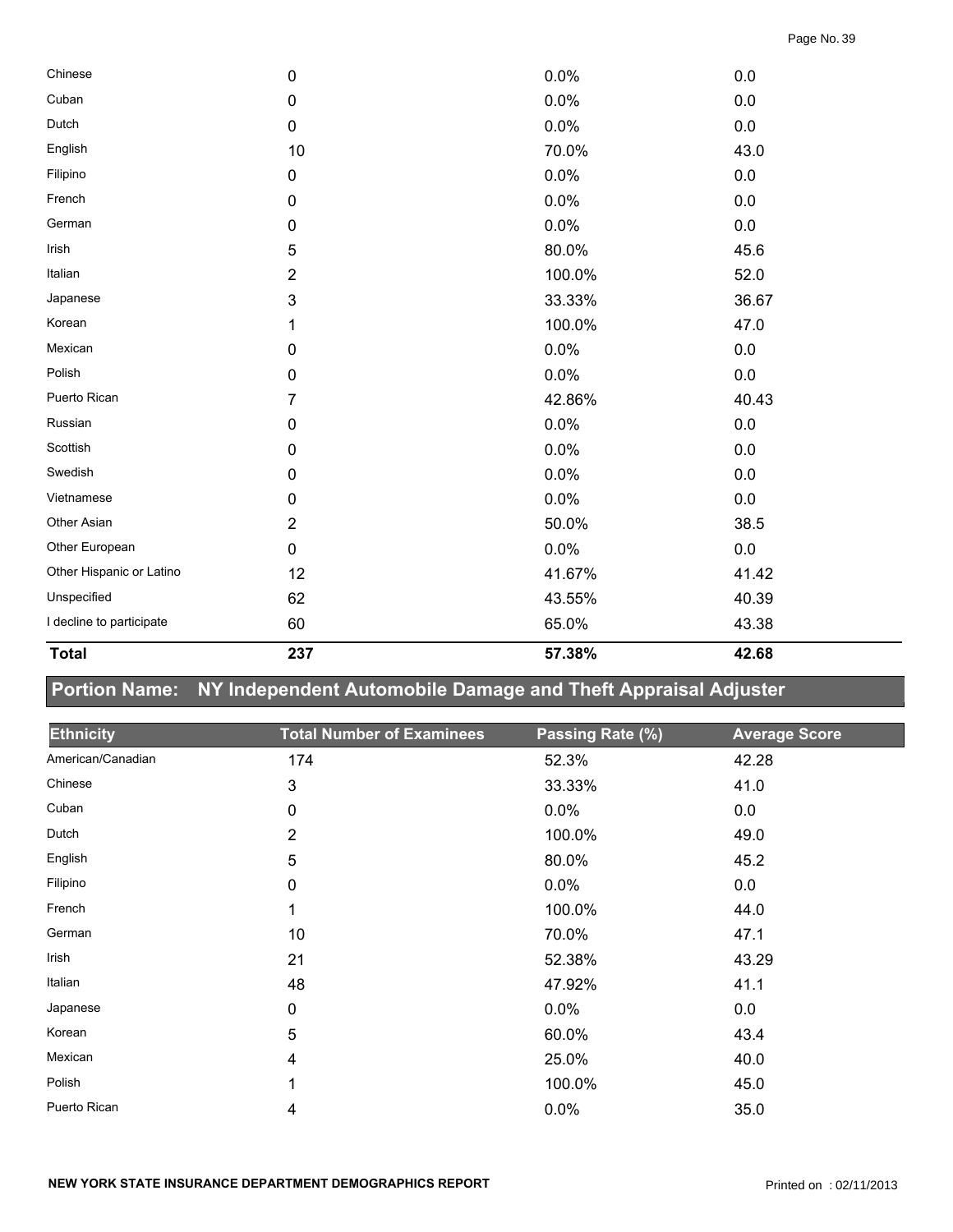| Russian                  | 2   | 100.0% | 43.5  |
|--------------------------|-----|--------|-------|
| Scottish                 | 3   | 0.0%   | 37.67 |
| Swedish                  | 0   | 0.0%   | 0.0   |
| Vietnamese               | 0   | 0.0%   | 0.0   |
| Other Asian              |     | 0.0%   | 36.0  |
| Other European           | 6   | 83.33% | 42.67 |
| Other Hispanic or Latino | 4   | 50.0%  | 38.75 |
| Unspecified              | 213 | 79.34% | 47.12 |
| I decline to participate | 187 | 67.38% | 44.22 |
| <b>Total</b>             | 694 | 64.7%  | 44.26 |

# **Portion Name: NY Property and Casualty Insurance Agent/Broker**

| <b>Ethnicity</b>         | <b>Total Number of Examinees</b> | Passing Rate (%) | <b>Average Score</b> |
|--------------------------|----------------------------------|------------------|----------------------|
| American/Canadian        | 507                              | 65.68%           | 109.03               |
| Chinese                  | 72                               | 56.94%           | 106.17               |
| Cuban                    | 8                                | 62.5%            | 107.25               |
| Dutch                    | 0                                | 0.0%             | 0.0                  |
| English                  | 44                               | 43.18%           | 105.2                |
| Filipino                 | 6                                | 33.33%           | 101.67               |
| French                   | 13                               | 46.15%           | 106.54               |
| German                   | 21                               | 71.43%           | 111.1                |
| Irish                    | 87                               | 58.62%           | 107.32               |
| Italian                  | 151                              | 59.6%            | 105.79               |
| Japanese                 | 19                               | 52.63%           | 105.63               |
| Korean                   | 20                               | 40.0%            | 97.3                 |
| Mexican                  | 5                                | 40.0%            | 97.4                 |
| Polish                   | 23                               | 60.87%           | 106.57               |
| Puerto Rican             | 48                               | 52.08%           | 102.88               |
| Russian                  | 30                               | 36.67%           | 98.33                |
| Scottish                 | 8                                | 75.0%            | 113.75               |
| Swedish                  | 0                                | 0.0%             | 0.0                  |
| Vietnamese               | $\overline{2}$                   | 0.0%             | 88.0                 |
| Other Asian              | 64                               | 31.25%           | 97.44                |
| Other European           | 63                               | 55.56%           | 105.7                |
| Other Hispanic or Latino | 128                              | 26.56%           | 95.55                |
| Unspecified              | 189                              | 46.56%           | 102.28               |
| I decline to participate | 585                              | 50.09%           | 104.53               |
| <b>Total</b>             | 2093                             | 52.94%           | 104.88               |
| <b>Portion Name:</b>     | NY Independent General Adjuster  |                  |                      |
| <b>Ethnicity</b>         | <b>Total Number of Examinees</b> | Passing Rate (%) | <b>Average Score</b> |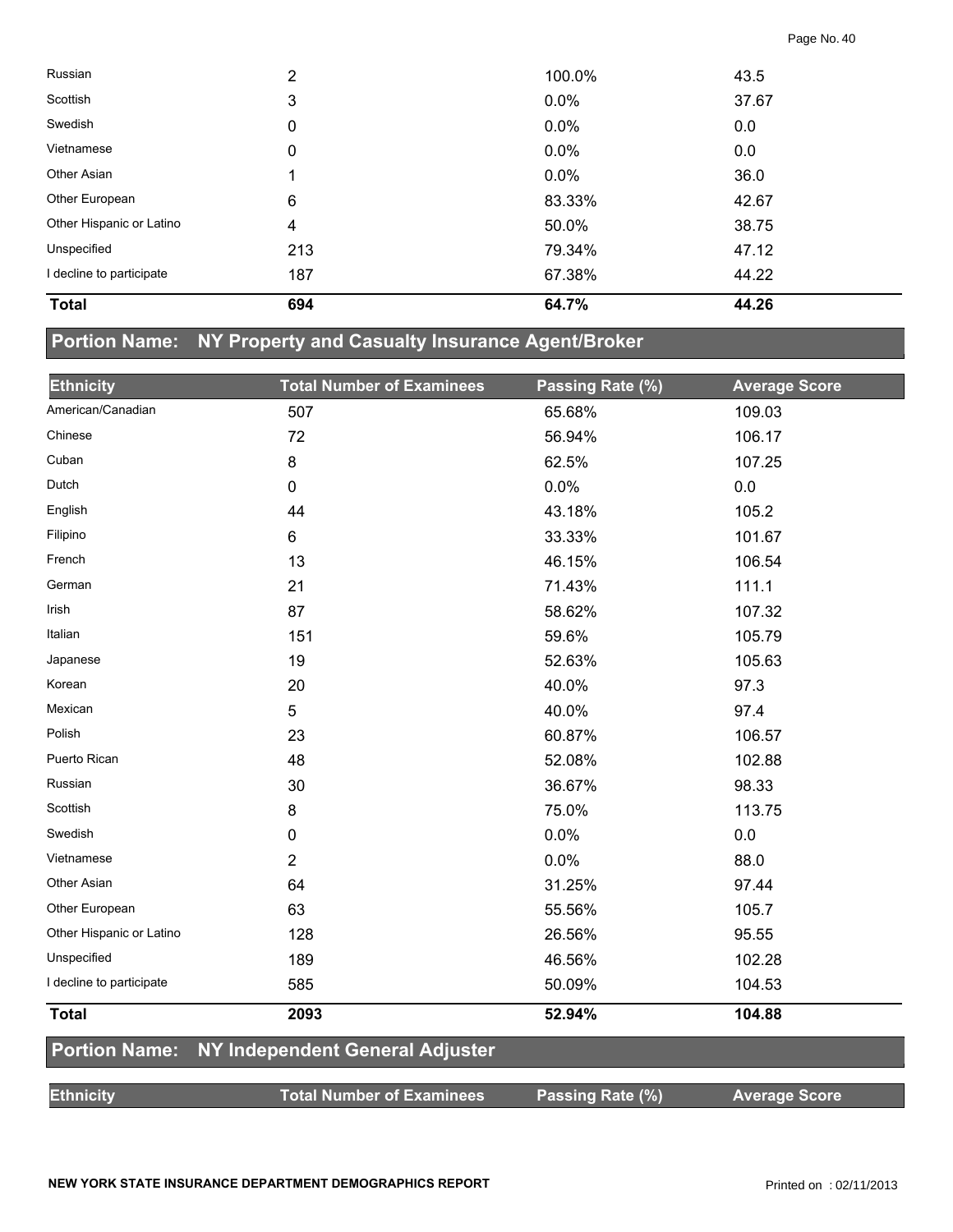| <b>Total</b>             | 830            | 35.42% | 65.77   |
|--------------------------|----------------|--------|---------|
| I decline to participate | 222            | 30.18% | 64.86   |
| Unspecified              | 99             | 32.32% | 64.62   |
| Other Hispanic or Latino | 28             | 28.57% | 64.64   |
| Other European           | $\mathbf{3}$   | 66.67% | 69.67   |
| Other Asian              | 1              | 0.0%   | 63.0    |
| Vietnamese               | 1              | 0.0%   | 54.0    |
| Swedish                  | $\overline{2}$ | 0.0%   | 63.0    |
| Scottish                 | 4              | 100.0% | 76.75   |
| Russian                  | $\overline{2}$ | 50.0%  | 66.0    |
| Puerto Rican             | $\mathbf{3}$   | 33.33% | 59.67   |
| Polish                   | 5              | 60.0%  | 69.0    |
| Mexican                  | 17             | 11.76% | 60.24   |
| Korean                   | $\pmb{0}$      | 0.0%   | $0.0\,$ |
| Japanese                 | $\overline{2}$ | 100.0% | 82.0    |
| Italian                  | 29             | 37.93% | 65.72   |
| Irish                    | 39             | 38.46% | 66.74   |
| German                   | 31             | 22.58% | 67.0    |
| French                   | $\pmb{0}$      | 0.0%   | $0.0\,$ |
| Filipino                 | $\pmb{0}$      | 0.0%   | $0.0\,$ |
| English                  | 49             | 22.45% | 64.0    |
| Dutch                    | $\mathbf 0$    | 0.0%   | $0.0\,$ |
| Cuban                    | $\overline{2}$ | 50.0%  | 69.5    |
| Chinese                  | $\,6$          | 50.0%  | 64.0    |
| American/Canadian        | 285            | 43.51% | 67.14   |

# **Portion Name: NY Independent Casualty Insurance Adjuster**

| <b>Ethnicity</b>  | <b>Total Number of Examinees</b> | Passing Rate (%) | <b>Average Score</b> |
|-------------------|----------------------------------|------------------|----------------------|
| American/Canadian | 234                              | 51.28%           | 41.15                |
| Chinese           | 0                                | 0.0%             | 0.0                  |
| Cuban             | 1                                | $0.0\%$          | 32.0                 |
| Dutch             | $\overline{2}$                   | 50.0%            | 43.5                 |
| English           | 22                               | 50.0%            | 40.18                |
| Filipino          | $\overline{2}$                   | $0.0\%$          | 31.5                 |
| French            | 3                                | 0.0%             | 28.33                |
| German            | 16                               | 62.5%            | 44.69                |
| Irish             | 24                               | 62.5%            | 43.21                |
| Italian           | 47                               | 34.04%           | 37.45                |
| Japanese          | $\mathbf 0$                      | 0.0%             | 0.0                  |
| Korean            | 4                                | 50.0%            | 37.0                 |
| Mexican           | 6                                | 16.67%           | 32.83                |
| Polish            | 8                                | 62.5%            | 42.88                |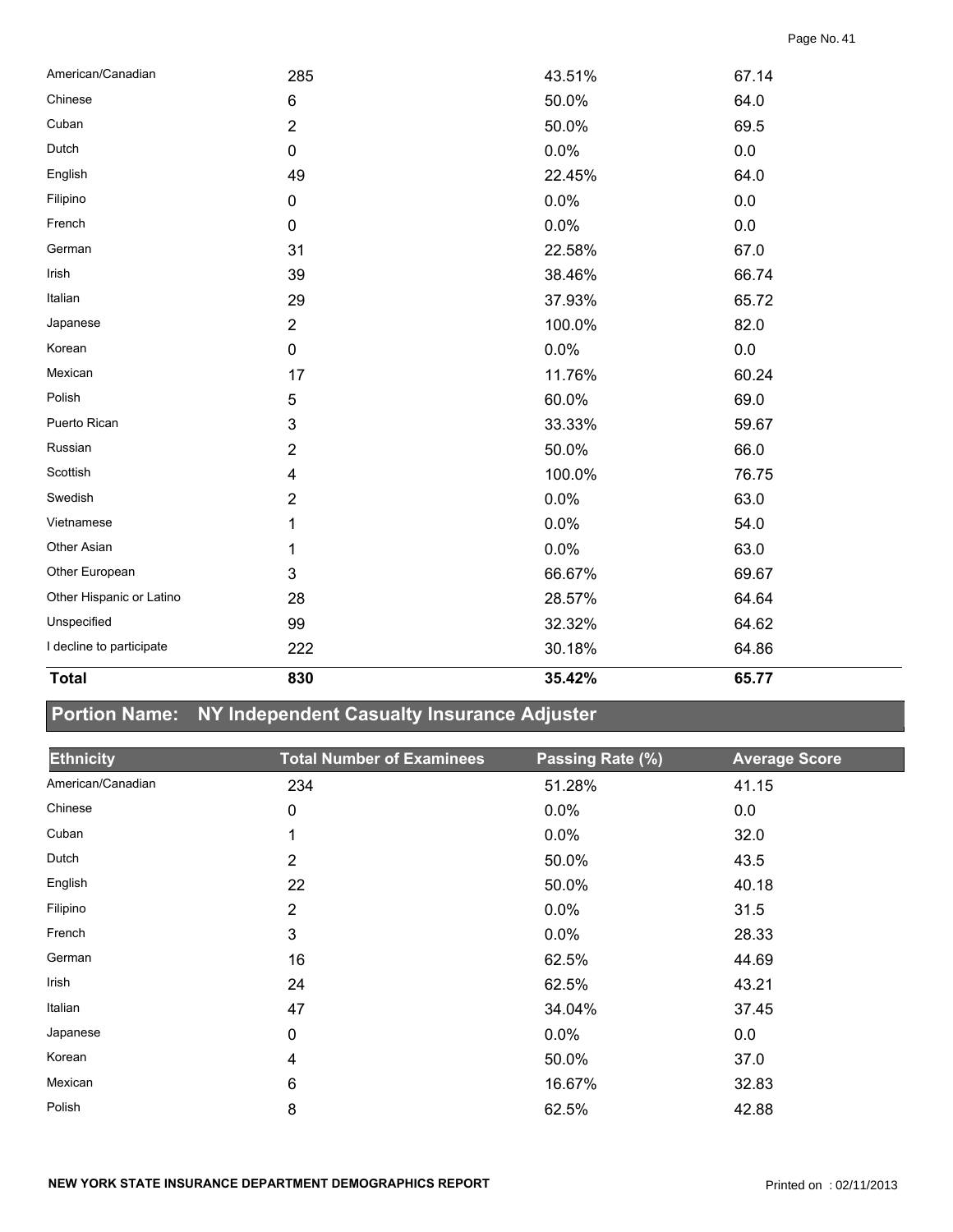| <b>Total</b>             | 1030 | 54.95%  | 41.61 |  |
|--------------------------|------|---------|-------|--|
| I decline to participate | 229  | 49.78%  | 41.13 |  |
| Unspecified              | 384  | 65.1%   | 43.08 |  |
| Other Hispanic or Latino | 10   | 50.0%   | 39.8  |  |
| Other European           | 13   | 38.46%  | 39.85 |  |
| Other Asian              | 2    | 100.0%  | 43.5  |  |
| Vietnamese               | 0    | 0.0%    | 0.0   |  |
| Swedish                  | 2    | $0.0\%$ | 38.5  |  |
| Scottish                 | 1    | 100.0%  | 45.0  |  |
| Russian                  | 3    | 100.0%  | 44.0  |  |
| Puerto Rican             | 17   | 29.41%  | 38.71 |  |

### **Portion Name: NY Independent Fire Adjuster**

| <b>Ethnicity</b>         | <b>Total Number of Examinees</b> | Passing Rate (%) | <b>Average Score</b> |
|--------------------------|----------------------------------|------------------|----------------------|
| American/Canadian        | 67                               | 56.72%           | 42.22                |
| Chinese                  | $\pmb{0}$                        | 0.0%             | 0.0                  |
| Cuban                    | $\pmb{0}$                        | 0.0%             | 0.0                  |
| Dutch                    | 0                                | 0.0%             | 0.0                  |
| English                  | 3                                | 33.33%           | 40.0                 |
| Filipino                 | 0                                | 0.0%             | 0.0                  |
| French                   | $\mathbf 0$                      | 0.0%             | 0.0                  |
| German                   | 9                                | 33.33%           | 39.89                |
| Irish                    | 8                                | 75.0%            | 44.25                |
| Italian                  | 14                               | 28.57%           | 39.0                 |
| Japanese                 | $\mathbf 0$                      | 0.0%             | 0.0                  |
| Korean                   | $\mathbf 0$                      | 0.0%             | 0.0                  |
| Mexican                  | 0                                | 0.0%             | 0.0                  |
| Polish                   | 3                                | 66.67%           | 45.0                 |
| Puerto Rican             | 13                               | 15.38%           | 38.23                |
| Russian                  | 6                                | 16.67%           | 39.33                |
| Scottish                 | $\mathbf 0$                      | 0.0%             | 0.0                  |
| Swedish                  | $\pmb{0}$                        | 0.0%             | 0.0                  |
| Vietnamese               | 0                                | 0.0%             | 0.0                  |
| Other Asian              | $\mathbf 0$                      | 0.0%             | 0.0                  |
| Other European           | 5                                | 60.0%            | 42.2                 |
| Other Hispanic or Latino | 5                                | 20.0%            | 35.0                 |
| Unspecified              | 14                               | 50.0%            | 41.29                |
| I decline to participate | 38                               | 34.21%           | 40.47                |
| <b>Total</b>             | 185                              | 43.78%           | 40.96                |

#### **Portion Name: NY Independent Automobile Insurance Adjuster**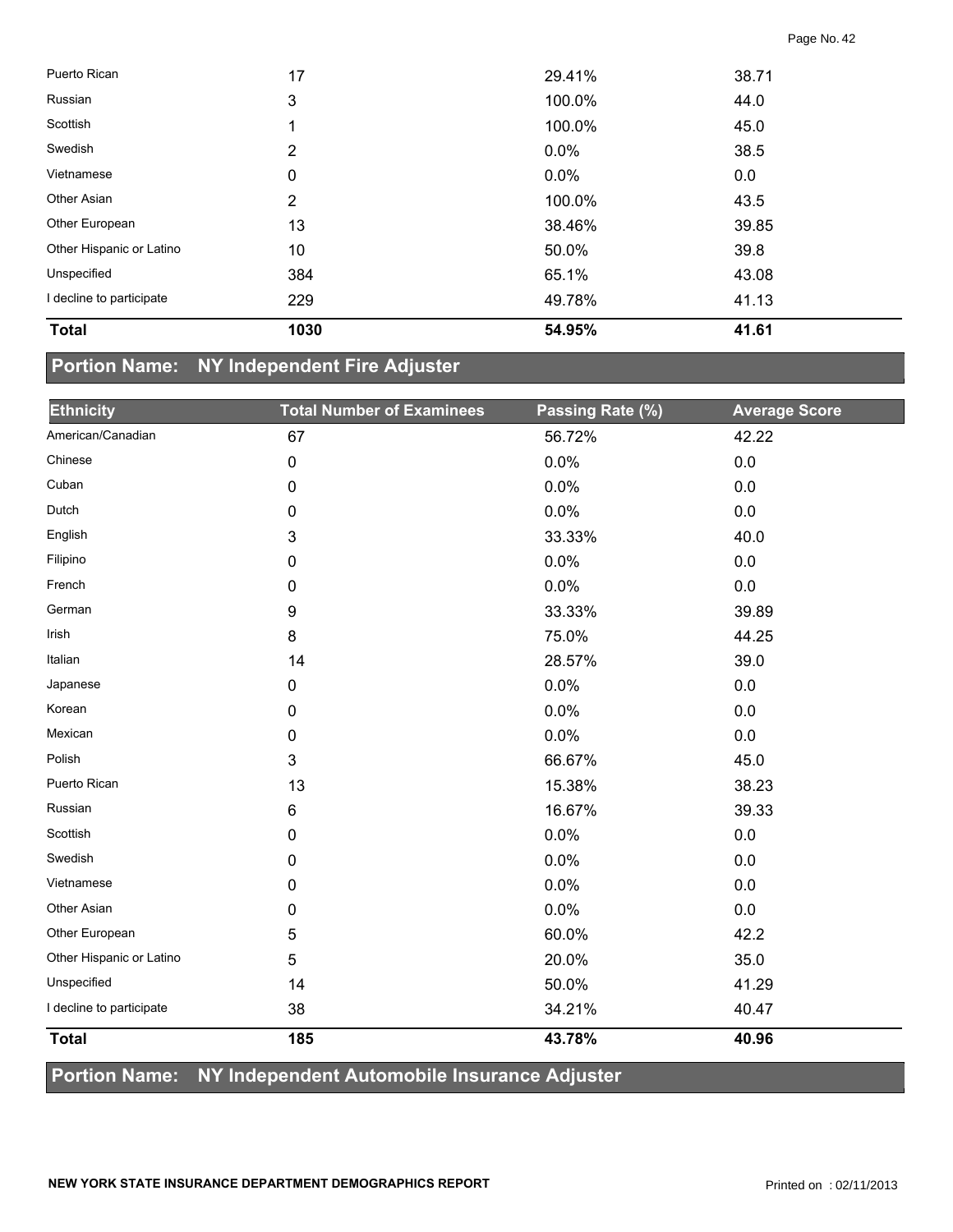| <b>Ethnicity</b>         | <b>Total Number of Examinees</b> | Passing Rate (%) | <b>Average Score</b> |
|--------------------------|----------------------------------|------------------|----------------------|
| American/Canadian        | 43                               | 60.47%           | 41.07                |
| Chinese                  | 0                                | 0.0%             | 0.0                  |
| Cuban                    | 0                                | 0.0%             | 0.0                  |
| Dutch                    | 1                                | 100.0%           | 51.0                 |
| English                  | 5                                | 60.0%            | 44.2                 |
| Filipino                 | 0                                | 0.0%             | 0.0                  |
| French                   | 1                                | 100.0%           | 46.0                 |
| German                   | 11                               | 36.36%           | 37.55                |
| Irish                    | $\mathfrak{S}$                   | 66.67%           | 44.33                |
| Italian                  | 10                               | 60.0%            | 41.2                 |
| Japanese                 | 0                                | 0.0%             | 0.0                  |
| Korean                   | 1                                | 100.0%           | 43.0                 |
| Mexican                  | 0                                | 0.0%             | 0.0                  |
| Polish                   | 3                                | 66.67%           | 40.67                |
| Puerto Rican             | 8                                | 37.5%            | 41.0                 |
| Russian                  | 0                                | 0.0%             | 0.0                  |
| Scottish                 | 0                                | 0.0%             | 0.0                  |
| Swedish                  | 1                                | 100.0%           | 48.0                 |
| Vietnamese               | 0                                | 0.0%             | $0.0\,$              |
| Other Asian              | 1                                | 0.0%             | 17.0                 |
| Other European           | 1                                | 0.0%             | 40.0                 |
| Other Hispanic or Latino | 14                               | 7.14%            | 33.29                |
| Unspecified              | 19                               | 63.16%           | 41.53                |
| I decline to participate | 68                               | 63.24%           | 42.28                |
| <b>Total</b>             | 190                              | 55.79%           | 40.89                |

# **Portion Name: NY Public Adjuster**

| <b>Ethnicity</b>  | <b>Total Number of Examinees</b> | Passing Rate (%) | <b>Average Score</b> |
|-------------------|----------------------------------|------------------|----------------------|
| American/Canadian | 36                               | 44.44%           | 40.39                |
| Chinese           |                                  | 0.0%             | 40.0                 |
| Cuban             | $\overline{2}$                   | 50.0%            | 40.5                 |
| Dutch             | 0                                | 0.0%             | 0.0                  |
| English           | 2                                | 100.0%           | 48.0                 |
| Filipino          | 2                                | 50.0%            | 41.5                 |
| French            | 0                                | $0.0\%$          | 0.0                  |
| German            | 2                                | 50.0%            | 35.0                 |
| Irish             | 0                                | $0.0\%$          | 0.0                  |
| Italian           | 11                               | 18.18%           | 38.18                |
| Japanese          | $\mathbf 0$                      | 0.0%             | 0.0                  |
| Korean            |                                  | 0.0%             | 34.0                 |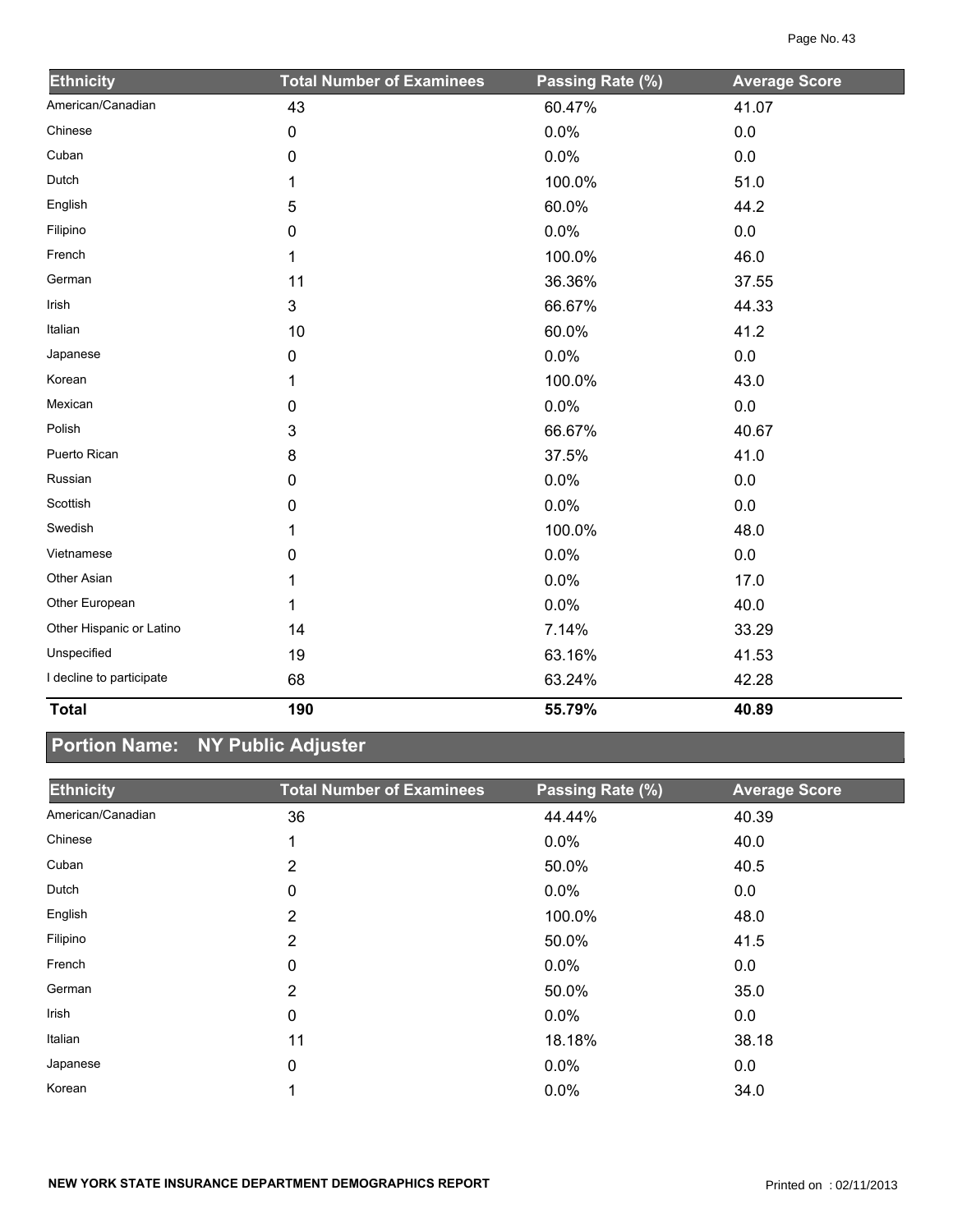| <b>Total</b>             | 117 | 45.3%   | 39.99 |  |
|--------------------------|-----|---------|-------|--|
| I decline to participate | 28  | 57.14%  | 39.71 |  |
| Unspecified              | 18  | 61.11%  | 43.61 |  |
| Other Hispanic or Latino | 6   | 16.67%  | 33.83 |  |
| Other European           | 5   | $0.0\%$ | 35.2  |  |
| Other Asian              |     | 100.0%  | 43.0  |  |
| Vietnamese               |     | $0.0\%$ | 40.0  |  |
| Swedish                  | 0   | 0.0%    | 0.0   |  |
| Scottish                 | 0   | 0.0%    | 0.0   |  |
| Russian                  | 0   | 0.0%    | 0.0   |  |
| Puerto Rican             |     | 100.0%  | 42.0  |  |
| Polish                   | 0   | $0.0\%$ | 0.0   |  |
| Mexican                  | 0   | 0.0%    | 0.0   |  |

# **Portion Name: NY Property and Casualty Insurance Consultant**

| <b>Ethnicity</b>         | <b>Total Number of Examinees</b> | Passing Rate (%) | <b>Average Score</b> |
|--------------------------|----------------------------------|------------------|----------------------|
| American/Canadian        | $\mathbf 0$                      | 0.0%             | 0.0                  |
| Chinese                  | 0                                | 0.0%             | 0.0                  |
| Cuban                    | 0                                | 0.0%             | 0.0                  |
| Dutch                    | 0                                | 0.0%             | 0.0                  |
| English                  | 0                                | 0.0%             | 0.0                  |
| Filipino                 | 0                                | 0.0%             | 0.0                  |
| French                   | 0                                | 0.0%             | 0.0                  |
| German                   | 0                                | 0.0%             | 0.0                  |
| Irish                    | 1                                | 100.0%           | 113.0                |
| Italian                  | 0                                | 0.0%             | 0.0                  |
| Japanese                 | 0                                | 0.0%             | 0.0                  |
| Korean                   | $\mathbf 0$                      | 0.0%             | 0.0                  |
| Mexican                  | 0                                | 0.0%             | 0.0                  |
| Polish                   | 0                                | 0.0%             | 0.0                  |
| Puerto Rican             | 0                                | 0.0%             | 0.0                  |
| Russian                  | 0                                | 0.0%             | 0.0                  |
| Scottish                 | 0                                | 0.0%             | 0.0                  |
| Swedish                  | 0                                | 0.0%             | 0.0                  |
| Vietnamese               | 0                                | 0.0%             | 0.0                  |
| Other Asian              | 0                                | 0.0%             | 0.0                  |
| Other European           | 0                                | 0.0%             | 0.0                  |
| Other Hispanic or Latino | 0                                | 0.0%             | 0.0                  |
| Unspecified              | 0                                | 0.0%             | 0.0                  |
| I decline to participate | 1                                | 100.0%           | 116.0                |
| <b>Total</b>             | $\overline{\mathbf{2}}$          | 100.0%           | 114.5                |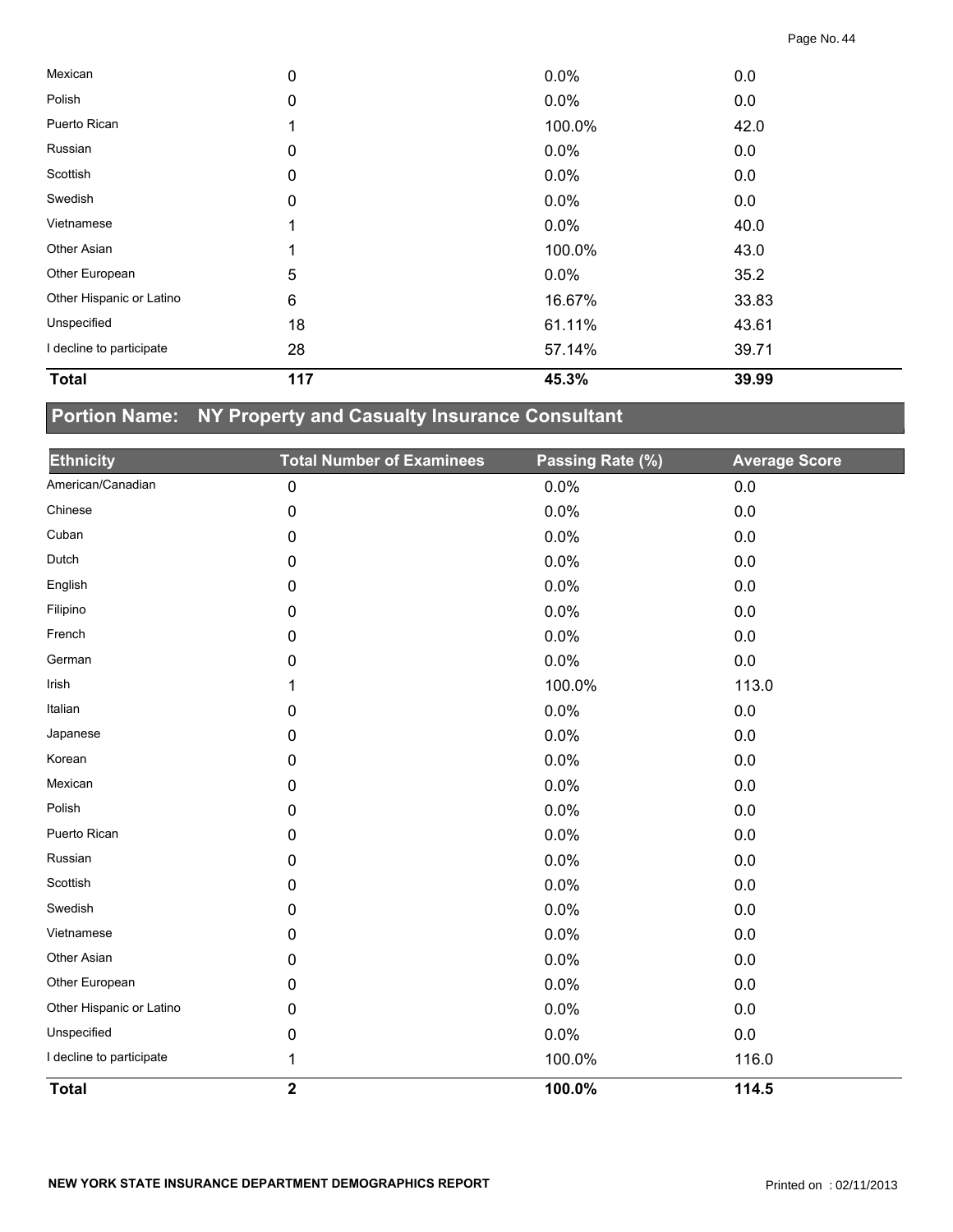# **Portion Name: NY Life Settlement Broker Exam**

| <b>Ethnicity</b>         | <b>Total Number of Examinees</b> | Passing Rate (%) | <b>Average Score</b> |
|--------------------------|----------------------------------|------------------|----------------------|
| American/Canadian        | $\mathfrak{S}$                   | 66.67%           | 77.0                 |
| Chinese                  | $\mathbf 0$                      | 0.0%             | $0.0\,$              |
| Cuban                    | 0                                | 0.0%             | $0.0\,$              |
| Dutch                    | 0                                | 0.0%             | 0.0                  |
| English                  | 1                                | 100.0%           | 84.0                 |
| Filipino                 | 0                                | 0.0%             | 0.0                  |
| French                   | 0                                | 0.0%             | 0.0                  |
| German                   | 0                                | 0.0%             | $0.0\,$              |
| Irish                    | 0                                | 0.0%             | $0.0\,$              |
| Italian                  | 1                                | 100.0%           | 95.0                 |
| Japanese                 | 0                                | 0.0%             | 0.0                  |
| Korean                   | $\pmb{0}$                        | 0.0%             | 0.0                  |
| Mexican                  | 0                                | 0.0%             | 0.0                  |
| Polish                   | 0                                | 0.0%             | $0.0\,$              |
| Puerto Rican             | 0                                | 0.0%             | $0.0\,$              |
| Russian                  | $\mathbf 0$                      | 0.0%             | 0.0                  |
| Scottish                 | $\mathbf 0$                      | 0.0%             | 0.0                  |
| Swedish                  | 0                                | 0.0%             | 0.0                  |
| Vietnamese               | 0                                | 0.0%             | $0.0\,$              |
| Other Asian              | 3                                | 0.0%             | 51.33                |
| Other European           | 1                                | 100.0%           | 95.0                 |
| Other Hispanic or Latino | 0                                | 0.0%             | 0.0                  |
| Unspecified              | 1                                | 100.0%           | 84.0                 |
| I decline to participate | $\overline{2}$                   | 100.0%           | 85.5                 |
| <b>Total</b>             | 12                               | 66.67%           | 76.17                |

# **Portion Name: NY Independent Inland Marine Adjuster**

| <b>Ethnicity</b>  | <b>Total Number of Examinees</b> | Passing Rate (%) | <b>Average Score</b> |
|-------------------|----------------------------------|------------------|----------------------|
| American/Canadian | 8                                | 87.5%            | 44.38                |
| Chinese           | 0                                | 0.0%             | 0.0                  |
| Cuban             |                                  | 100.0%           | 49.0                 |
| Dutch             | 0                                | 0.0%             | 0.0                  |
| English           | 0                                | $0.0\%$          | 0.0                  |
| Filipino          | 3                                | 66.67%           | 39.33                |
| French            | 0                                | $0.0\%$          | 0.0                  |
| German            | 0                                | $0.0\%$          | 0.0                  |
| Irish             |                                  | 100.0%           | 42.0                 |
| Italian           |                                  | 100.0%           | 48.0                 |
| Japanese          |                                  | 100.0%           | 46.0                 |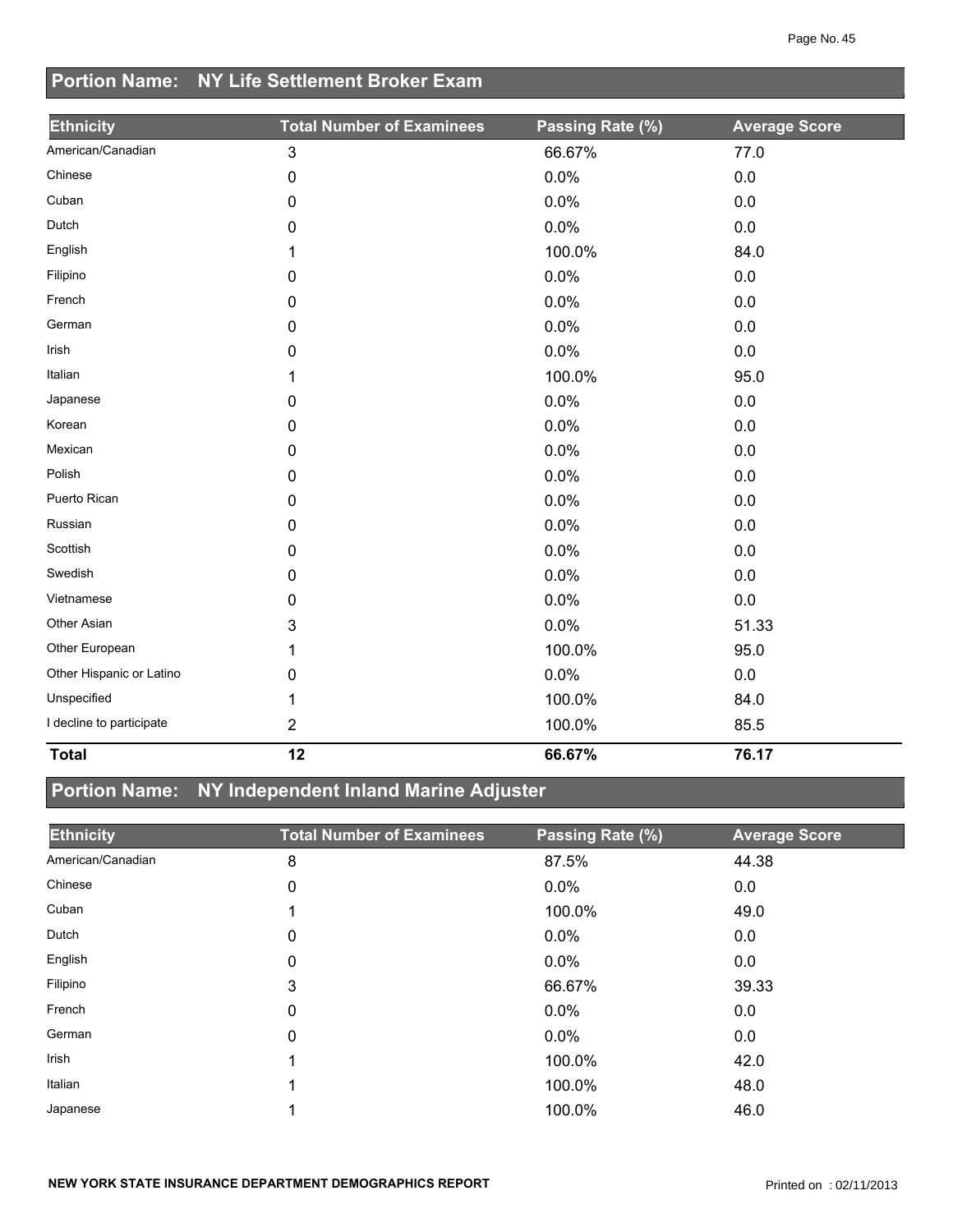| <b>Total</b>             | 23          | 73.91%  | 43.43 |  |
|--------------------------|-------------|---------|-------|--|
| I decline to participate | 3           | 100.0%  | 50.0  |  |
| Unspecified              | 3           | $0.0\%$ | 37.33 |  |
| Other Hispanic or Latino |             | $0.0\%$ | 35.0  |  |
| Other European           |             | 100.0%  | 44.0  |  |
| Other Asian              | 0           | $0.0\%$ | 0.0   |  |
| Vietnamese               | 0           | $0.0\%$ | 0.0   |  |
| Swedish                  | 0           | $0.0\%$ | 0.0   |  |
| Scottish                 | 0           | $0.0\%$ | 0.0   |  |
| Russian                  | 0           | $0.0\%$ | 0.0   |  |
| Puerto Rican             | 0           | $0.0\%$ | 0.0   |  |
| Polish                   | 0           | $0.0\%$ | 0.0   |  |
| Mexican                  | 0           | $0.0\%$ | 0.0   |  |
| Korean                   | $\mathbf 0$ | 0.0%    | 0.0   |  |

# **Portion Name: NY Independent Fidelity and Surety Adjuster Exam**

| <b>Ethnicity</b>         | <b>Total Number of Examinees</b> | Passing Rate (%) | <b>Average Score</b> |
|--------------------------|----------------------------------|------------------|----------------------|
| American/Canadian        | $\mathbf{1}$                     | 100.0%           | 48.0                 |
| Chinese                  | 0                                | 0.0%             | 0.0                  |
| Cuban                    | 0                                | 0.0%             | 0.0                  |
| Dutch                    | 0                                | 0.0%             | 0.0                  |
| English                  | 0                                | 0.0%             | 0.0                  |
| Filipino                 | $\pmb{0}$                        | 0.0%             | 0.0                  |
| French                   | $\mathbf 0$                      | 0.0%             | 0.0                  |
| German                   | $\pmb{0}$                        | 0.0%             | $0.0\,$              |
| Irish                    | $\pmb{0}$                        | 0.0%             | $0.0\,$              |
| Italian                  | $\pmb{0}$                        | 0.0%             | 0.0                  |
| Japanese                 | $\pmb{0}$                        | 0.0%             | 0.0                  |
| Korean                   | $\pmb{0}$                        | 0.0%             | 0.0                  |
| Mexican                  | 0                                | 0.0%             | 0.0                  |
| Polish                   | $\mathbf 0$                      | 0.0%             | 0.0                  |
| Puerto Rican             | $\mathbf 0$                      | 0.0%             | 0.0                  |
| Russian                  | $\pmb{0}$                        | 0.0%             | 0.0                  |
| Scottish                 | 0                                | 0.0%             | $0.0\,$              |
| Swedish                  | 0                                | 0.0%             | $0.0\,$              |
| Vietnamese               | 0                                | 0.0%             | 0.0                  |
| Other Asian              | 0                                | 0.0%             | 0.0                  |
| Other European           | 0                                | 0.0%             | 0.0                  |
| Other Hispanic or Latino | 0                                | 0.0%             | 0.0                  |
| Unspecified              | 0                                | 0.0%             | 0.0                  |
| I decline to participate | 0                                | 0.0%             | 0.0                  |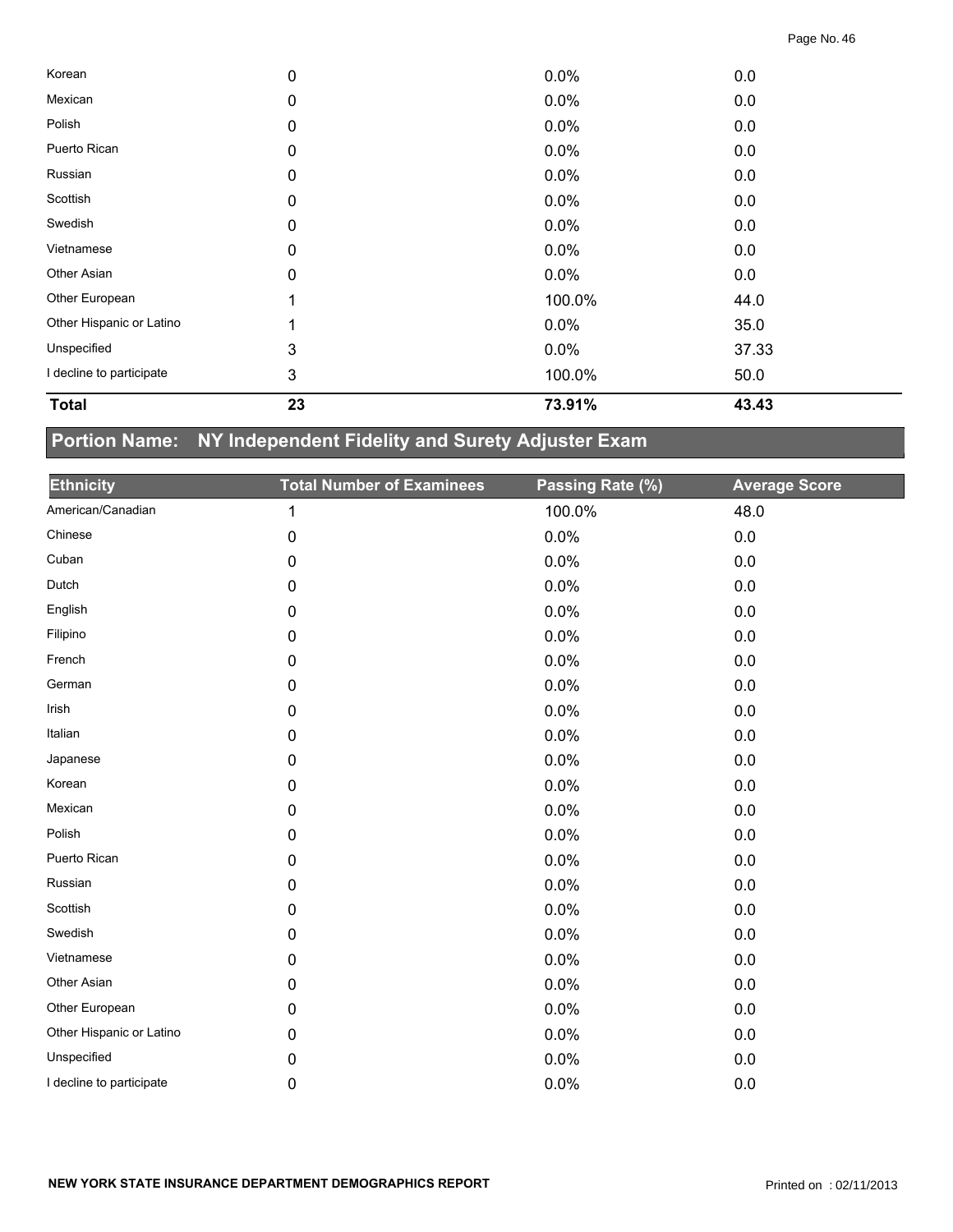| Page No. 47 |  |
|-------------|--|
|             |  |

| <b>Total</b> | $'00.0\%$ | ___ |
|--------------|-----------|-----|

# **Portion Name: NY Life, Accident and Health Insurance Consultant**

| <b>Ethnicity</b>         | <b>Total Number of Examinees</b> | Passing Rate (%) | <b>Average Score</b> |
|--------------------------|----------------------------------|------------------|----------------------|
| American/Canadian        | 6                                | 83.33%           | 117.33               |
| Chinese                  | 0                                | 0.0%             | $0.0\,$              |
| Cuban                    | $\mathbf 0$                      | 0.0%             | 0.0                  |
| Dutch                    | 0                                | 0.0%             | 0.0                  |
| English                  | 0                                | 0.0%             | 0.0                  |
| Filipino                 | 0                                | 0.0%             | 0.0                  |
| French                   | 0                                | 0.0%             | 0.0                  |
| German                   | 1                                | 100.0%           | 116.0                |
| Irish                    | 1                                | 100.0%           | 137.0                |
| Italian                  | 0                                | 0.0%             | 0.0                  |
| Japanese                 | 0                                | 0.0%             | 0.0                  |
| Korean                   | 0                                | 0.0%             | 0.0                  |
| Mexican                  | $\mathbf 0$                      | 0.0%             | 0.0                  |
| Polish                   | 0                                | 0.0%             | 0.0                  |
| Puerto Rican             | 0                                | 0.0%             | 0.0                  |
| Russian                  | 1                                | 0.0%             | 5.0                  |
| Scottish                 | 0                                | 0.0%             | 0.0                  |
| Swedish                  | 3                                | 33.33%           | 103.33               |
| Vietnamese               | 0                                | 0.0%             | 0.0                  |
| Other Asian              | 0                                | 0.0%             | 0.0                  |
| Other European           | $\mathbf 0$                      | 0.0%             | 0.0                  |
| Other Hispanic or Latino | 1                                | 0.0%             | 87.0                 |
| Unspecified              | $\overline{2}$                   | 50.0%            | 99.0                 |
| I decline to participate | 5                                | 40.0%            | 91.2                 |
| <b>Total</b>             | 20                               | 55.0%            | 100.65               |

## **Portion Name: Mortgage Guaranty Agent**

| <b>Native Language</b> | <b>Total Number of Examinees</b> | Passing Rate (%) | <b>Average Score</b> |
|------------------------|----------------------------------|------------------|----------------------|
| Arabic                 | 0                                | 0.0%             | 0.0                  |
| Chinese                | $\mathbf 0$                      | 0.0%             | 0.0                  |
| English                |                                  | 100.0%           | 34.0                 |
| French                 | 0                                | 0.0%             | 0.0                  |
| German                 | 0                                | 0.0%             | 0.0                  |
| Italian                | 0                                | $0.0\%$          | 0.0                  |
| Korean                 | 0                                | $0.0\%$          | 0.0                  |
| Polish                 | 0                                | $0.0\%$          | 0.0                  |
| Russian                | 0                                | 0.0%             | 0.0                  |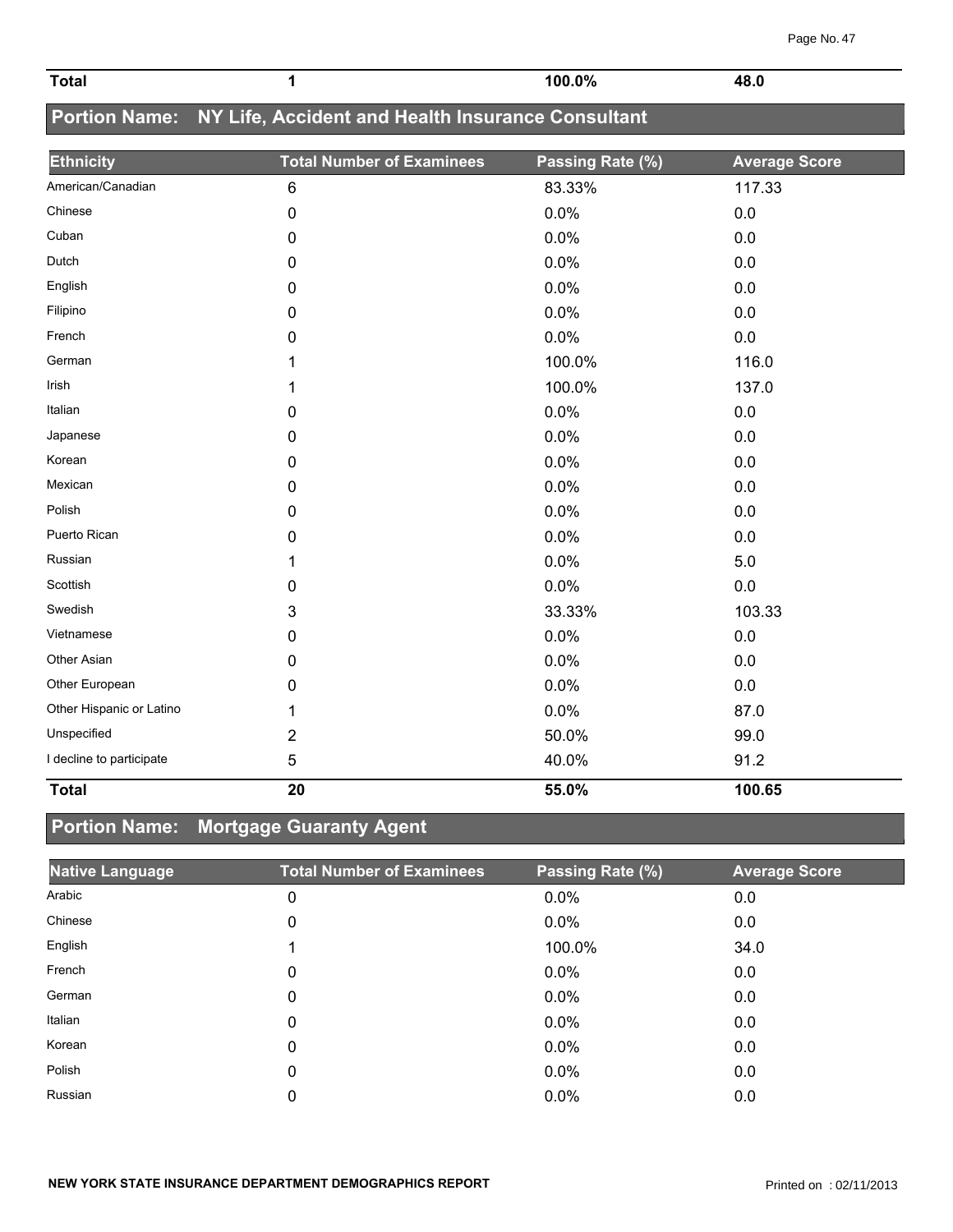| Spanish                  |   | $0.0\%$ | 0.0  |
|--------------------------|---|---------|------|
| Tagalog                  | 0 | $0.0\%$ | 0.0  |
| Vietnamese               | 0 | $0.0\%$ | 0.0  |
| Unspecified              |   | $0.0\%$ | 0.0  |
| I decline to participate |   | $0.0\%$ | 0.0  |
| <b>Total</b>             |   | 100.0%  | 34.0 |

# **Portion Name: NY Property and Casualty Insurance Agent**

| <b>Native Language</b>   | <b>Total Number of Examinees</b> | Passing Rate (%) | <b>Average Score</b> |
|--------------------------|----------------------------------|------------------|----------------------|
| Arabic                   | 0                                | 0.0%             | 0.0                  |
| Chinese                  | 18                               | 66.67%           | 109.61               |
| English                  | 571                              | 66.55%           | 110.08               |
| French                   | 3                                | 100.0%           | 115.67               |
| German                   | 0                                | 0.0%             | 0.0                  |
| Italian                  | 0                                | 0.0%             | 0.0                  |
| Korean                   | 7                                | 42.86%           | 104.86               |
| Polish                   | 1                                | 100.0%           | 130.0                |
| Russian                  | 9                                | 33.33%           | 101.11               |
| Spanish                  | 40                               | 32.5%            | 99.5                 |
| Tagalog                  | 1                                | 100.0%           | 112.0                |
| Vietnamese               | 1                                | 100.0%           | 135.0                |
| Unspecified              | 61                               | 52.46%           | 102.39               |
| I decline to participate | 237                              | 50.63%           | 102.97               |
| <b>Total</b>             | 949                              | 59.96%           | 107.3                |

# **Portion Name: NY Bail Bond Agent**

| <b>Native Language</b>   | <b>Total Number of Examinees</b> | Passing Rate (%) | <b>Average Score</b> |
|--------------------------|----------------------------------|------------------|----------------------|
| Arabic                   | 0                                | 0.0%             | 0.0                  |
| Chinese                  | 0                                | 0.0%             | 0.0                  |
| English                  | 20                               | 85.0%            | 46.9                 |
| French                   | 0                                | 0.0%             | 0.0                  |
| German                   | 0                                | 0.0%             | 0.0                  |
| Italian                  | 0                                | 0.0%             | 0.0                  |
| Korean                   | 0                                | 0.0%             | 0.0                  |
| Polish                   | 0                                | 0.0%             | 0.0                  |
| Russian                  | 0                                | 0.0%             | 0.0                  |
| Spanish                  | $\overline{2}$                   | 50.0%            | 38.5                 |
| Tagalog                  | 0                                | 0.0%             | 0.0                  |
| Vietnamese               | 0                                | 0.0%             | 0.0                  |
| Unspecified              | 5                                | 40.0%            | 35.6                 |
| I decline to participate | 16                               | 62.5%            | 43.25                |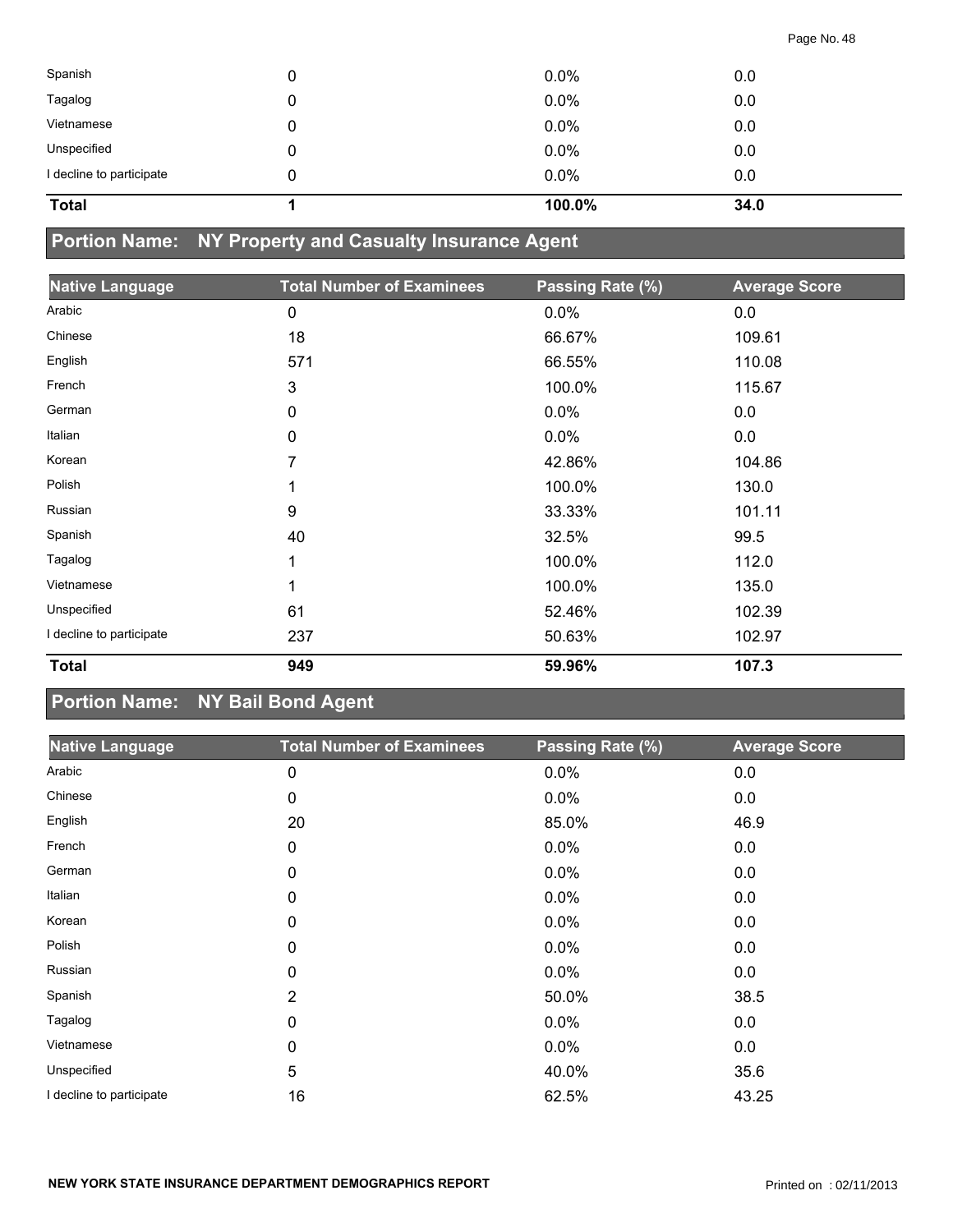| NEW YORK STATE INSURANCE DEPARTMENT DEMOGRAPHICS REPORT | Printed on: 02/11/2013 |
|---------------------------------------------------------|------------------------|
|                                                         |                        |

| Total |    | 69.77%        | -84 |
|-------|----|---------------|-----|
|       | Tv | $\sim$ $\sim$ | . . |

### **Portion Name: NY Life Insurance Agent/Broker**

| <b>Native Language</b>   | <b>Total Number of Examinees</b> | Passing Rate (%) | <b>Average Score</b> |
|--------------------------|----------------------------------|------------------|----------------------|
| Arabic                   | 11                               | 45.45%           | 68.55                |
| Chinese                  | 442                              | 44.34%           | 65.65                |
| English                  | 1991                             | 60.22%           | 71.69                |
| French                   | 53                               | 32.08%           | 66.42                |
| German                   | 1                                | 0.0%             | 56.0                 |
| Italian                  | 19                               | 26.32%           | 67.95                |
| Korean                   | 1                                | 100.0%           | 77.0                 |
| Polish                   | 6                                | 50.0%            | 71.17                |
| Russian                  | 35                               | 48.57%           | 69.66                |
| Spanish                  | 264                              | 44.7%            | 67.07                |
| Tagalog                  | 86                               | 52.33%           | 68.98                |
| Vietnamese               | 9                                | 55.56%           | 71.56                |
| Unspecified              | 692                              | 47.54%           | 67.46                |
| I decline to participate | 1727                             | 55.59%           | 70.17                |
| <b>Total</b>             | 5337                             | 54.34%           | 69.79                |

# **Portion Name: NY Life, Accident, and Health Insurance Agent/Broker**

| <b>Native Language</b>   | <b>Total Number of Examinees</b> | Passing Rate (%) | <b>Average Score</b> |
|--------------------------|----------------------------------|------------------|----------------------|
| Arabic                   | 15                               | 26.67%           | 89.67                |
| Chinese                  | 130                              | 53.08%           | 101.65               |
| English                  | 5789                             | 62.45%           | 108.1                |
| French                   | 66                               | 27.27%           | 94.29                |
| German                   | 3                                | 33.33%           | 90.33                |
| Italian                  | 16                               | 68.75%           | 108.06               |
| Korean                   | 47                               | 48.94%           | 100.87               |
| Polish                   | 8                                | 75.0%            | 104.38               |
| Russian                  | 63                               | 63.49%           | 107.19               |
| Spanish                  | 361                              | 32.13%           | 96.4                 |
| Tagalog                  | 13                               | 38.46%           | 102.08               |
| Vietnamese               | 4                                | 100.0%           | 114.0                |
| Unspecified              | 1122                             | 46.43%           | 101.8                |
| I decline to participate | 2981                             | 49.48%           | 102.91               |
| <b>Total</b>             | 10618                            | 55.64%           | 105.34               |

#### **Portion Name: NY Life Insurance Agent/Broker Exam - SPANISH**

| <b>Native Language</b> | Total Number of Examinees | Passing Rate (%) | <b>Average Score</b> |
|------------------------|---------------------------|------------------|----------------------|
| Arabic                 |                           | 0.0%             | 0.0                  |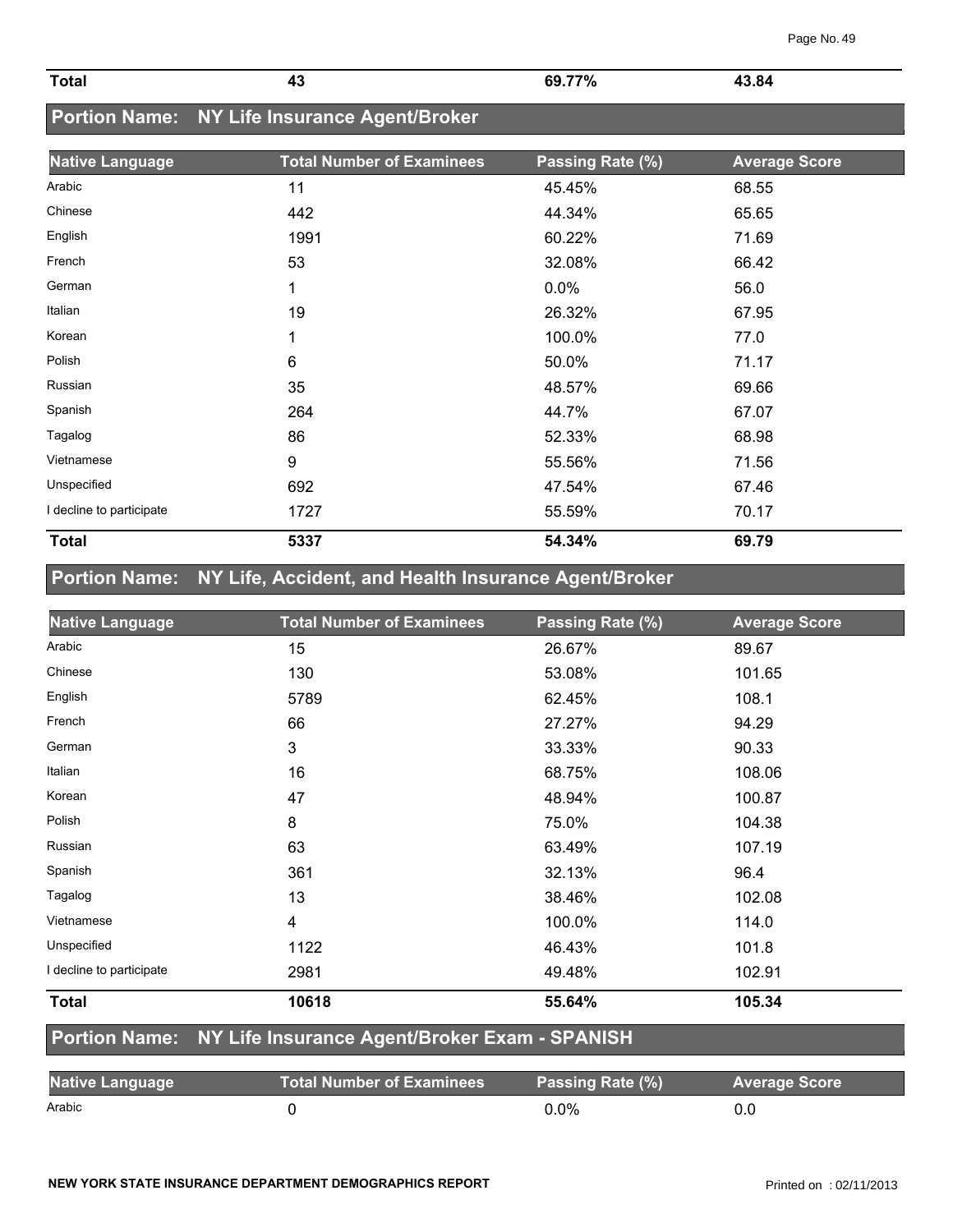| <b>Total</b>             | 290         | 14.83% | 57.04 |  |
|--------------------------|-------------|--------|-------|--|
| I decline to participate | 76          | 10.53% | 55.47 |  |
| Unspecified              | 30          | 20.0%  | 57.3  |  |
| Vietnamese               | $\pmb{0}$   | 0.0%   | 0.0   |  |
| Tagalog                  | 0           | 0.0%   | 0.0   |  |
| Spanish                  | 183         | 15.85% | 57.78 |  |
| Russian                  | 0           | 0.0%   | 0.0   |  |
| Polish                   | 0           | 0.0%   | 0.0   |  |
| Korean                   | 0           | 0.0%   | 0.0   |  |
| Italian                  | 0           | 0.0%   | 0.0   |  |
| German                   | 0           | 0.0%   | 0.0   |  |
| French                   | 0           | 0.0%   | 0.0   |  |
| English                  | 1           | 0.0%   | 32.0  |  |
| Chinese                  | $\mathbf 0$ | 0.0%   | 0.0   |  |

# **Portion Name: NY Property and Casualty Ins Laws and Regs**

| <b>Native Language</b>   | <b>Total Number of Examinees</b> | Passing Rate (%) | <b>Average Score</b> |
|--------------------------|----------------------------------|------------------|----------------------|
| Arabic                   | 0                                | 0.0%             | 0.0                  |
| Chinese                  | 2                                | 100.0%           | 40.0                 |
| English                  | 7                                | 71.43%           | 36.71                |
| French                   | 1                                | 100.0%           | 40.0                 |
| German                   | 0                                | 0.0%             | 0.0                  |
| Italian                  | 0                                | 0.0%             | 0.0                  |
| Korean                   | 0                                | 0.0%             | 0.0                  |
| Polish                   | 0                                | 0.0%             | 0.0                  |
| Russian                  | $\mathbf{0}$                     | 0.0%             | 0.0                  |
| Spanish                  | 0                                | 0.0%             | 0.0                  |
| Tagalog                  | 0                                | 0.0%             | 0.0                  |
| Vietnamese               | 0                                | 0.0%             | 0.0                  |
| Unspecified              | 0                                | 0.0%             | 0.0                  |
| I decline to participate | $\overline{2}$                   | 100.0%           | 37.5                 |
| <b>Total</b>             | 12                               | 83.33%           | 37.67                |

# **Portion Name: NY Personal Lines Insurance Agent/Broker**

| <b>Native Language</b> | <b>Total Number of Examinees</b> | Passing Rate (%) | <b>Average Score</b> |
|------------------------|----------------------------------|------------------|----------------------|
| Arabic                 | 0                                | $0.0\%$          | 0.0                  |
| Chinese                | 13                               | 61.54%           | 71.23                |
| English                | 696                              | 52.16%           | 69.19                |
| French                 | 4                                | 50.0%            | 64.0                 |
| German                 | 0                                | $0.0\%$          | 0.0                  |
| Italian                |                                  | $0.0\%$          | 63.0                 |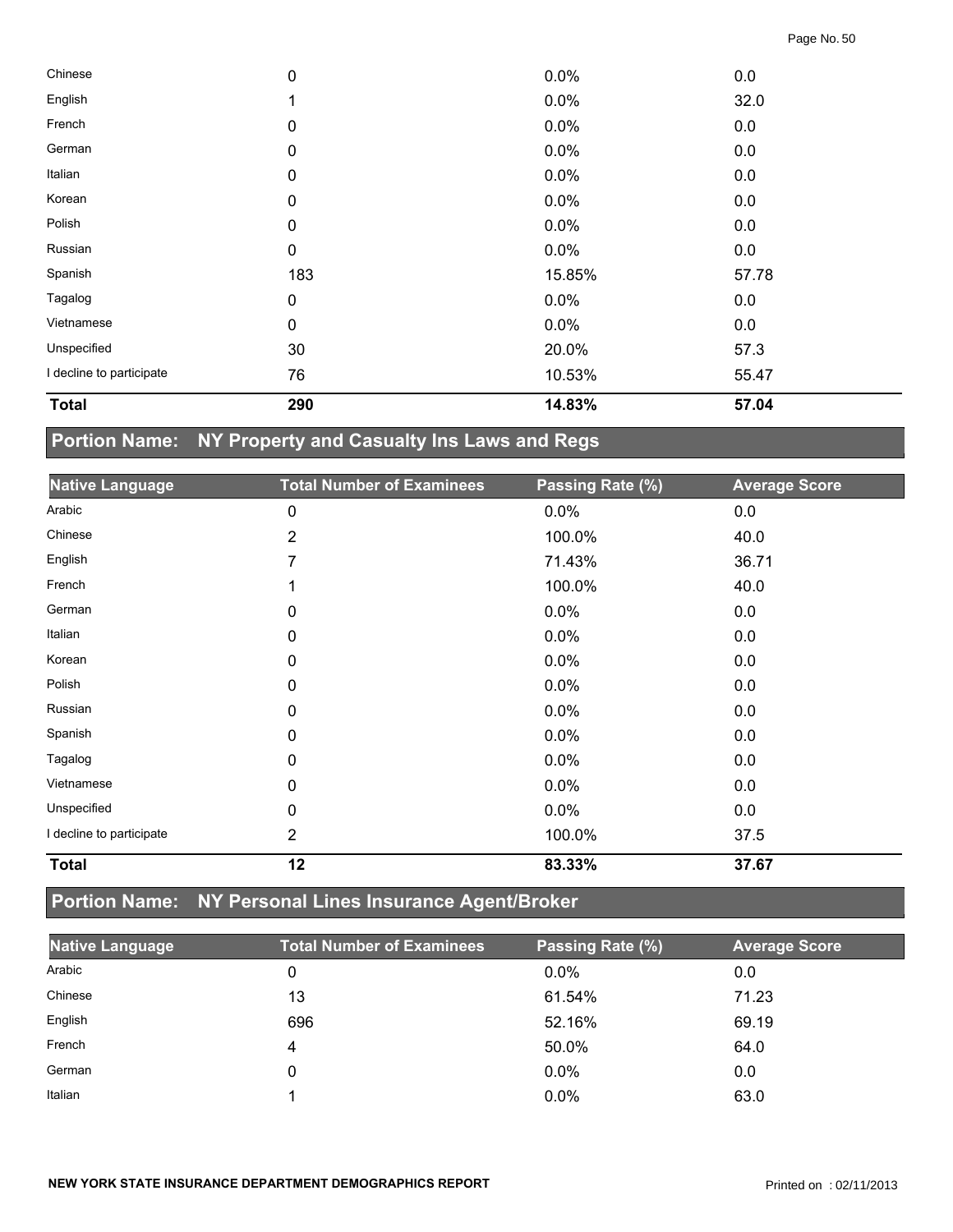| <b>Total</b>             | 1572 | 60.62%  | 72.02 |  |
|--------------------------|------|---------|-------|--|
| I decline to participate | 262  | 49.62%  | 69.42 |  |
| Unspecified              | 513  | 84.02%  | 79.02 |  |
| Vietnamese               | 0    | $0.0\%$ | 0.0   |  |
| Tagalog                  | 0    | $0.0\%$ | 0.0   |  |
| Spanish                  | 72   | 20.83%  | 60.69 |  |
| Russian                  | 6    | 16.67%  | 63.67 |  |
| Polish                   | 2    | 100.0%  | 75.0  |  |
| Korean                   | 3    | 33.33%  | 59.67 |  |

### **Portion Name: NY Life, Accident and Health Insurance Agent/Broker Exam - SPANISH**

| <b>Native Language</b>   | <b>Total Number of Examinees</b> | Passing Rate (%) | <b>Average Score</b> |
|--------------------------|----------------------------------|------------------|----------------------|
| Arabic                   | 0                                | 0.0%             | 0.0                  |
| Chinese                  | 0                                | 0.0%             | 0.0                  |
| English                  | 7                                | 0.0%             | 88.86                |
| French                   | 0                                | 0.0%             | 0.0                  |
| German                   | 0                                | 0.0%             | 0.0                  |
| Italian                  | 0                                | 0.0%             | 0.0                  |
| Korean                   | 0                                | 0.0%             | 0.0                  |
| Polish                   | 0                                | 0.0%             | 0.0                  |
| Russian                  | 0                                | 0.0%             | 0.0                  |
| Spanish                  | 6                                | 0.0%             | 78.17                |
| Tagalog                  | 0                                | 0.0%             | 0.0                  |
| Vietnamese               | 0                                | 0.0%             | 0.0                  |
| Unspecified              | 0                                | 0.0%             | 0.0                  |
| I decline to participate | 0                                | 0.0%             | 0.0                  |
| <b>Total</b>             | 13                               | 0.0%             | 83.92                |

### **Portion Name: NY Accident and Health Insurance Agent/Broker**

| <b>Native Language</b> | <b>Total Number of Examinees</b> | Passing Rate (%) | <b>Average Score</b> |
|------------------------|----------------------------------|------------------|----------------------|
| Arabic                 |                                  | 100.0%           | 72.0                 |
| Chinese                | 55                               | 67.27%           | 73.09                |
| English                | 836                              | 53.23%           | 70.13                |
| French                 | 15                               | 46.67%           | 69.2                 |
| German                 |                                  | 100.0%           | 81.0                 |
| Italian                | 2                                | $0.0\%$          | 54.0                 |
| Korean                 | 7                                | 28.57%           | 65.86                |
| Polish                 | 5                                | 20.0%            | 63.0                 |
| Russian                | 7                                | 85.71%           | 71.0                 |
| Spanish                | 96                               | 34.38%           | 65.69                |
| Tagalog                | 3                                | 66.67%           | 70.0                 |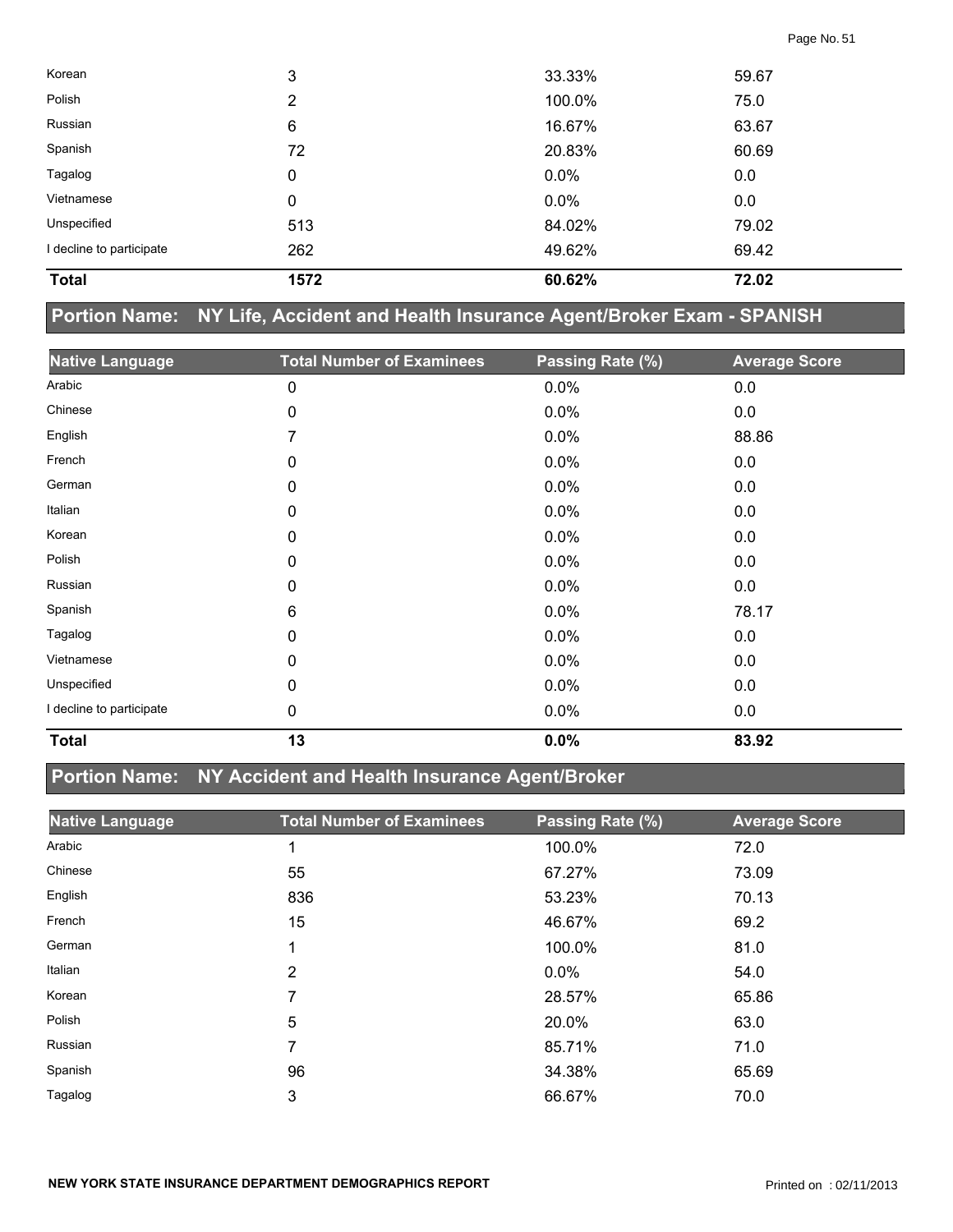| Vietnamese               |      | 100.0% | 71.0  |
|--------------------------|------|--------|-------|
| Unspecified              | 437  | 40.5%  | 66.1  |
| I decline to participate | 1000 | 37.1%  | 65.46 |
| <b>Total</b>             | 2466 | 43.96% | 67.38 |

### **Portion Name: NY Life, Accident and Health Ins Laws and Regs**

| <b>Native Language</b>   | <b>Total Number of Examinees</b> | Passing Rate (%) | <b>Average Score</b> |
|--------------------------|----------------------------------|------------------|----------------------|
| Arabic                   | 0                                | 0.0%             | 0.0                  |
| Chinese                  | $\overline{2}$                   | 50.0%            | 32.5                 |
| English                  | 70                               | 65.71%           | 34.03                |
| French                   | 1                                | 100.0%           | 38.0                 |
| German                   |                                  | 100.0%           | 38.0                 |
| Italian                  | 0                                | 0.0%             | 0.0                  |
| Korean                   | 0                                | 0.0%             | 0.0                  |
| Polish                   | 1                                | 100.0%           | 37.0                 |
| Russian                  | 0                                | 0.0%             | 0.0                  |
| Spanish                  | 3                                | 33.33%           | 34.0                 |
| Tagalog                  | 1                                | 100.0%           | 40.0                 |
| Vietnamese               | 1                                | 100.0%           | 42.0                 |
| Unspecified              | 6                                | 66.67%           | 35.33                |
| I decline to participate | 7                                | 42.86%           | 35.0                 |
| <b>Total</b>             | 93                               | 64.52%           | 34.42                |

### **Portion Name: NY Ind Motor Vehicle No-Fault Work Comp Health Adj**

| <b>Native Language</b>   | <b>Total Number of Examinees</b> | Passing Rate (%) | <b>Average Score</b> |
|--------------------------|----------------------------------|------------------|----------------------|
| Arabic                   | 0                                | 0.0%             | 0.0                  |
| Chinese                  | 0                                | 0.0%             | 0.0                  |
| English                  | 263                              | 41.83%           | 39.75                |
| French                   | 0                                | 0.0%             | 0.0                  |
| German                   | 0                                | 0.0%             | 0.0                  |
| Italian                  | 0                                | 0.0%             | 0.0                  |
| Korean                   | $\overline{2}$                   | 50.0%            | 44.0                 |
| Polish                   | 0                                | 0.0%             | 0.0                  |
| Russian                  | 1                                | 100.0%           | 52.0                 |
| Spanish                  | 1                                | $0.0\%$          | 18.0                 |
| Tagalog                  | 0                                | 0.0%             | 0.0                  |
| Vietnamese               | 0                                | 0.0%             | 0.0                  |
| Unspecified              | 18                               | 61.11%           | 42.22                |
| I decline to participate | 78                               | 39.74%           | 38.69                |
| <b>Total</b>             | 363                              | 42.42%           | 39.64                |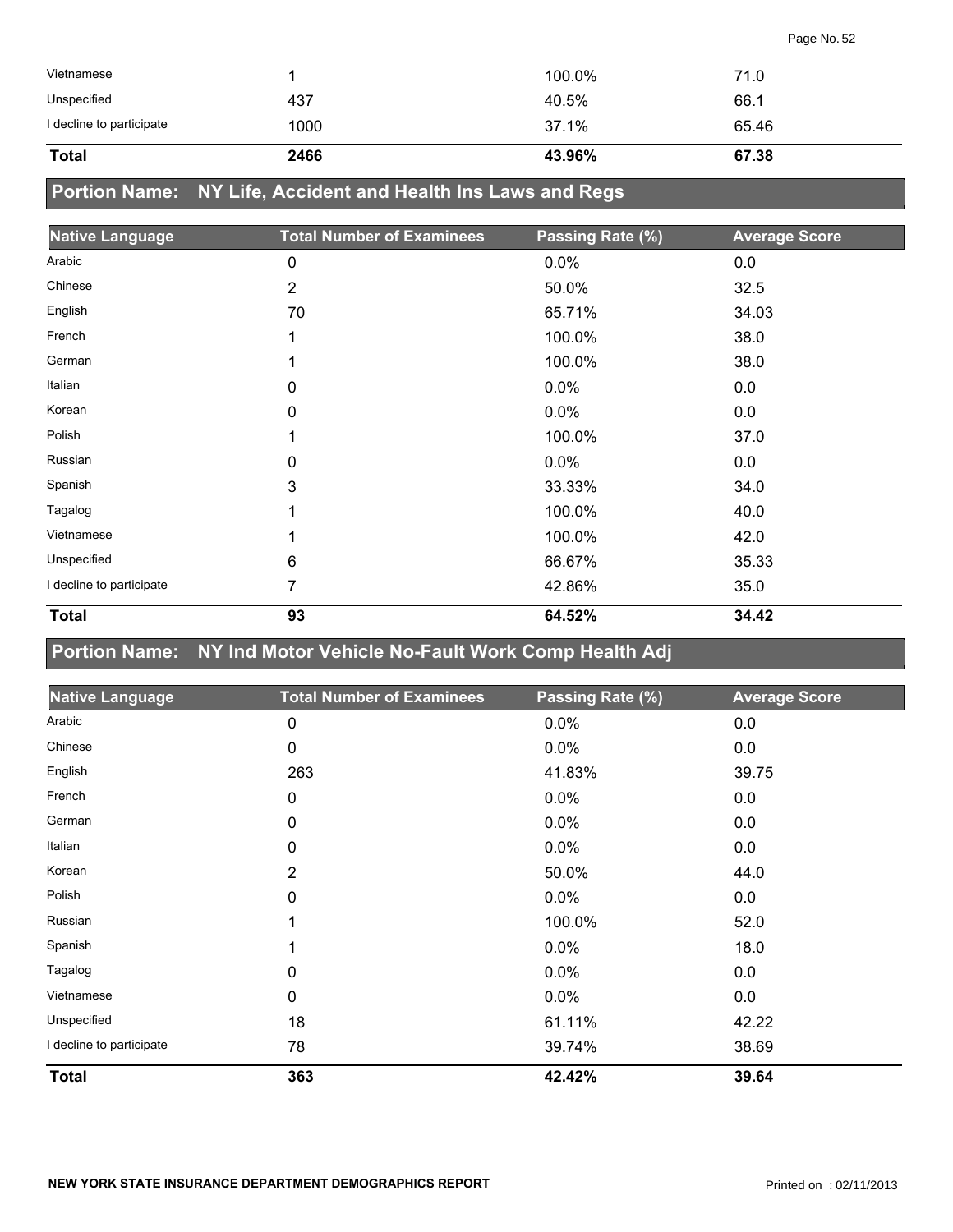| Portion Name: NY Independent Accident and Health Insurance Adjuster |                                  |                  |                      |
|---------------------------------------------------------------------|----------------------------------|------------------|----------------------|
| <b>Native Language</b>                                              | <b>Total Number of Examinees</b> | Passing Rate (%) | <b>Average Score</b> |
| Arabic                                                              | 0                                | 0.0%             | 0.0                  |
| Chinese                                                             | 0                                | 0.0%             | 0.0                  |
| English                                                             | 129                              | 66.67%           | 44.17                |
| French                                                              | 0                                | 0.0%             | 0.0                  |
| German                                                              | 0                                | 0.0%             | 0.0                  |
| Italian                                                             | 0                                | 0.0%             | 0.0                  |
| Korean                                                              | 0                                | 0.0%             | 0.0                  |
| Polish                                                              | 0                                | 0.0%             | 0.0                  |
| Russian                                                             | 0                                | 0.0%             | 0.0                  |
| Spanish                                                             | 11                               | 36.36%           | 40.27                |
| Tagalog                                                             | 0                                | 0.0%             | 0.0                  |
| Vietnamese                                                          | 0                                | 0.0%             | 0.0                  |
| Unspecified                                                         | 48                               | 33.33%           | 38.71                |
| I decline to participate                                            | 49                               | 61.22%           | 43.18                |
| <b>Total</b>                                                        | 237                              | 57.38%           | 42.68                |

### **Portion Name: NY Independent Automobile Damage and Theft Appraisal Adjuster**

**Portion Name: NY Independent Accident and Health Insurance Adjuster** 

| <b>Native Language</b>   | <b>Total Number of Examinees</b> | Passing Rate (%) | <b>Average Score</b> |
|--------------------------|----------------------------------|------------------|----------------------|
| Arabic                   | 0                                | 0.0%             | 0.0                  |
| Chinese                  | $\overline{2}$                   | 0.0%             | 36.5                 |
| English                  | 331                              | 54.68%           | 42.63                |
| French                   | 0                                | 0.0%             | 0.0                  |
| German                   | 0                                | 0.0%             | 0.0                  |
| Italian                  | $\overline{2}$                   | 0.0%             | 33.5                 |
| Korean                   |                                  | 100.0%           | 51.0                 |
| Polish                   | 0                                | 0.0%             | 0.0                  |
| Russian                  |                                  | 100.0%           | 44.0                 |
| Spanish                  | 6                                | 16.67%           | 37.67                |
| Tagalog                  | 0                                | 0.0%             | 0.0                  |
| Vietnamese               | $\overline{2}$                   | 50.0%            | 47.0                 |
| Unspecified              | 178                              | 83.15%           | 47.68                |
| I decline to participate | 171                              | 67.84%           | 44.22                |
| <b>Total</b>             | 694                              | 64.7%            | 44.26                |

### **Portion Name: NY Property and Casualty Insurance Agent/Broker**

| <b>Native Language</b> | <b>Total Number of Examinees</b> | Passing Rate (%) | <b>Average Score</b> |
|------------------------|----------------------------------|------------------|----------------------|
| Arabic                 |                                  | 12.5%            | 90.38                |
| Chinese                | 64                               | 54.69%           | 105.39               |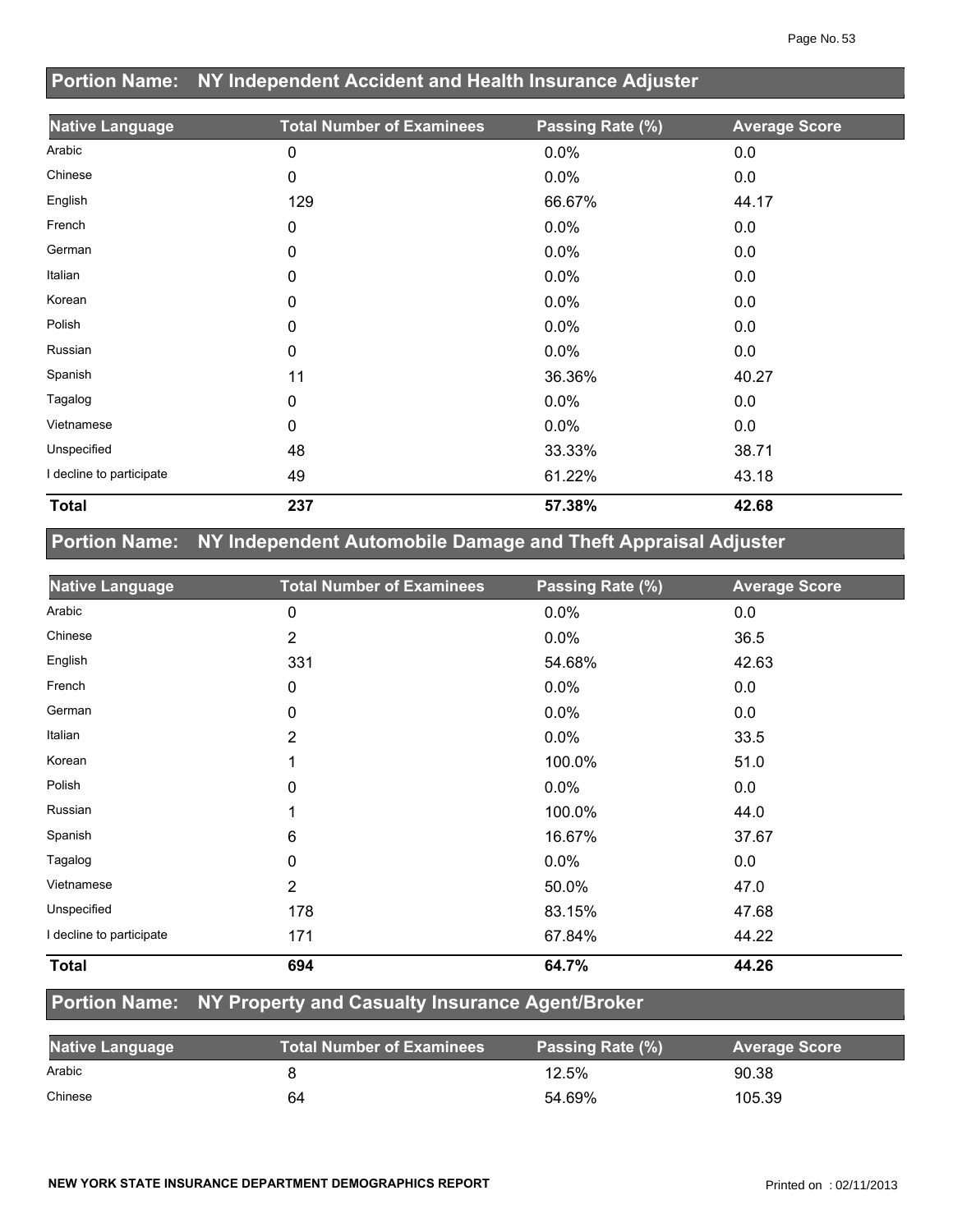| <b>Total</b>             | 2093        | 52.94% | 104.88 |  |
|--------------------------|-------------|--------|--------|--|
| I decline to participate | 481         | 47.19% | 103.21 |  |
| Unspecified              | 188         | 42.02% | 101.32 |  |
| Vietnamese               | $\mathbf 0$ | 0.0%   | 0.0    |  |
| Tagalog                  | 5           | 20.0%  | 99.0   |  |
| Spanish                  | 96          | 27.08% | 96.98  |  |
| Russian                  | 38          | 36.84% | 100.08 |  |
| Polish                   | 13          | 53.85% | 103.92 |  |
| Korean                   | 16          | 25.0%  | 93.88  |  |
| Italian                  | 18          | 38.89% | 94.56  |  |
| German                   | 4           | 100.0% | 117.75 |  |
| French                   | 14          | 50.0%  | 107.43 |  |
| English                  | 1148        | 60.63% | 107.33 |  |

# **Portion Name: NY Independent General Adjuster**

| <b>Native Language</b>   | <b>Total Number of Examinees</b> | Passing Rate (%) | <b>Average Score</b> |
|--------------------------|----------------------------------|------------------|----------------------|
| Arabic                   | 0                                | 0.0%             | 0.0                  |
| Chinese                  | 5                                | 60.0%            | 65.4                 |
| English                  | 587                              | 37.65%           | 66.36                |
| French                   | 1                                | 0.0%             | 69.0                 |
| German                   | 7                                | 0.0%             | 62.43                |
| Italian                  | 0                                | 0.0%             | 0.0                  |
| Korean                   | 0                                | 0.0%             | 0.0                  |
| Polish                   | 0                                | 0.0%             | 0.0                  |
| Russian                  | 0                                | 0.0%             | 0.0                  |
| Spanish                  | 15                               | 6.67%            | 54.73                |
| Tagalog                  | 0                                | 0.0%             | 0.0                  |
| Vietnamese               | 1                                | 0.0%             | 54.0                 |
| Unspecified              | 55                               | 32.73%           | 64.87                |
| I decline to participate | 159                              | 32.08%           | 65.18                |
| <b>Total</b>             | 830                              | 35.42%           | 65.77                |

# **Portion Name: NY Independent Casualty Insurance Adjuster**

| <b>Native Language</b> | <b>Total Number of Examinees</b> | Passing Rate (%) | <b>Average Score</b> |
|------------------------|----------------------------------|------------------|----------------------|
| Arabic                 | 2                                | 100.0%           | 46.5                 |
| Chinese                | 0                                | $0.0\%$          | 0.0                  |
| English                | 444                              | 53.15%           | 41.23                |
| French                 | 0                                | $0.0\%$          | 0.0                  |
| German                 | 0                                | $0.0\%$          | 0.0                  |
| Italian                | 2                                | 100.0%           | 48.5                 |
| Korean                 |                                  | $0.0\%$          | 24.0                 |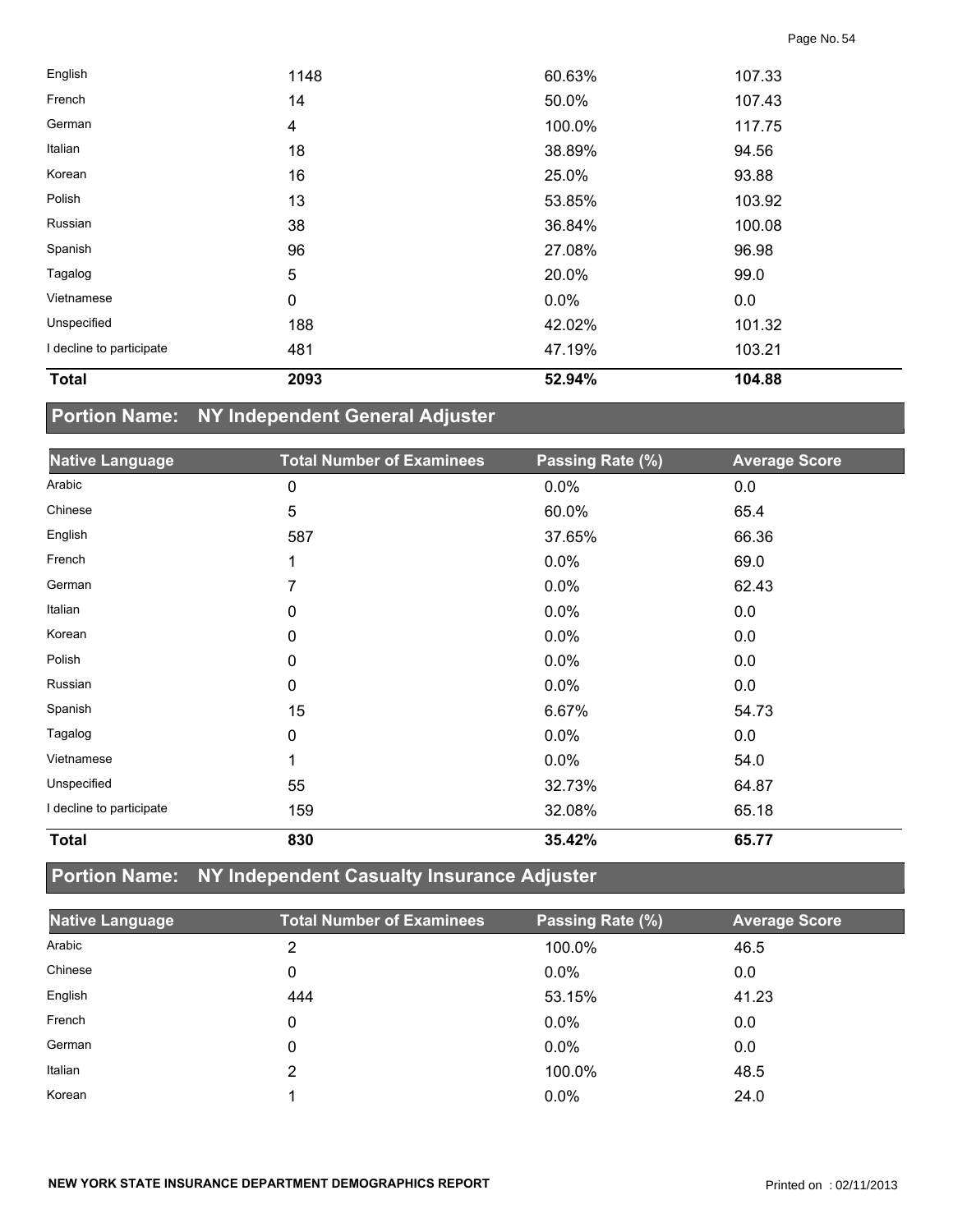| <b>Total</b>             | 1030 | 54.95%  | 41.61 |  |
|--------------------------|------|---------|-------|--|
| I decline to participate | 198  | 45.96%  | 40.55 |  |
| Unspecified              | 362  | 63.26%  | 42.93 |  |
| Vietnamese               | 0    | $0.0\%$ | 0.0   |  |
| Tagalog                  | 2    | $0.0\%$ | 31.5  |  |
| Spanish                  | 18   | 27.78%  | 36.89 |  |
| Russian                  |      | 100.0%  | 43.0  |  |
| Polish                   | 0    | $0.0\%$ | 0.0   |  |

#### **Portion Name: NY Independent Fire Adjuster**

| <b>Native Language</b>   | <b>Total Number of Examinees</b> | Passing Rate (%) | <b>Average Score</b> |
|--------------------------|----------------------------------|------------------|----------------------|
| Arabic                   | 0                                | 0.0%             | 0.0                  |
| Chinese                  | 0                                | 0.0%             | 0.0                  |
| English                  | 132                              | 49.24%           | 41.38                |
| French                   | 0                                | 0.0%             | 0.0                  |
| German                   | 0                                | 0.0%             | 0.0                  |
| Italian                  | 0                                | 0.0%             | 0.0                  |
| Korean                   | 0                                | 0.0%             | 0.0                  |
| Polish                   | 0                                | 0.0%             | 0.0                  |
| Russian                  | 6                                | 16.67%           | 39.33                |
| Spanish                  | 4                                | 0.0%             | 32.75                |
| Tagalog                  | 0                                | 0.0%             | 0.0                  |
| Vietnamese               | 0                                | 0.0%             | 0.0                  |
| Unspecified              | 11                               | 45.45%           | 42.36                |
| I decline to participate | 32                               | 31.25%           | 40.09                |
| <b>Total</b>             | 185                              | 43.78%           | 40.96                |

### **Portion Name: NY Independent Automobile Insurance Adjuster**

| <b>Native Language</b> | <b>Total Number of Examinees</b> | Passing Rate (%) | <b>Average Score</b> |
|------------------------|----------------------------------|------------------|----------------------|
| Arabic                 | 0                                | 0.0%             | 0.0                  |
| Chinese                | 0                                | $0.0\%$          | 0.0                  |
| English                | 103                              | 53.4%            | 40.76                |
| French                 | 1                                | 100.0%           | 46.0                 |
| German                 | 0                                | $0.0\%$          | 0.0                  |
| Italian                | 0                                | $0.0\%$          | 0.0                  |
| Korean                 | 1                                | 100.0%           | 43.0                 |
| Polish                 | 1                                | 100.0%           | 50.0                 |
| Russian                | 0                                | $0.0\%$          | 0.0                  |
| Spanish                | 11                               | 18.18%           | 35.18                |
| Tagalog                | 0                                | $0.0\%$          | 0.0                  |
| Vietnamese             | 0                                | $0.0\%$          | 0.0                  |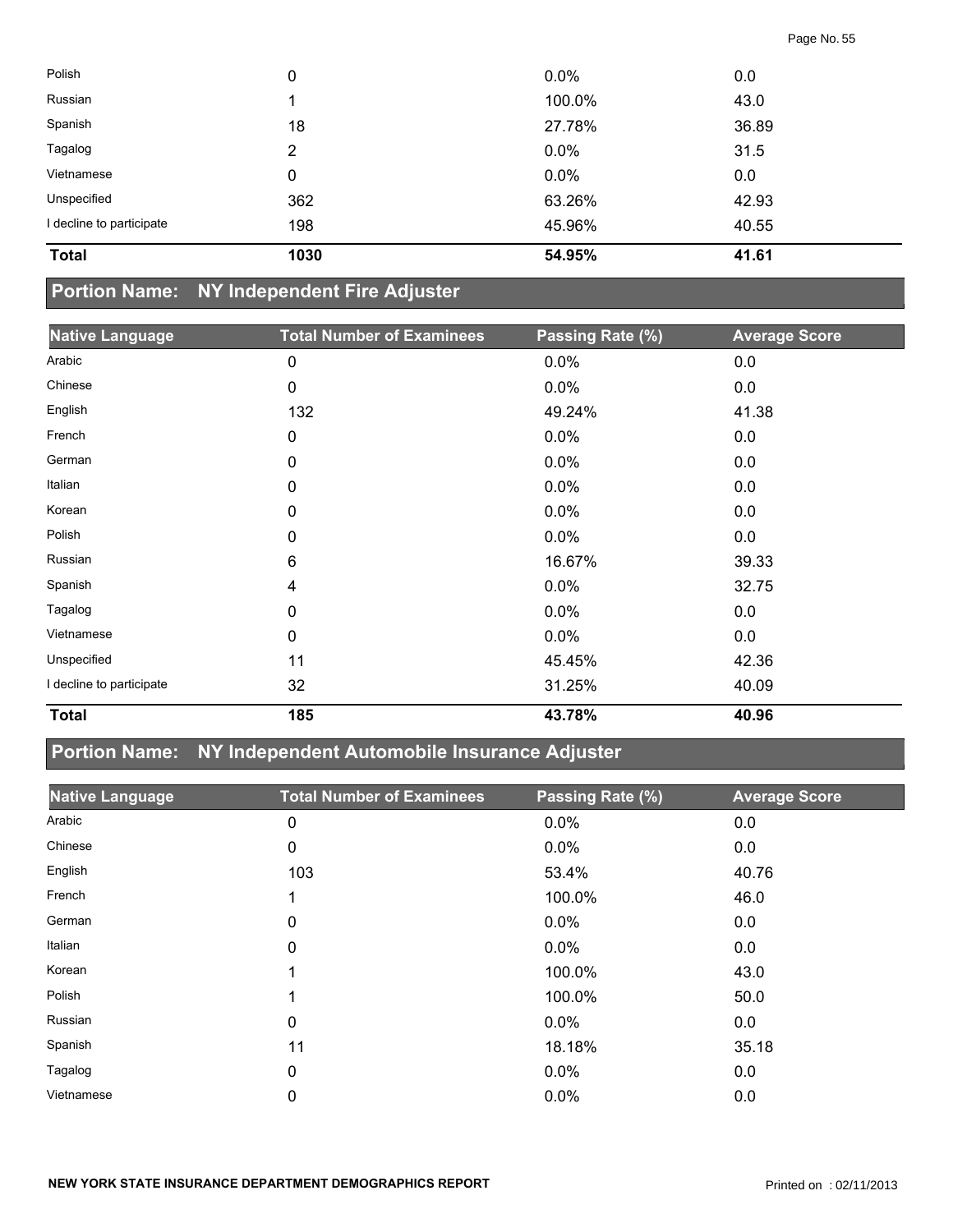| Unspecified              | 13  | 61.54% | 40.46 |
|--------------------------|-----|--------|-------|
| I decline to participate | 60  | 63.33% | 42.0  |
| <b>Total</b>             | 190 | 55.79% | 40.89 |

### **Portion Name: NY Public Adjuster**

| <b>Native Language</b>   | <b>Total Number of Examinees</b> | Passing Rate (%) | <b>Average Score</b> |
|--------------------------|----------------------------------|------------------|----------------------|
| Arabic                   | 0                                | 0.0%             | 0.0                  |
| Chinese                  | 0                                | 0.0%             | 0.0                  |
| English                  | 73                               | 45.21%           | 40.48                |
| French                   | 0                                | 0.0%             | 0.0                  |
| German                   | 0                                | $0.0\%$          | 0.0                  |
| Italian                  | 0                                | 0.0%             | 0.0                  |
| Korean                   | 3                                | $0.0\%$          | 33.0                 |
| Polish                   | 0                                | 0.0%             | 0.0                  |
| Russian                  | 0                                | 0.0%             | 0.0                  |
| Spanish                  | 1                                | 0.0%             | 18.0                 |
| Tagalog                  | 0                                | 0.0%             | 0.0                  |
| Vietnamese               | $\overline{2}$                   | 50.0%            | 45.0                 |
| Unspecified              | 11                               | 72.73%           | 44.36                |
| I decline to participate | 27                               | 40.74%           | 38.11                |
| <b>Total</b>             | 117                              | 45.3%            | 39.99                |

### **Portion Name: NY Property and Casualty Insurance Consultant**

| <b>Native Language</b>   | <b>Total Number of Examinees</b>             | Passing Rate (%) | <b>Average Score</b> |
|--------------------------|----------------------------------------------|------------------|----------------------|
| Arabic                   | 0                                            | 0.0%             | 0.0                  |
| Chinese                  | 0                                            | 0.0%             | 0.0                  |
| English                  |                                              | 100.0%           | 113.0                |
| French                   | 0                                            | 0.0%             | 0.0                  |
| German                   | 0                                            | 0.0%             | 0.0                  |
| Italian                  | 0                                            | 0.0%             | 0.0                  |
| Korean                   | 0                                            | 0.0%             | 0.0                  |
| Polish                   | 0                                            | 0.0%             | 0.0                  |
| Russian                  | 0                                            | 0.0%             | 0.0                  |
| Spanish                  | 0                                            | 0.0%             | 0.0                  |
| Tagalog                  | 0                                            | 0.0%             | 0.0                  |
| Vietnamese               | 0                                            | 0.0%             | 0.0                  |
| Unspecified              | 0                                            | 0.0%             | 0.0                  |
| I decline to participate | 1                                            | 100.0%           | 116.0                |
| <b>Total</b>             | $\overline{2}$                               | 100.0%           | 114.5                |
|                          | Portion Name: NY Life Settlement Broker Exam |                  |                      |

#### **NEW YORK STATE INSURANCE DEPARTMENT DEMOGRAPHICS REPORT PRINCIPLY ASSESSED ASSOCIATE** Printed on : 02/11/2013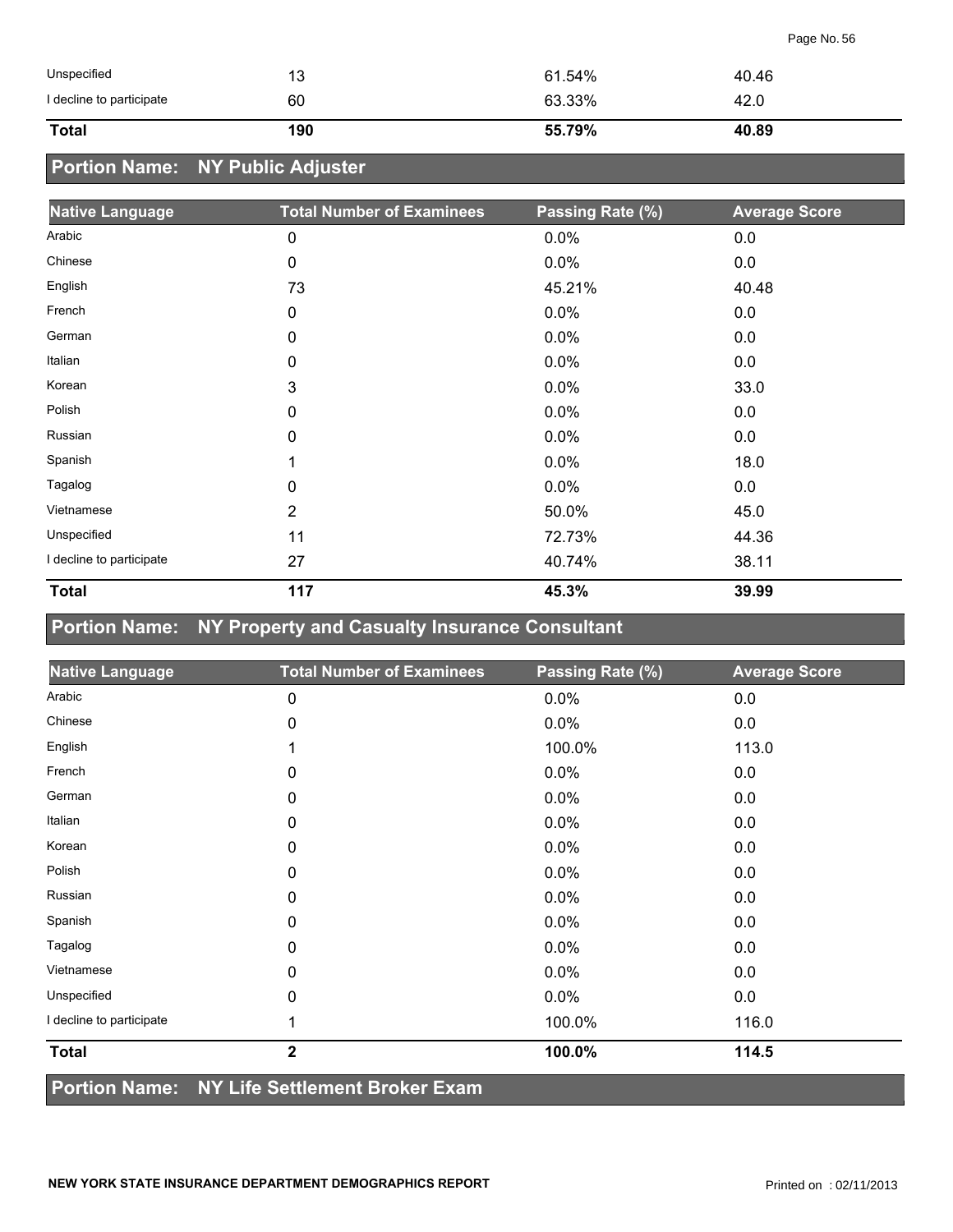| <b>Native Language</b>   | <b>Total Number of Examinees</b> | Passing Rate (%) | <b>Average Score</b> |
|--------------------------|----------------------------------|------------------|----------------------|
| Arabic                   | 0                                | 0.0%             | 0.0                  |
| Chinese                  | 0                                | 0.0%             | 0.0                  |
| English                  | 6                                | 83.33%           | 84.17                |
| French                   |                                  | 100.0%           | 84.0                 |
| German                   | 0                                | 0.0%             | 0.0                  |
| Italian                  | 0                                | 0.0%             | 0.0                  |
| Korean                   | $\Omega$                         | 0.0%             | 0.0                  |
| Polish                   | 0                                | 0.0%             | 0.0                  |
| Russian                  | 0                                | 0.0%             | 0.0                  |
| Spanish                  | 0                                | 0.0%             | 0.0                  |
| Tagalog                  | 0                                | 0.0%             | 0.0                  |
| Vietnamese               | 0                                | 0.0%             | 0.0                  |
| Unspecified              | 3                                | 0.0%             | 51.33                |
| I decline to participate | $\overline{2}$                   | 100.0%           | 85.5                 |
| <b>Total</b>             | 12                               | 66.67%           | 76.17                |

#### **Portion Name: NY Independent Inland Marine Adjuster**

| <b>Native Language</b>   | <b>Total Number of Examinees</b> | Passing Rate (%) | <b>Average Score</b> |
|--------------------------|----------------------------------|------------------|----------------------|
| Arabic                   | 0                                | 0.0%             | 0.0                  |
| Chinese                  |                                  | 100.0%           | 45.0                 |
| English                  | 9                                | 88.89%           | 44.0                 |
| French                   | 0                                | 0.0%             | 0.0                  |
| German                   | 0                                | 0.0%             | 0.0                  |
| Italian                  |                                  | 100.0%           | 48.0                 |
| Korean                   | 0                                | 0.0%             | 0.0                  |
| Polish                   | 0                                | 0.0%             | 0.0                  |
| Russian                  | 0                                | 0.0%             | 0.0                  |
| Spanish                  | $\overline{2}$                   | 50.0%            | 42.0                 |
| Tagalog                  | 3                                | 66.67%           | 39.33                |
| Vietnamese               | $\mathbf 0$                      | 0.0%             | 0.0                  |
| Unspecified              | 5                                | 40.0%            | 41.2                 |
| I decline to participate | 2                                | 100.0%           | 51.0                 |
| <b>Total</b>             | 23                               | 73.91%           | 43.43                |

### **Portion Name: NY Independent Fidelity and Surety Adjuster Exam**

| Native Language | Total Number of Examinees <b> </b> | Passing Rate (%) | <b>Average Score</b> |
|-----------------|------------------------------------|------------------|----------------------|
| Arabic          |                                    | 0.0%             | 0.0                  |
| Chinese         |                                    | $0.0\%$          | 0.0                  |
| English         |                                    | 100.0%           | 48.0                 |
| French          |                                    | $0.0\%$          | 0.0                  |